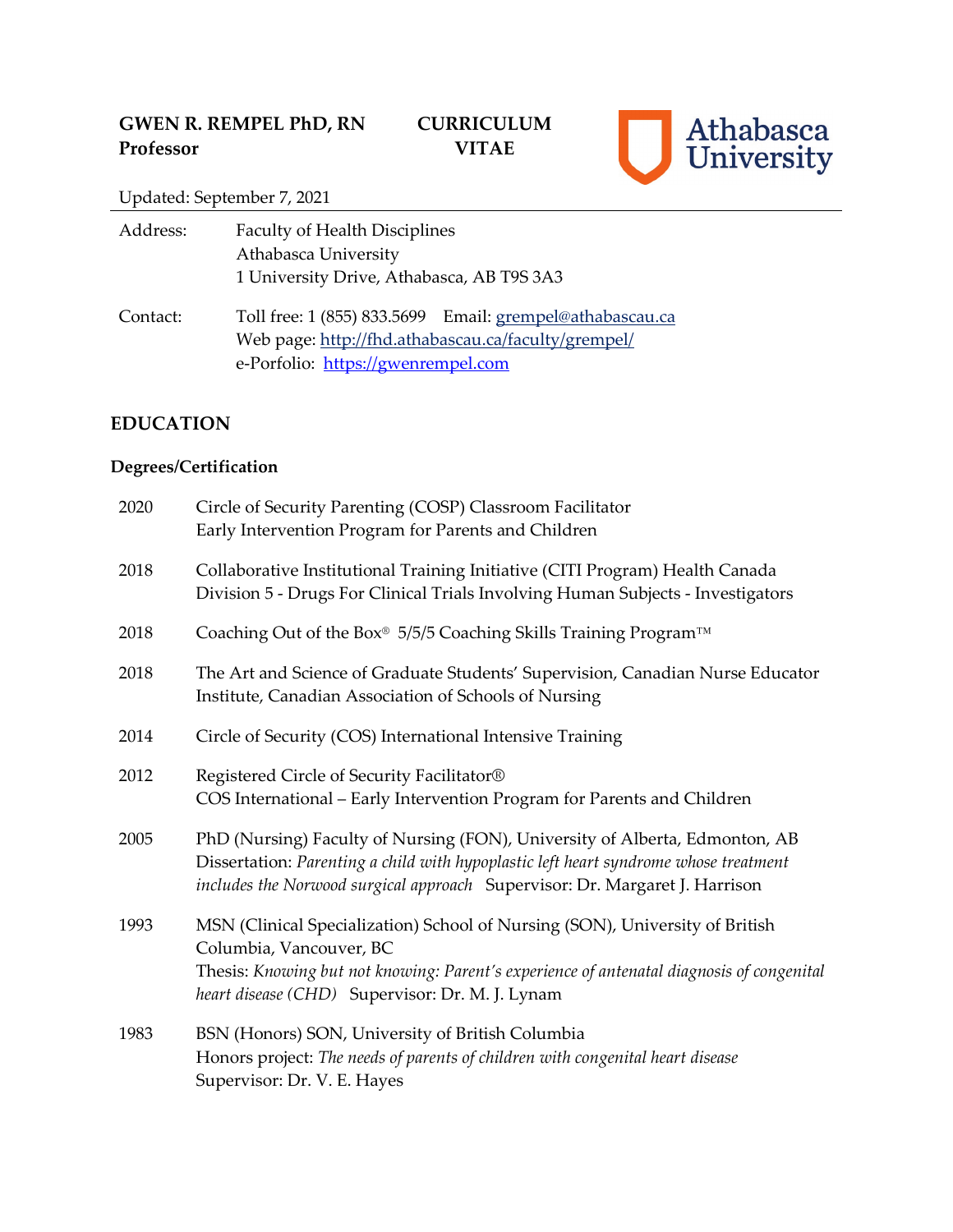

# **RESEARCH TRAINING**

#### **Post Doctoral Fellow**

| 2005-2006 | FON, University of Alberta (U of A)                |
|-----------|----------------------------------------------------|
|           | Co-Supervisors: Drs. A. Neufeld & K. Kushner       |
|           | Subject: Qualitative Methods and Family Caregiving |

#### **Doctoral Student**

| 2004-2005 | FON, U of A Research Assistant for Dr. K. Kushner<br>Subject: Community-Based Care for Women with High Risk Pregnancies        |
|-----------|--------------------------------------------------------------------------------------------------------------------------------|
| 2001-2004 | FON, U of A Research Assistant for Drs. M. Harrison & J. Magill-Evans<br>Subject: Systematic Review of Fathering Interventions |
| 2002-2003 | FON, U of A Research Assistant for Dr. A. Neufeld<br>Subject: Family Caregiving                                                |
| 1999-2003 | FON, U of A Research Assistant for Dr. M. Harrison<br>Subject: Community-Based Care for Women with High Risk Pregnancies       |

#### **Master's Student**

| 1992-1993 | SON, University of British Columbia (UBC)       |
|-----------|-------------------------------------------------|
|           | Research Assistant for C. Canam                 |
|           | Subject: Family's Experience of Respite Nursing |

#### **EMPLOYMENT**

# **Academic and Administrative Appointments**

| July 2021 -<br>present            | Program Director – Master of Health Studies/Master of Nursing: Generalist<br>Centre for Nursing and Health Studies (CNHS), Faculty of Health Disciplines<br>(FHD), Athabasca University (AU), Athabasca, AB |
|-----------------------------------|-------------------------------------------------------------------------------------------------------------------------------------------------------------------------------------------------------------|
| July 2021 -                       | Professor                                                                                                                                                                                                   |
| present                           | CNHS, FHD, AU, Athabasca, AB                                                                                                                                                                                |
| $Oct 2019 -$                      | Adjunct Professor of Nursing, School of Nursing, Trinity Western University                                                                                                                                 |
| Aug 2023                          | (TWU), Langley, BC                                                                                                                                                                                          |
| July $2016 -$<br><b>June 2020</b> | Chair, CNHS and Graduate Programs, FHD, AU, Athabasca, AB                                                                                                                                                   |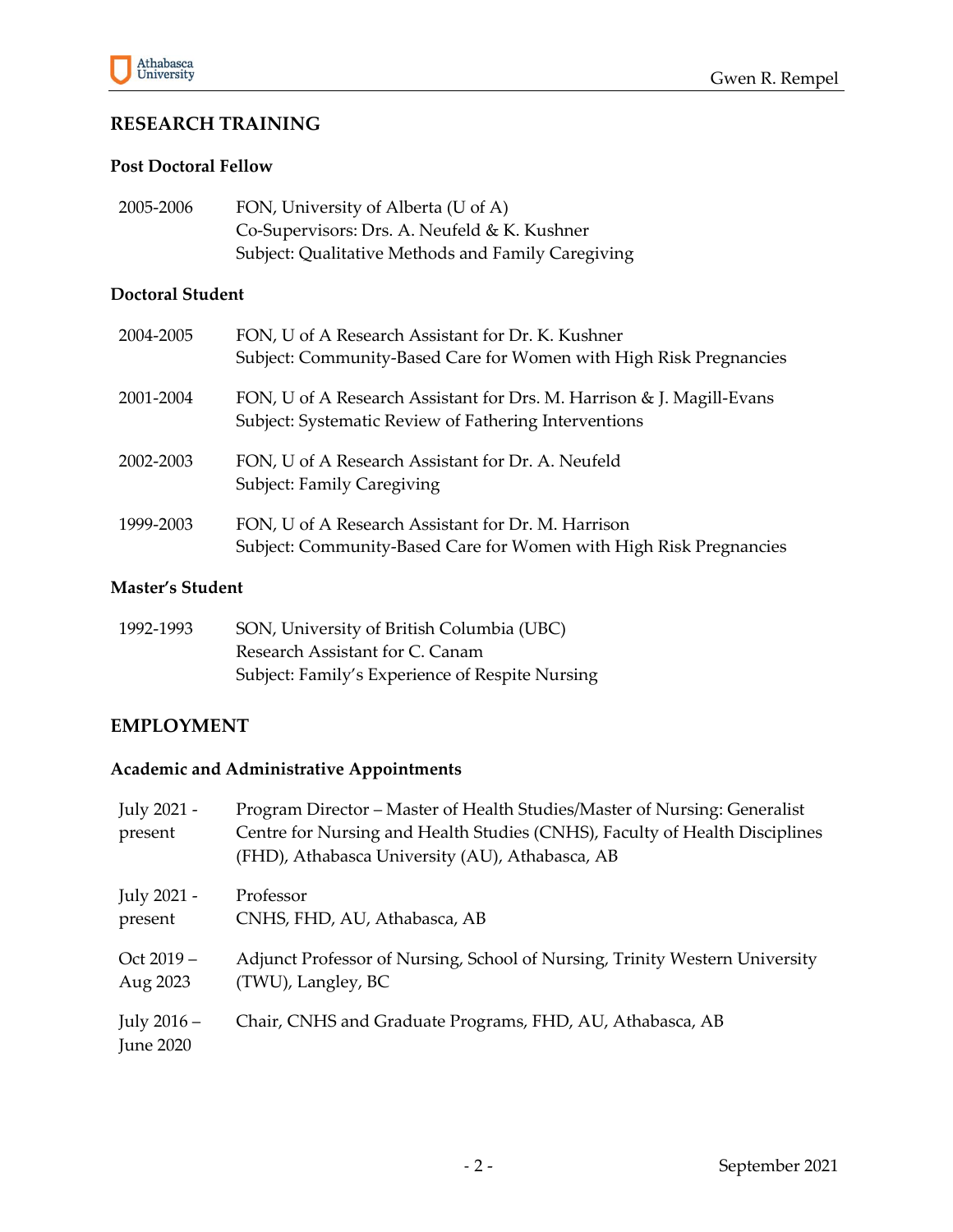| May 2015 -            | Associate Professor (tenured)                                                                                            |
|-----------------------|--------------------------------------------------------------------------------------------------------------------------|
| <b>June 2021</b>      | CNHS, FHD, AU, Athabasca, AB                                                                                             |
| Jan 2014 -            | Program Director - Master of Health Studies/Master of Nursing: Generalist                                                |
| Dec 2015              | CNHS, FHD, AU, Athabasca, AB                                                                                             |
| May 2013 -            | Associate Professor (tenure track)                                                                                       |
| Apr 2015              | CNHS, FHD, AU, Athabasca, AB                                                                                             |
| May 2013-             | Associate Adjunct Professor                                                                                              |
| Apr 2018              | FON, U of A, Edmonton, AB                                                                                                |
| Feb 2013-<br>Jan 2018 | <b>Adjunct Associate Professor</b><br>Department of Pediatrics, Faculty of Medicine & Dentistry, U of A, Edmonton,<br>AB |
| July 2012 -           | Associate Professor (with tenure)                                                                                        |
| April 2013            | FON, U of A, Edmonton, AB                                                                                                |
| Oct 2006-<br>Jan 2013 | <b>Adjunct Assistant Professor</b><br>Department of Pediatrics, Faculty of Medicine & Dentistry, U of A, Edmonton,<br>AB |
| May 2006-             | Assistant Professor (tenure track)                                                                                       |
| <b>June 2012</b>      | FON, U of A, Edmonton, AB                                                                                                |
| 2005-2006             | Sessional Instructor CNHS, AU, Athabasca, AB                                                                             |
| 1995-1999             | Assistant Professor (tenure track) Department of Nursing, TWU, Langley, BC                                               |
| 1993-1995             | Clinical Assistant Professor SON, UBC, Vancouver, BC                                                                     |
| 1990-1991             | Sessional Instructor SON, UBC, Vancouver, BC                                                                             |

# **Clinical Practice Experience**

| 1985-1995, |              | British Columbia's Children's Hospital, Vancouver, BC |
|------------|--------------|-------------------------------------------------------|
| 1999       | May-Aug 1999 | Clinical Nurse Specialist, Cardiac Sciences Program   |
|            | 1993-1995    | Clinical Nurse Specialist, Cardiac Sciences Program   |
|            | 1990-1993    | Nurse Clinician, Cardiac Sciences Program             |
|            | 1989-1990    | Head Nurse, Cardiology/Cardiac Surgery                |
|            | 1988-1989    | Acting Head Nurse, Cardiology/Cardiac Surgery         |
|            | 1987-1988    | Assistant Head Nurse, Cardiology/Cardiac Surgery      |
|            | 1985-1987    | General Duty Nurse, Cardiology/Cardiac Surgery        |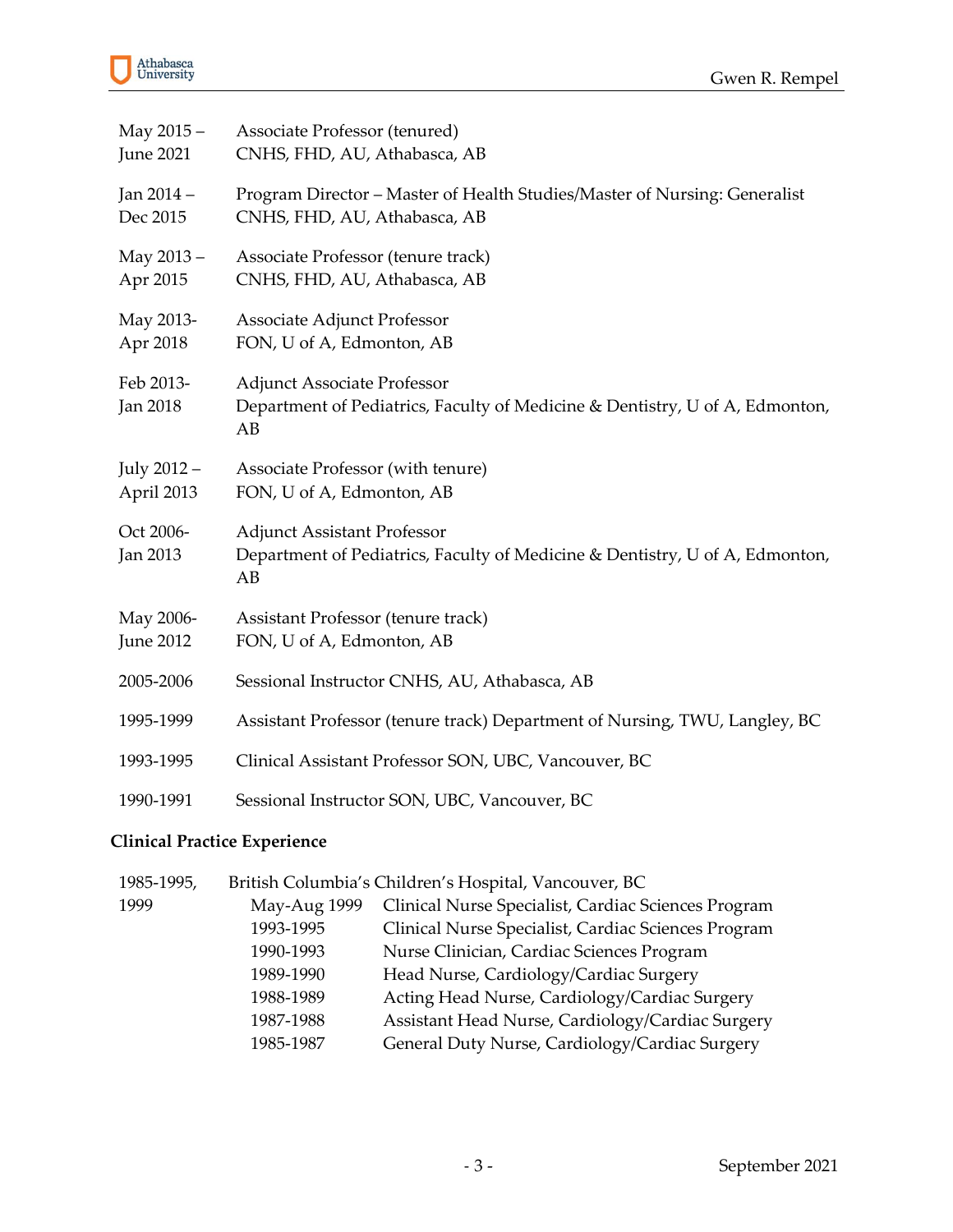

| 1983-1985 |           | R.W. Large Memorial Hospital, Waglisla, BC |
|-----------|-----------|--------------------------------------------|
|           | 1983-1985 | <b>General Duty Nurse</b>                  |
|           |           | Aug-Dec 1984 Acting Assistant Head Nurse   |

## **HONOURS & AWARDS**

# **Major Awards**

| 2009-2011 | Research Scholarship, Heart and Stroke Foundation of Canada (HSFC)<br>Co-supervisors: Drs. A. Clark & J. Magill-Evans                                                                                                                                                                                                |
|-----------|----------------------------------------------------------------------------------------------------------------------------------------------------------------------------------------------------------------------------------------------------------------------------------------------------------------------|
| 2008-2013 | Population Health Investigator,<br>Alberta Heritage Foundation for Medical Research (AHFMR)<br>Mentors: Drs. J. Magill-Evans, C. Norris & A. Clark                                                                                                                                                                   |
| 2006-2008 | Clinical Fellowship<br>TD Bank Financial Group, Mazankowski Alberta Heart Institute, FON<br>Co-supervisors: Drs. J. Magill-Evans & C. Norris                                                                                                                                                                         |
| 2005-2006 | Post Doctoral Fellowship – funded through Dr. Anne Neufeld by Alzheimer<br>Society of Canada, Canadian Institutes of Health Research (CIHR) Institute of<br>Gender and Health and Institute of Aging, Canadian Nurses Foundation,<br>Nursing Care Partnership of the Canadian Health Services Research<br>Foundation |
| 2003-2005 | Nursing Research Fellowship, HSFC                                                                                                                                                                                                                                                                                    |
| 1999-2002 | Doctoral Fellowship, CIHR                                                                                                                                                                                                                                                                                            |

# **Other Awards**

| 2021      | AU Award for Excellence in Graduate Student Supervision \$2000 for PD       |
|-----------|-----------------------------------------------------------------------------|
| 2019      | College & Association of Registered Nurses of Alberta Nursing Excellence in |
|           | <b>Research Award</b>                                                       |
| 2009      | Sigma Theta Tau Mu Sigma Chapter Clinical Innovation Award                  |
| 2008      | CIHR-IHDCYH and WPRM Travel award                                           |
| 2006      | Killam Research Fund Conference Travel Grant                                |
| 2003      | Alberta Registered Nurses Educational Trust Scholarship for Research        |
| 2003      | U of A FON PhD Research Travel Award                                        |
| 2002      | U of A FON Janetta MacPhail Award                                           |
| 2002      | Sigma Theta Tau Mu Sigma Chapter Novice Researcher Award                    |
| 2002-2003 | U of A PhD Scholarship                                                      |
| 2002-2003 | U of A Graduate Internship                                                  |
|           |                                                                             |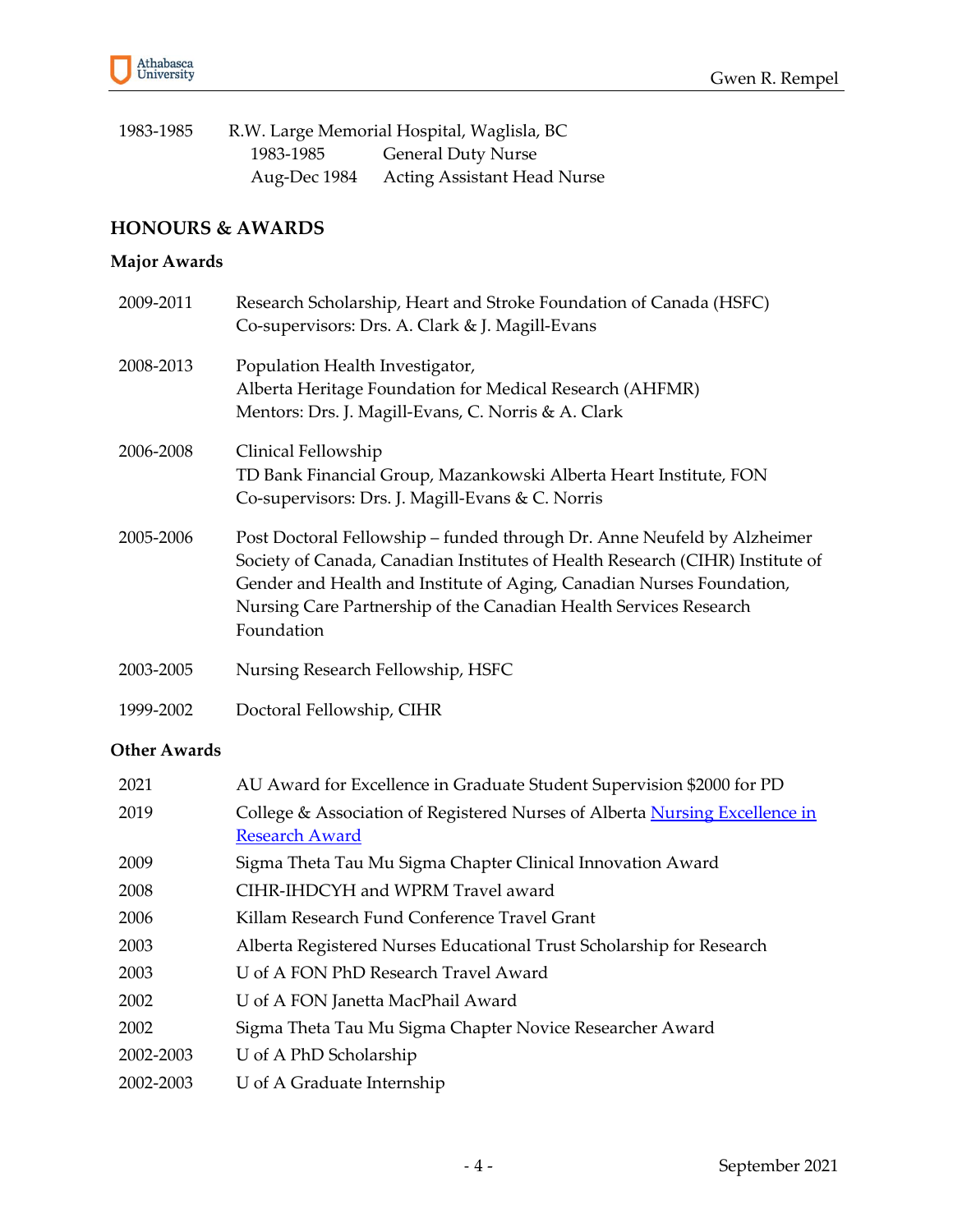

| 1999-2003  | U of A PhD Scholarship (Honourary)                                      |
|------------|-------------------------------------------------------------------------|
| 1999-2002  | U of A Graduate Internship (Honourary)                                  |
| 1999-2002  | U of A Walter H. Johns Graduate Fellowship                              |
| 2002       | U of A Graduate Student's Association Professional Development Grant    |
| 2001       | U of A FON PhD Research Travel Award                                    |
| 2001       | U of A J. Gordin Kaplan Graduate Student Travel Award                   |
| 2001       | U of A Perinatal Research Centre Travel Award                           |
| 2001       | Official Runner-up, PhD Science section, M. Brine Scholarship for Women |
| 2000       | U of A FON Dr. Rene McElroy Day Scholarship                             |
| 2000       | U of A Faculty of Graduate Studies and Research Scholarship             |
| 1999       | U of A Isobel Secord Graduate Scholarship                               |
| 1999       | Edmonton Strathcona Lions Club Scholarship in Nursing at U of A         |
| 1992       | British Columbia's Children's Hospital (BCCH) Sharon Nagai Bursary      |
| 1992       | Canadian Nurses Foundation, F.A. Davis Co. Publishers Book Award        |
| 1991       | Registered Nurses Foundation Bursary                                    |
| 1991       | Brigetta Peterson Bursary for contribution to nursing at BCCH           |
| 1982       | UBC William and Ada Isabelle Steel Scholarship                          |
| 1982       | UBC H. Badenach Scholarship                                             |
| 1980, 1981 | <b>UBC Nursing Division Association Scholarship</b>                     |

#### **RESEARCH DISSEMINATION AWARDS** Total: \$38,367.92

- 1. Rempel, G. R. (2021). [ARF Publications] 2020-2021 *"A typology of transition readiness for adolescents with congenital heart disease in preparation for transfer from pediatric to adult care"* for open access publication in Journal of Pediatric Nursing. AU, Academic Research Fund (ARF), for submission.
- 2. Rempel, G. R. (2021). [A&PDF/SSHRC Exchange] *"Development and evaluation of a videobased education intervention for parents of children undergoing Fontan surgery: A mixed methods study"* for poster presentation at Thinking Qualitatively Virtual Conference, July 5-9, 2021. AU, Academic & Professional Development Fund (A&PDF), Application Ref No: 6368, [\$341.25 CAD].
- 3. Rempel, G. R. (2021). [ARF Publications] 2020-2021 *"Beyond the interview guide: Experiences of practically and mindfully implementing interview guidelines when conducting research with children and adolescents with chronic conditions and their siblings"* for open access publication in International Journal of Qualitative Methods. AU, Academic Research Fund (ARF), File No 24190, \$835.92 CAD [ \$630.00 USD article processing fee].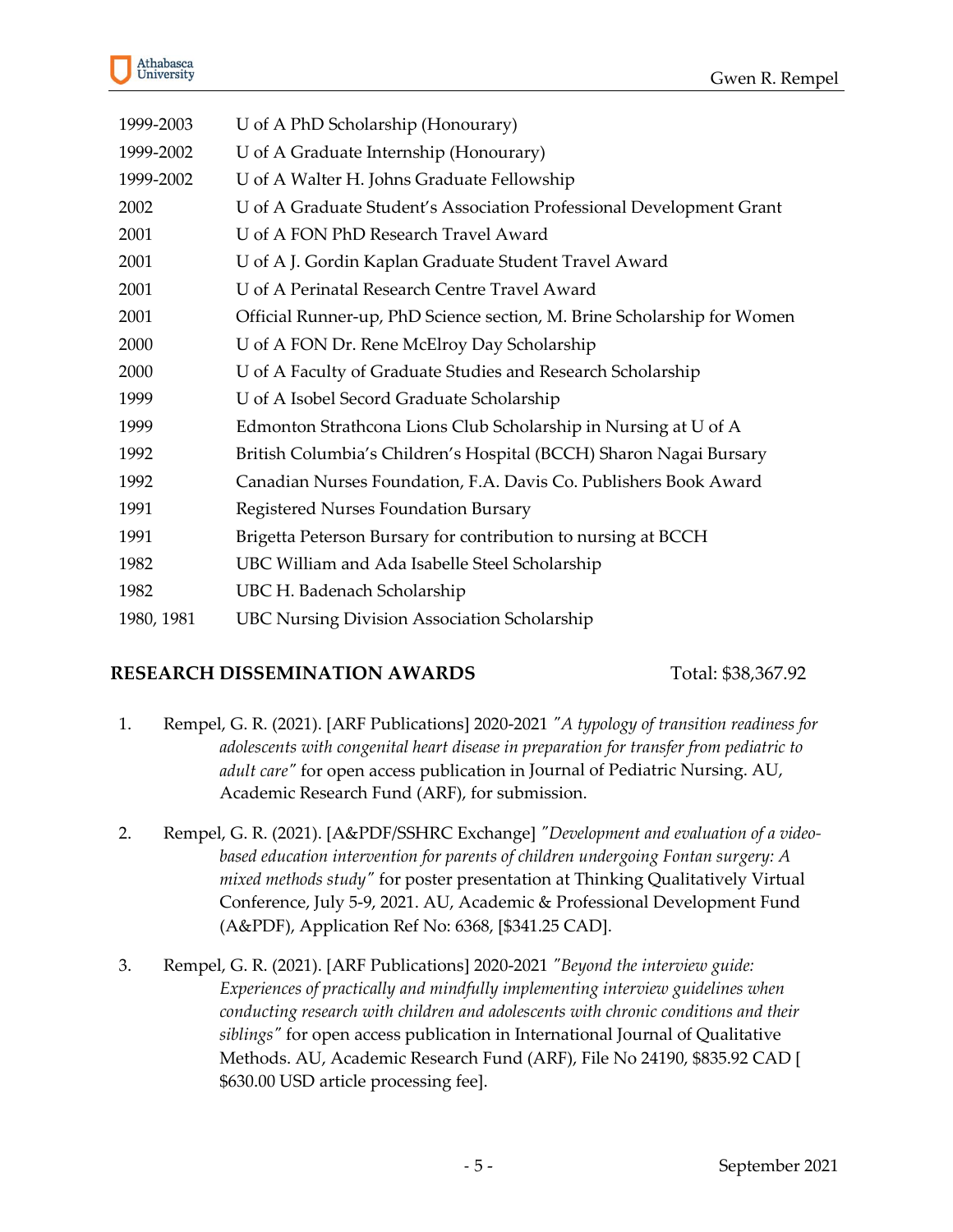- 4. Rempel, G. R. (2020). *Invited speaker at the 54th Annual Meeting of Association for European Paediatric and Congenital Cardiology, Gothenburg, Sweden, May 13-16, 2020.* Athabasca University, Academic & Professional Development Fund (A&PDF) Dissemination Award, File No 23843, \$1,400 [Awarded Feb 24, 2020; withdrawn March 17, 2020 due to AU Travel Advisory].
- 5. Rempel, G. R. (2019). *"Innovations in Doctoral Education: Future Directions" at the 2019 Canadian Association of Schools of Nursing (CASN) 2019 Graduate Studies Forum Ottawa, ON November 18, 2020.* Athabasca University, A&PDF Dissemination Award, File No 23649, \$1,000.
- 6. Rempel, G. R. (2018). *"Qualitative inquiry in the context of intervention research: Employing 'unobtrusive data' for typology development" 2018 International Institute of Qualitative Methodology Qualitative Methods Conference, Banff, AB, May 1-3, 2018".* Athabasca University, A&PDF Dissemination Award, File No 22878, \$1,000.
- 7. Rempel, G. R. (2017). *Invited session at the American Heart Association Scientific Sessions 2017, Anaheim, CA, November 11-14, 2017.* Athabasca University, A&PDF Dissemination Award, \$1,400.
- 8. Rempel, G. R. (2016). *"A cluster randomized trial of a transition intervention for adolescents with congenital heart disease: Rationale and design of the CHAPTER 2" for open access publication in BMC Cardiovascular Disorders*. Athabasca University, Academic Research Fund (ARF), File No, \$2,000.
- 9. Rempel, G. R. (2016). *Invited session and keynote at the 50th Annual Meeting of the Association for European Pediatric and Congenital Cardiology, Rome, Italy, June 1-4, 2016*. Athabasca University, A&PDF Dissemination Award, \$1,400.
- 10. Rempel, G. R. (2015). *Keynote entitled, "There is Much More to a Child than Their Heart" at the Growing Up with Heart Disease Conference 2015: Celebrating Life, Vancouver, AB, April 11-12, 2015*. Athabasca University, A&PDF Dissemination Award, \$1,300.
- 11. Rempel, G. R. (2014). "*The Early Years: Parenting the Infant/Toddler with Congenital Heart Disease"at the American Heart Association Scientific Sessions 2014 , Chicago, IL, November 15-19, 2014.* A&PDF Dissemination Award, \$1,400.
- 12. Rempel, G. R. (2014). *"Texting teens in transition: The use of SMS text messages in clinical intervention research" for publication in the Journal of Medical Internet M-Health & U-Health January 2015*. Athabasca University, ARF, \$1,732.
- 13. Rempel, G. (2012-2013). *Conference travel grant for the World Congress of Paediatric Cardiology & Cardiac Surgery taking place in Cape Town, South Africa on February 17- 22, 2013*. University of Alberta, Endowment Fund for the Future, Conference Travel Grant, \$4,400.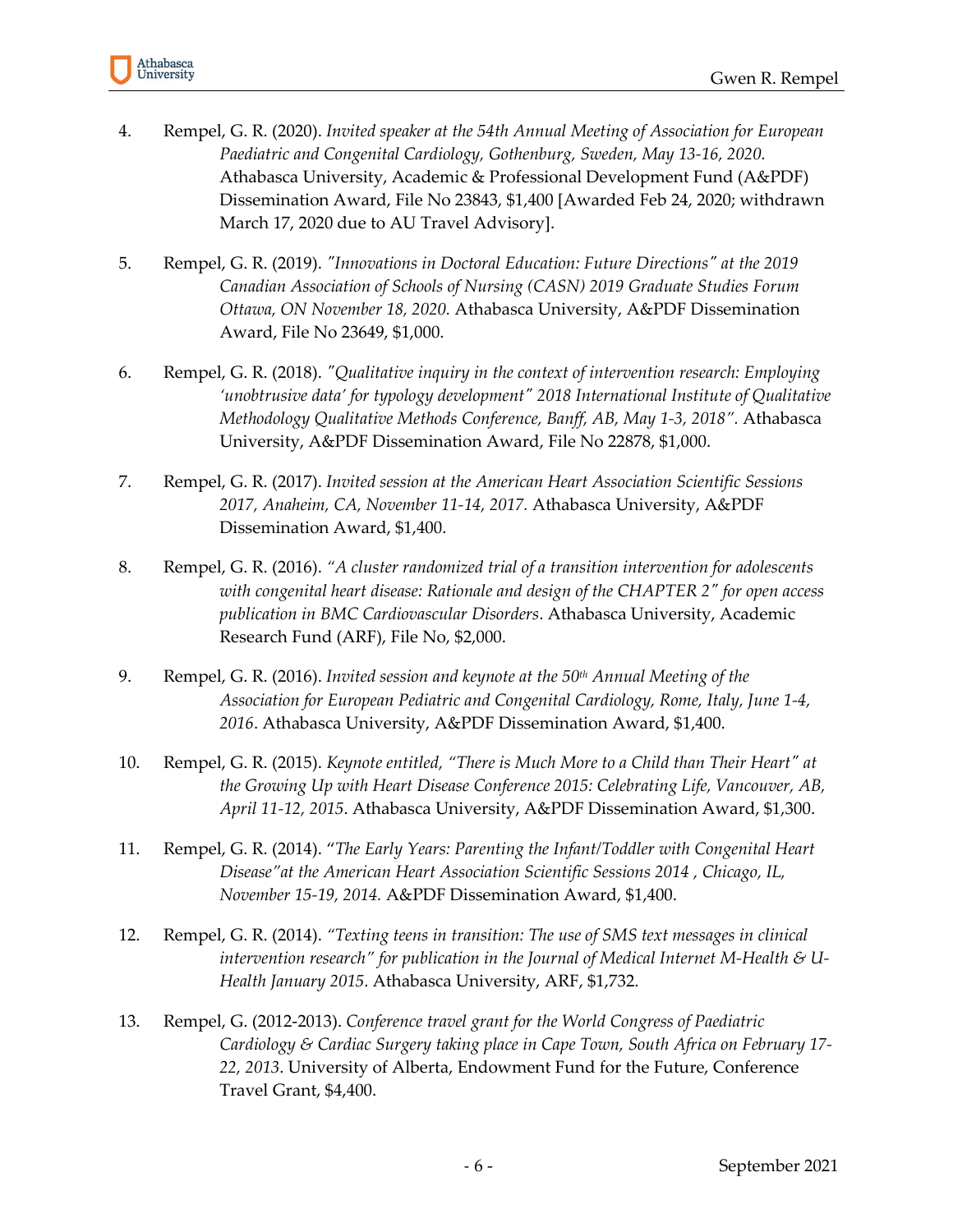

- 14. Rempel, G., & Cender, L. (1996-1998). *Development of educational booklet for parents who discover antenatally that their baby has CHD*. BCCH Miracle Telethon Family Innovation Competition, \$5,000.
- 15. Rempel, G., & Cook, K. (1989-1991). *Development of video for adolescents preparing for major surgery: "All things considered: Straight talk about surgery."* BCCH Miracle Telethon Family Innovation Competition, \$20,000.

**RESEARCH** Total: \$2,169,861.00

- 1. Rempel, G. R., Thirsk, L., Wong, G., Rinaldi, C., Cook, K. F., & Fraser, S. [SEED-Research Centre] 2020-2021 *Emergency funding to score Time 2 videos of parent-child play and clean-up: Collaboration with the University of Alberta Learning Engagement and Parenting (LEAP) Lab*. Associate Vice President, Research Special Research Opportunities (AVPR-SRO) Fund, File No: 24268, \$1,438. [DATES: 2021-03-15 to 2021-04-30].
- 2. Bryan, V. (PI), Rempel, G., & Stephens, J. (2020). [COVID-19] 2020-2021 *Psychological Influences of COVID-19 on Nurses' Self-efficacy and Job Satisfaction while Commencing a Master of Nursing degree at Athabasca University: A Qualitative Descriptive Study.* Athabasca University Academic Research Fund, \$6,000. [DATES: 2020-11-01 to 2021-10-31]
- 3. Rempel, G. (PI), Khoo, N. (Co-PI), Khoury, M., Mackie, A.S., Strickland, M., Wood, P., & Conway, J. (2019). *Promotion of physical activity in children and adolescents with single ventricle physiology through an interval training program using a novel homebased telemedicine video game-linked exercise platform: Impact of cardiac rehabilitation on patient and parental perceptions of the patient's self-efficacy and physical capacity.*  Athabasca University Academic Research Fund, \$6,000. [DATES: 2020-01-01 to 2020-06-30; extension to 2020-12-31].
- 4. Mackie, A. S. (PI), Yeung, T. (Co-PI), Chetan, D., & Rempel, G. (2018-2019) *Evaluation of Pediatric Cardiac Camp (Little Heart Heroes)*. Unfunded study.
- 5. Khoo, N. S. (PI), Mackie, A., Conway, J., Strickland, M., Wood, P., Boulanger, P. (CoIs), Collins, S., Mott, W. Rempel, G. (Collaborators). (2018-2020). *Promotion of physical activity in children and adolescents with single ventricle physiology: developing an interval training program using a novel home-based telemedicine video game-linked exercise platform*. Women and Children's Health Research Institute (WCHRI) Clinical/Community Research Integration Support Program, \$20,000 [DATES: 2018-04-01 to 2020-03-31].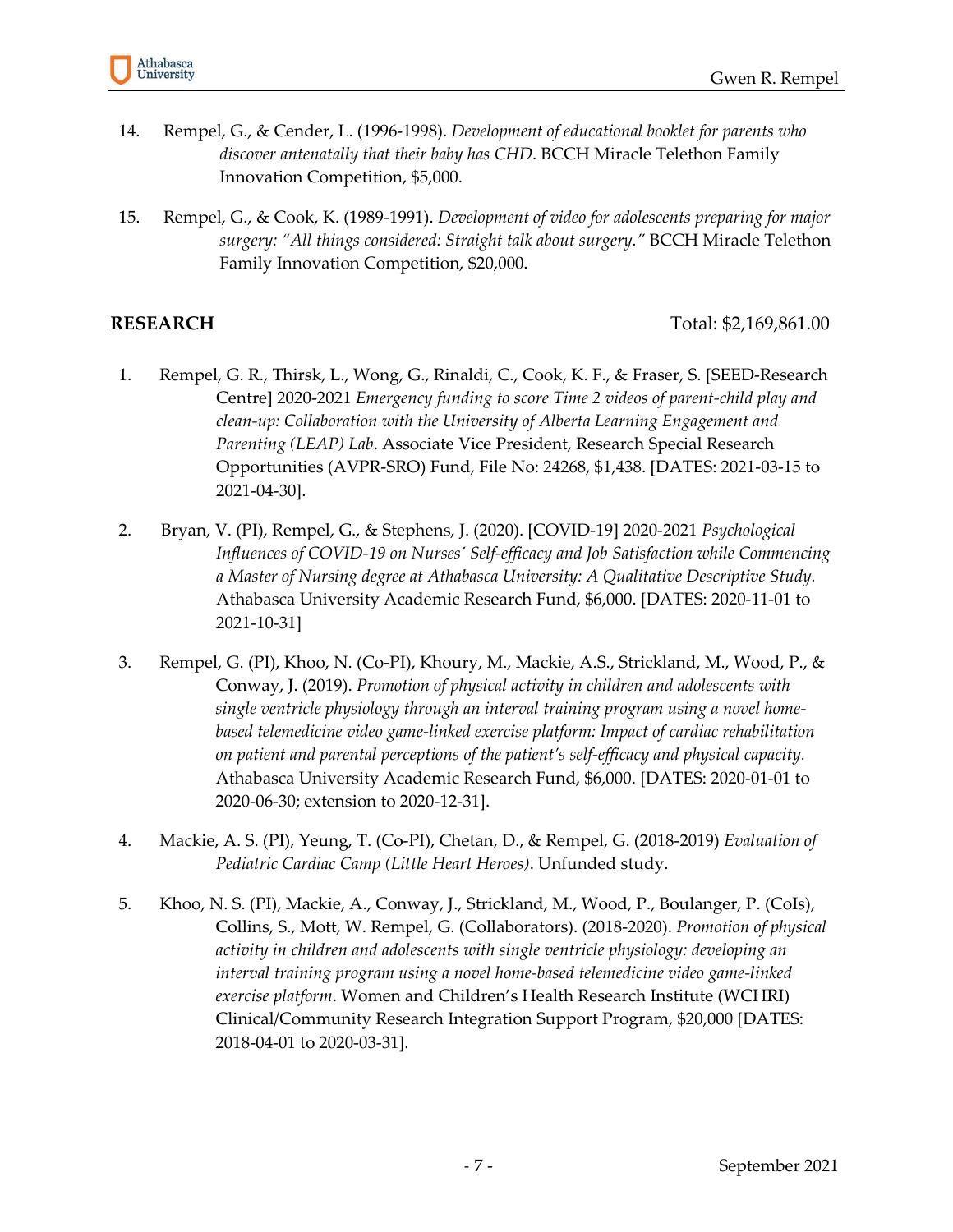Athabasca<br>University

- 6. Fraser, S. (PI), Rempel, G., Wong, G., & Rinaldi, C. (2016). *Evaluating the Circle of Security© relationship-based parenting program through repeated Parent-child Mutuality observations and repeated self-report measures of Reflective Functioning: Final Pilot phase.* Athabasca University Academic Research Fund, \$6,000 requested. [DATES: 2016-03-14 to 2016-08-31].
- 7. Khoo, N. S. (PI), Conway, J., Rempel, G., & Boulanger, P. (2016). *Physical activity promotion in children and adolescents with HLHS*. Women and Children's Health Research Institute (WCHRI) Clinical Research Seed Grant, \$15,000 [DATES: 2016- 01-01 to 2016-12-31].
- 8. Rempel, G. (PI), Wong, G., Fraser, S., & Rinaldi, C. (2015-2016). *Evaluating the Circle of Security© relationship-based parenting program through parent-child observations: Pilot Phase 3*. Athabasca University Academic Research Fund, \$6,000 [DATES: 2015-10- 15 to 2016-02-12].
- 9. Wong, G. (PI), Rempel, G R., Pitre, N., Cook, K. F. (2015). *Ensuring intervention fidelity of Circle of Security program facilitation and capacity building with Alberta COS-P evaluation research team*: *Generating qualitative data to study facilitators' reflective functioning*. Athabasca University Academic Research Fund, \$6,000 [DATES: 2015-04-01 to 2015-08-30].
- 10. Rempel, G. (PI), & Wong, G. (2015). *Capacity building for Circle of Security Research.*  Athabasca University Research Centre Discretionary Fund, \$6,000 [DATES: 2015- 01-19 to 2015-03-31].
- 10. Rempel, G. R. (PI), Wong, G., Rinaldi, C., Magill-Evans, J., Letourneau, N., Cook, K., Davis, R., & Turpin, C. (2014-2015). *Evaluating the Circle of Security relationshipbased parenting program with mothers and fathers of typically developing children and of children with complex health needs: An interdisciplinary research and practice collaboration to build parents' reflective capacities in multiple service settings in Canada, starting in Alberta,* CIHR Planning Grant, \$12,500. [Dates: 2014-07-01 to 2015-06- 30] Funding Reference Number 137215
- 11. Rempel, G., R. (PI), Wong, G., Chang, J., Magill-Evans, J., Alton, G., & Rinaldi, C. (2014- 2015). *Adding Circle of Security© to enhance parenting resources in Alberta,* Alberta Centre for Child, Family and Community Research (ACCFCR) Seed Grant, \$10,000. [Project dates: 2014-09-01 to 2015-08-30]
- 12. Mackie, A., (PI), Kantor, P., Rempel, G., Haykowsky, M., Atallah, J., Conway, J., Tham, E., & Khoo, N. (2014-2016). *Stollery Single Ventricle Outcomes Team*. WCHRI Clinical Research Capacity Building Program Grant, Stollery Children's Hospital Foundation, \$200,000. [Project dates: 2015-01-01 to 2016-12-31]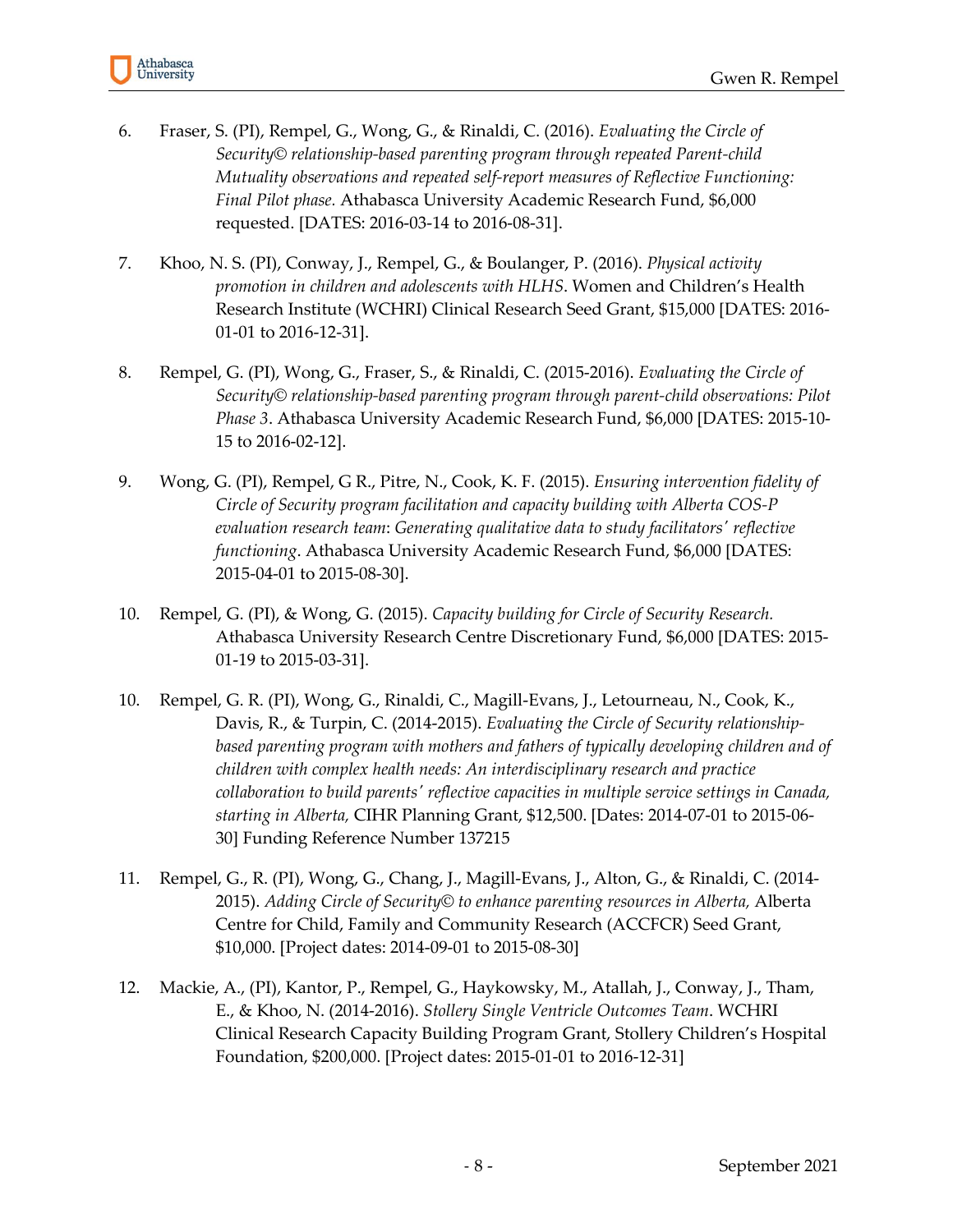- 13. Mackie, A. S. (PI), Rempel, G. R., Nicholas, D. (2014-2016). *Congenital Heart Adolescents Participating in Transition Evaluation Research: The CHAPTER III Study of Young Adolescents,* WCHRI 2014 Innovation Grant Competition, \$49,998. [Project dates: 2014-11-01 to 2016-10-31]
- 14. Rempel, G. (2013-2016). *Evaluating the Circle of Security relationship-based parenting program with mothers and fathers of typically developing children and of children with complex health needs.* Athabasca University Research Incentive Grant, \$45,000.
- 15. Rempel, G. (PI), Mackie, A. S. (Co-PI) Norris, C., Taylor, D., Vondermuhll, I., & Windram, J. (2013-2014). *Assessment of patterns of patient reported outcomes in adults with congenital heart disease international study - APPROACH-IS: Northern Alberta*. Unfunded study.
- 16. Hedden, D., Southon, S., Rempel, G., Shearer, K., & Gordon, B. (2012-2013). *Straight talk about Scoliosis*. Canadian Paediatric Spine Study Group Research Grant, \$10,000.
- 17. Rempel, G., Ray, L., Holt, N. L., Nicholas, D., Mackie, A. S., Magill-Evans, J. (2012-2014). *School-age children with moderate to severe congenital heart disease: A qualitative study to elicit stories about everyday life from the child with CHD and their school-age siblings*. WCHRI Innovation Grant, \$49,125.
- 18. Mackie, A. S. (PI), Anthony, S., Kaufman, M., Kovacs, A., Magill-Evans, J., McCrindle, B., Nicholas, D., Oeschslin, E., Rempel, G., Sananes, R., Yusai, Y. (2012-2015). *The CHAPTER Study: Congenital Heart Adolescents Participating in Transition Evaluation Research***.** Heart and Stroke Foundation of Canada Multi-Provincial Grant-in-Aid, \$358, 115.
- 19. Rempel, G. R. (PI). (2011-2012). *Children's stories of living with HLHS*. University of Alberta, Endowment Fund for the Future, Small Operating Grant, \$7,000.
- 20. Rempel, G. (PI), Magill-Evans, J., Wiart, L., Mackie, A., Rinaldi, C., Nicholas, D., Ray, L., Ravindran, V., Alton, G., Heffern, W., Krizan, A., & Palmer, J. (2011-2014). *Strengthening family resilience by assessing demands and resources for parents whose children have complex cross-sectoral service needs*. Investigator-Driven Research Grant, ACCFCR, \$100,000.
- 21. Mackie, A. S. (PI), Magill-Evans, J., Nicholas, D., Rempel, G., & Vonder Muhll, I. (2011- 2014). *Congenital Heart Adolescents: Program of Transition Evaluation Research (The CHAPTER Program).* Mazankowski Alberta Heart Institute/University Hospital Foundation Innovative Team Grants, \$284,342.
- 22. Mackie, A. S. (PI), Rempel, G., & Magill-Evans, J. (2010-2012). *Novel clinic-based transition intervention for youth with congenital heart disease*. WCHRI, Stollery Children's Hospital Foundation, \$29,991.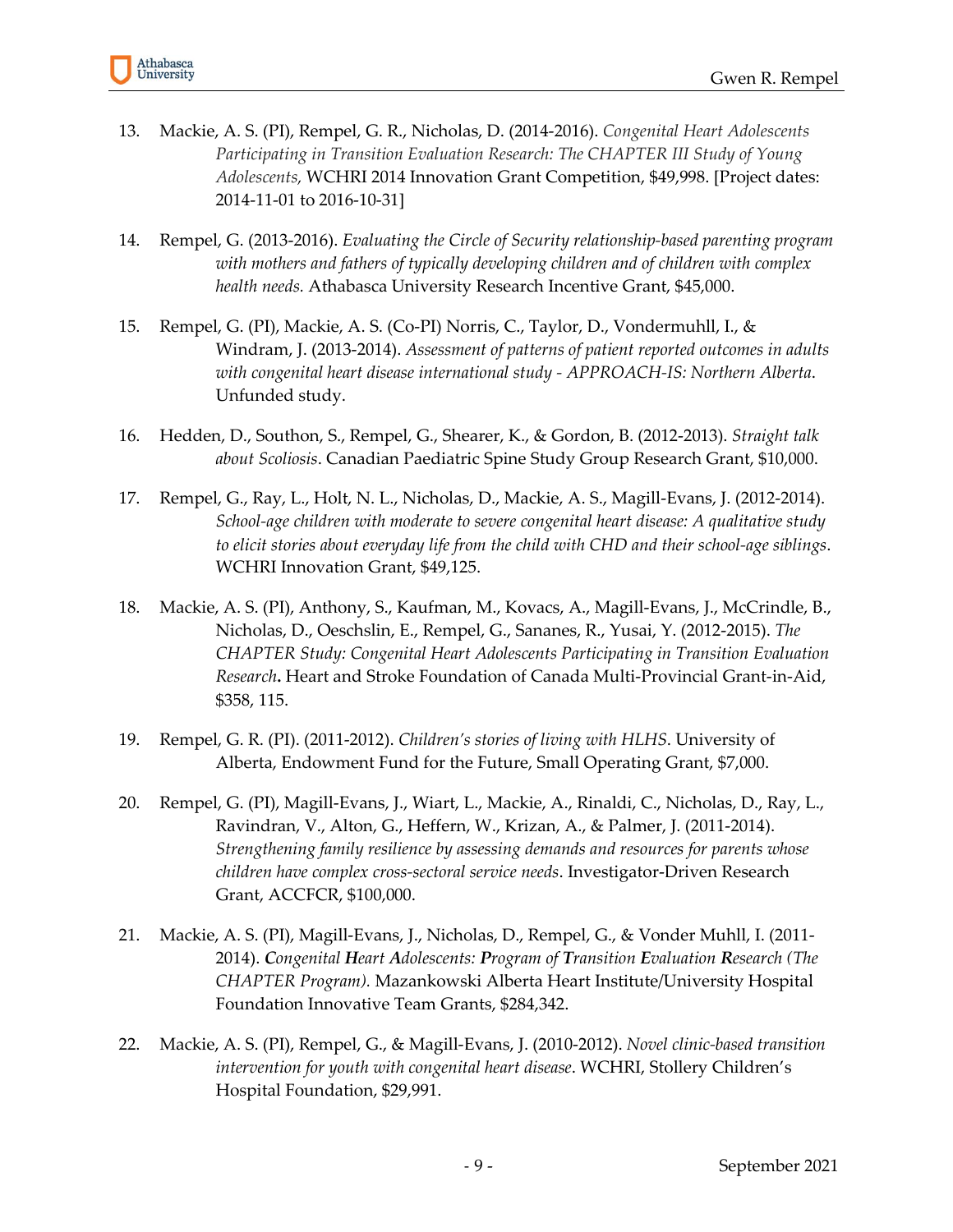- 23. Kushner, K.E. (PI), Pitre, N., Breitkreuz, R., Williamson, D.L., & Rempel, G. (2010-2011). *Family well-being and the family and paid work interface*. University of Alberta, Endowment Fund for the Future, Small Operating Grant, \$7,000.
- 24. Mackie, A. S. (PI), Rempel, G., & Magill-Evans, J. (2009-2010). *Risk factors for loss to followup among children and young adults with congenital heart disease: A mixed methods approach*. WCHRI, Stollery Children's Hospital Foundation, \$29,269.
- 25. McConnell, D. (PI), Breitkreuz, R., Sobsey, D., & Rempel, G. (2009-2011). *Sustainable family care for children with severe or profound disabilities*. Social Sciences and Humanities Research Council (SSHRC), \$199,604.
- 26. Rempel, G. (PI). (2008-2011). *Safeguarding precarious survival: Building capacity in parents of children with congenital heart disease*. Establishment Grant, AHFMR, \$325,000.
- 27. McConnell, D. (PI), Breitkreuz, R., Ferguson, K., Uditsky, B., Sobsey, D., Rempel, G., Ray, L., & Hughson, A. (2008-2010). *Striking the balance: Sustainable family care for children with severe disabilities*. ACCFCR, \$100,000.
- 28. Brady-Fryer, B. (PI), Van Aerde, J., Lee, S., Rempel, G., & Foss, K. (2008-2009). *Microsystems theory in neonatal intensive care: Implementation and evaluation*. University of Alberta, Neonatal Research Fund, Stollery Children's Hospital, \$30,000.
- 29. Rempel, G. (PI). (2007-2008). *The influence of parenting on neurodevelopmental outcomes for children with complex congenital heart disease: Establishing a program of research*. Seed Grant ACCFCR, \$8,918.
- 30. Rempel, G. (PI), Magill-Evans, J., & Norris, C. (2007-2008). *Ready or not: Parenting adolescents with complex congenital heart disease during transition to adult care*. WCHRI – Stollery Children's Hospital Foundation, \$29,998.
- 31. Rempel, G. (PI) (2007-2008). *Parenting a child with hypoplastic left heart syndrome whose care and treatment includes the Norwood-Sano approach*. University of Alberta Endowment Fund for the Future, Support for the Advancement of Scholarship, \$5,000.
- 32. Rempel, G. (PI). (2007). *Parenting a child with hypoplastic left heart syndrome whose care and treatment includes the Norwood-Sano approach*. University Hospital Foundation Medical Research Award, \$18,379.
- 33. Kushner, K.E. (PI), Williamson, D.L., Stewart, M. J., Letourneau, N., Spitzer, D. L., & Rempel, G. (2006-2010). *Mobilizing intergenerational social support between parents and grandparents during the transition to parenthood*. SSHRC, \$106,950.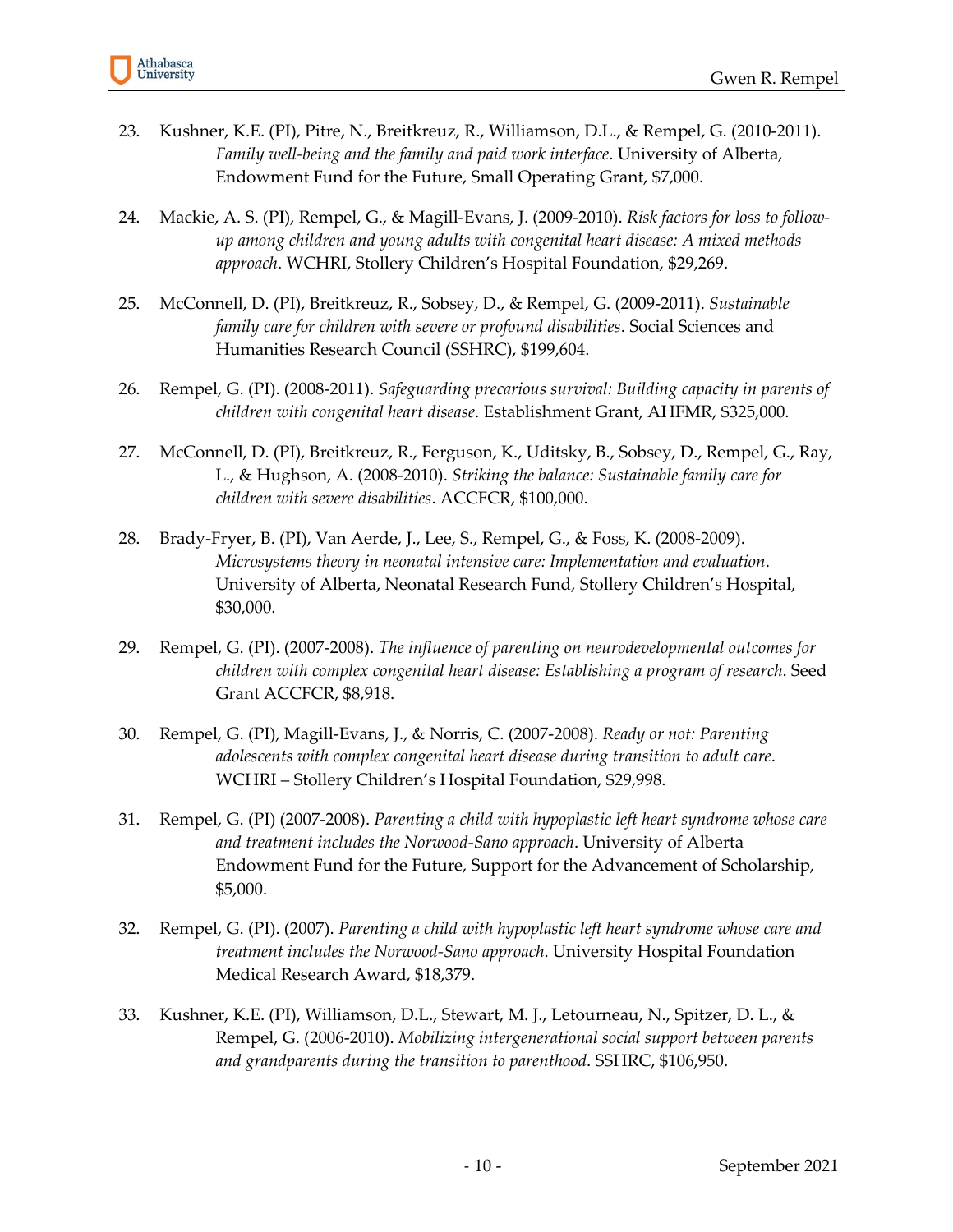- 34. Rempel, G. (PI) (2006-2008). *Safeguarding precarious survival: Building capacity in parents of children with complex congenital heart disease through research, education & practice*. Research Grant Start-Up/Establishment, University of Alberta, FON, \$24,808.
- 35. Rempel, G. (PI) (2006). *VP Academic start-up*. U of A, \$1,500.
- 36. Rempel, G. (PI) (2006). *Equipment grant*. U of A, FON, \$3,486.
- 37. Cender, L., & Rempel, G. (Co- PIs), Lynam, M. J., Sandor, G., & Farquharson, D. (1998- 2001). *Antenatal diagnosis of CHD: Parents' management of the experience*. BCCH Miracle Telethon Research Competition, \$29,000.
- 38. Rempel, G. (PI). (1993-1995). *Development and evaluation of computer-aided instruction for parents of children with CHD*. Vancouver Foundation, BC Health Care Research Foundation, BCCH Miracle Telethon Family Innovation Competition, \$20,940.
- 39. Rempel, G. (PI) (1992-1993). *Experience of parents who find out about their baby's CHD antenatally*. UBC School of Nursing Sheena Davidson Nursing Research Fund Research project for Master's degree \$1,500.

# **RESEARCH GRANTS SUCCESSFUL - DECLINED**

1. Rempel, G., Wong, G., Pitre, N. (2015). *Evaluating the Circle of Security relationship-based parenting program retrospectively through qualitative interviews: Pilot phase 3*. Athabasca University Academic Research Fund. \$6000 SUCCESSFUL BUT DECLINED - Committee would only fund one Circle of Security-related study. We decided to accept funding for Wong et al. study.

# **RESEARCH GRANTS – UNSUCCESSFUL FOR RESUBMISSION**

# **PUBLICATIONS**

**(**Underline denotes student; *italics* denotes Rempel research staff)

#### **Peer Reviewed Articles** Total: 55

1. Charles, S., Mackie, A. S., *Rogers, L. G*., McCrindle, B. W., Kovacs, A. H., Yaskina, M., Williams, E., Dragieva, D., Moustafa, S., Schuh, M., Anthony, S. J., & **Rempel, G. R.** (2021). A typology of transition readiness for adolescents with congenital heart disease in preparation for transfer from pediatric to adult care. *Journal of Pediatric Nursing,60*, 267-274*.* <https://doi.org/10.1016/j.pedn.2021.07.016>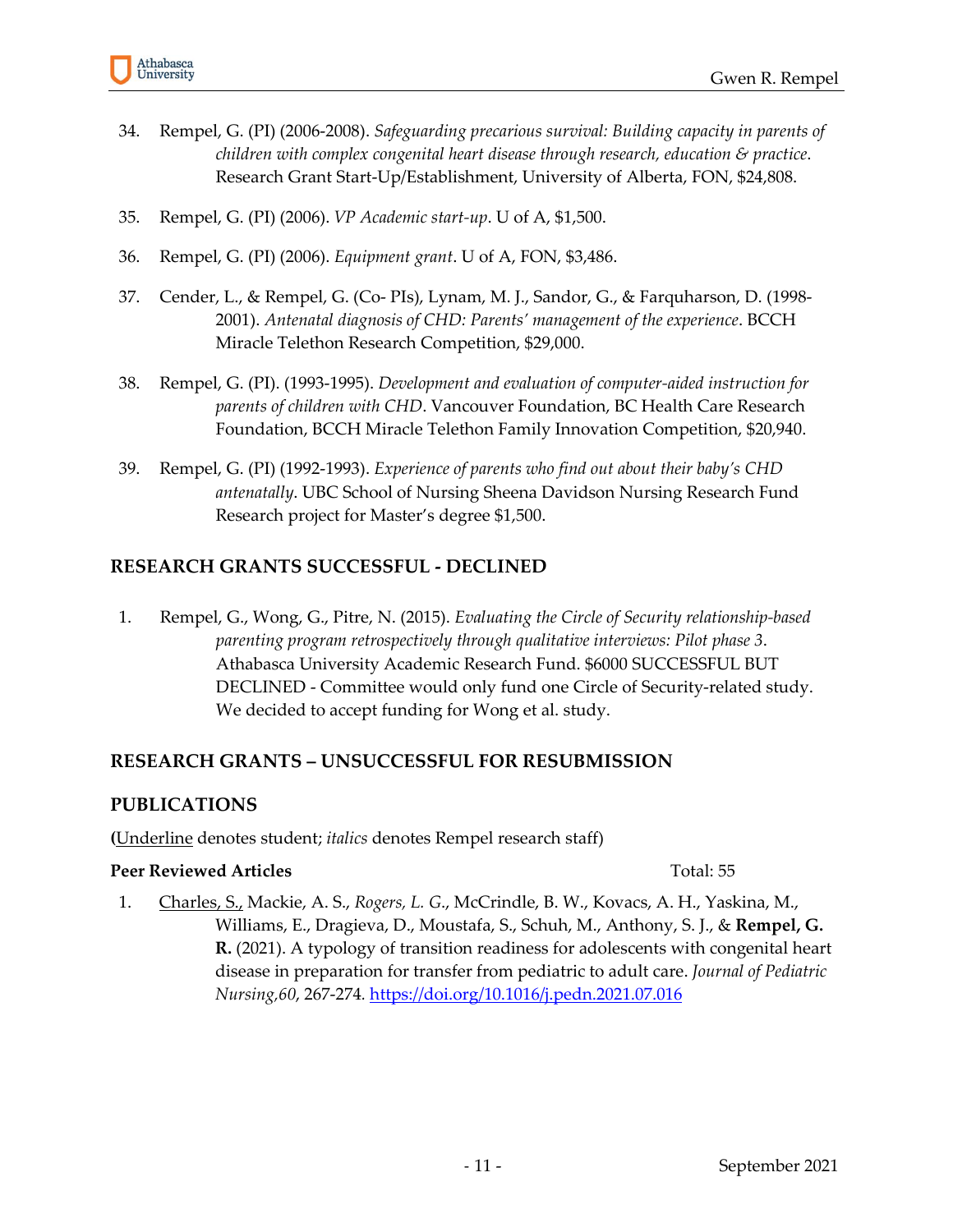

- 2. Boyer, W., Jerry, P., **Rempel, G., R**., & Sanders, J. (2021). Explanatory styles of counselors in training. *International Journal for the Advancement of Counselling.*  [https://doi.org/10.1007/s10447-021-09429-x Open access. 2019-2020](https://doi.org/10.1007/s10447-021-09429-x%20Open%20access.%202019-2020) Impact Factor: 0.905
- 3. *Rogers, L., G*., Shearer, K., Southon Hryniuk, S., Ray, L., & **Rempel, G. R.** (2021). Beyond the interview guide: Experiences of practically and mindfully implementing interview guidelines when conducting research with children and adolescents with chronic conditions and their siblings. *International Journal of Qualitative Methods, 20*, 1-14*.* [https://doi.org/10.1177/1609406920982148;](https://doi.org/10.1177%2F1609406920982148) Impact Factor: 3.576
- 4. Carley, A., Melrose, S., **Rempel, G. R.**, Diehl-Jones, W., & Schwarz, B. (2021). Professional development needs of non-radiology nurses: An exploration of nurses' experiences caring for interventional radiology patients. *Journal of Radiology Nursing*.<https://doi.org/10.1016/j.jradnu.2020.12.011> 2019-2020 Impact Factor 0.264
- 5. Khoruy, M., Phillip, D. B., Wood, P. W., Mott, W. R., Stickland, M. K., Boulanger, P., **Rempel, G. R.**, Conway, J., Mackie, A. S.,& Khoo, N. (2020). Cardiac rehabilitation in the pediatric Fontan population: Development of a home-based high-intensity interval training program. *Cardiology in the Young, 30*(10), 1409- 1416*.* [https://doi.org/10.1017/S1047951120002097;](https://doi.org/10.1017/S1047951120002097) Journal Impact 2019-2020: 0.840
- 6. Parfeniuk, S., Petrovic, K., MacIsaac, P., Cook, K. A., & **Rempel, G. R**. (2020). Transition readiness measures for emerging adults with chronic disease: A systematic review. *Journal of Transition Medicine, 2*(1), 1-16*.* [https://doi.org/10.1515/jtm-2020-](https://doi.org/10.1515/jtm-2020-0020) [0020](https://doi.org/10.1515/jtm-2020-0020) Indexed open access; journal established in 2017; no impact factor to date.
- 7. Gray, L., Wong, G., **Rempel, G. R.**, & Cook, K. (2020). Expanding qualitative research interviewing strategies: Zoom video communications. *The Qualitative Report, 25*(5), 1292-1301.<https://nsuworks.nova.edu/tqr/vol25/iss5/9> Impact factor: 0.58
- 8. De Roo, M., Wong, G., **Rempel, G. R**., & Fraser, S. (2019). Advancing optimal development in children: Examining the construct validity of a parent reflective functioning questionnaire. *JMIR Pediatrics and Parenting, 2*(1), e11561. <https://pediatrics.jmir.org/2019/1/e11561> Indexed, open access.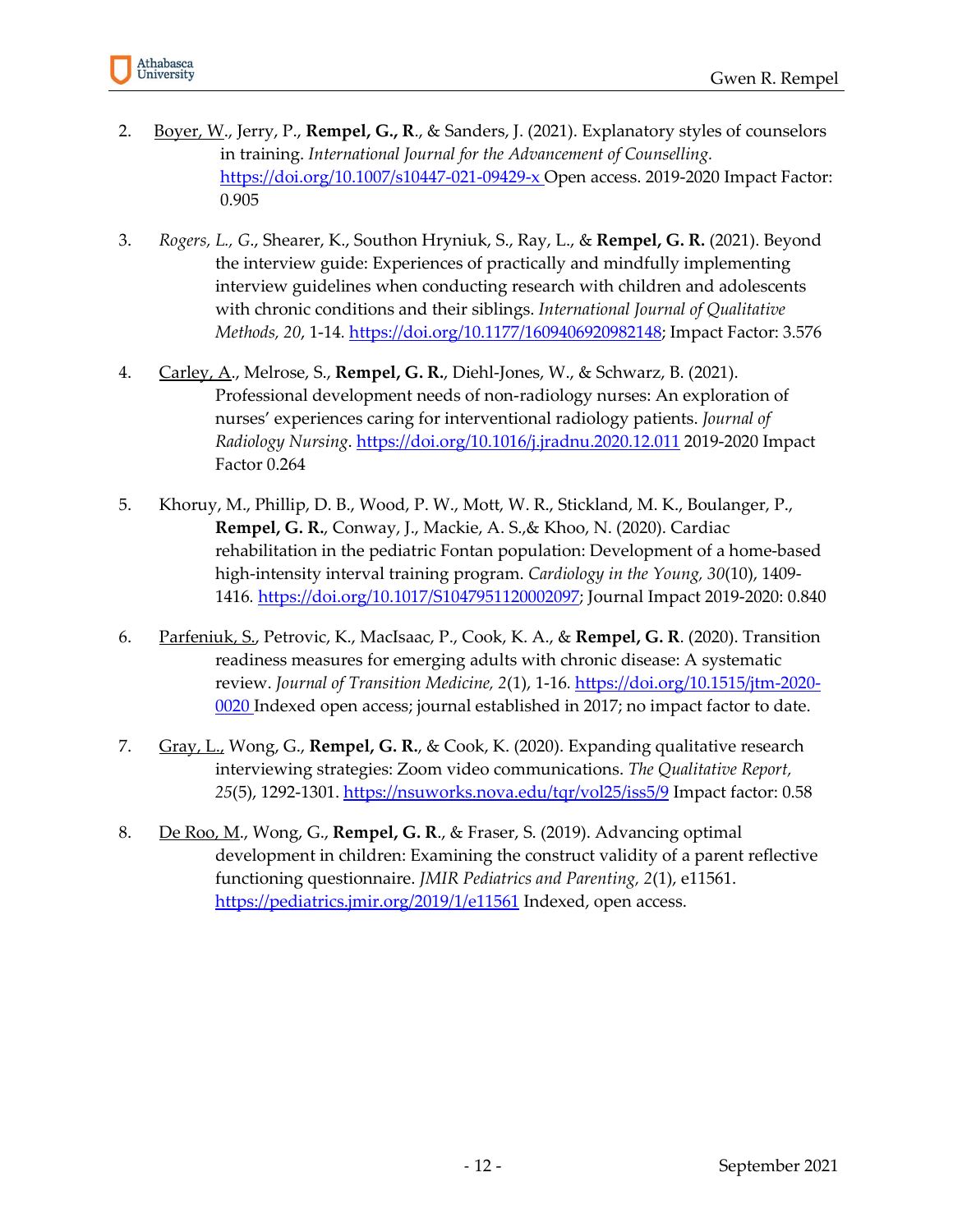

- 9. Larsson, L., Johansson, B., Sandberg, C., Apers, S., Kovacs, A. H., Luyckx, K., Thomet, C., Budts, W., Budts, W., Enomoto, J., Sluman, M. A., Wang, J., Jackson, J. L., Khairy, P., Cook, S. C., Alday, L., Eriksen, K., Dellborg, M., Berghammer, M., **Rempel, G. R**., Menahem, S., Caruana, M., S., Tomlin,M., Soufi, A., Fernades, S. M., White, K., Callus, E., Kutty, S., & Moons, P. on behalf of the APPROACH-IS Consortium, the International Society for Adult Congenital Heart Disease. (2019). Geographical variation and predictors of physical activity level in adults with congenital heart disease. *International Journal of Cardiology Heart & Vasculature, 22,* 20-25.<https://doi.org/10.1016/j.ijcha.2018.11.004> [Available online 22 November 2018] Open access CiteScore 2019 2.8; SJR 2019 0.810; SNIP 2019 0.777
- 10. Catena, G., **Rempel, G. R**., Kovacs, A. H., Rankin, K. N., Vonder Muhll, I. V., & Mackie, A. S. (2018). "Not such a kid thing anymore":Young adults' perspectives on transfer from paediatric to adult cardiology care. *Child: Care, Health & Development, 44*(4), 592-598. <https://doi.org/10.1111/cch.12564> [Published online 25 March 2018] Impact factor: 1.828; 2019 Journal Citation Reports (Clarivate Analytics): 61/128 (Pediatrics) 39/77 (Psychology, Developmenta)l
- 11. Mackie, A. S., **Rempel, G. R**., Kovacs, A. H., Kaufman, M., Rankin, K. N., Jelen, A., Yaskina, M., Sanaes, R., Oechslin, E., Dragieva, D., Mustafa, S., Williams, E., Schuh, M., Manlhiot, C., Anthony, S. J., Magill-Evans, J., Nicholas, D., & McCrindle, B. W. (2018). Transition intervention for adolescents with congenital heart disease. *Journal of the American College of Cardiology, 71*(16), 1768-1777. [https://doi.org/10.1016/j.jacc.2018.02.043](https://doi-org.login.ezproxy.library.ualberta.ca/10.1016/j.jacc.2018.02.043)
- 12. Holbein, C., Fogleman, N. D., Hommel, K., Apers, S., Rassart, R., Moons, P., Luyckx, K., Sluman, M. A., Enomoto, J., Johansson, B., Yang, H. L., Dellborg, M., Subramanyan, R., Jackson, J. L., Budts, W., Kovacs, A. H., Morrison, S., Tomlin, M., Gosney, K., Soufi, A., Eriksen, K., Thomet, C., Berghammer, M., Alday, L., Callus, E., Fernades, S. M., Caruana, M., Menahem, S., Cook, S. C., **Rempel, G. R.,** White, K., Khairy, P., Kutty, S., & Veldtman, G., on behalf of the APPROACH-IS consortium and the International Society for Adult Congenital Heart Disease. (2018). A multinational observational investigation of illness perceptions and quality of life among patients with a Fontan circulation. *Congenital Heart Disease*, *13*(3), 392-400. http://dx. [Published online 18 February 2018]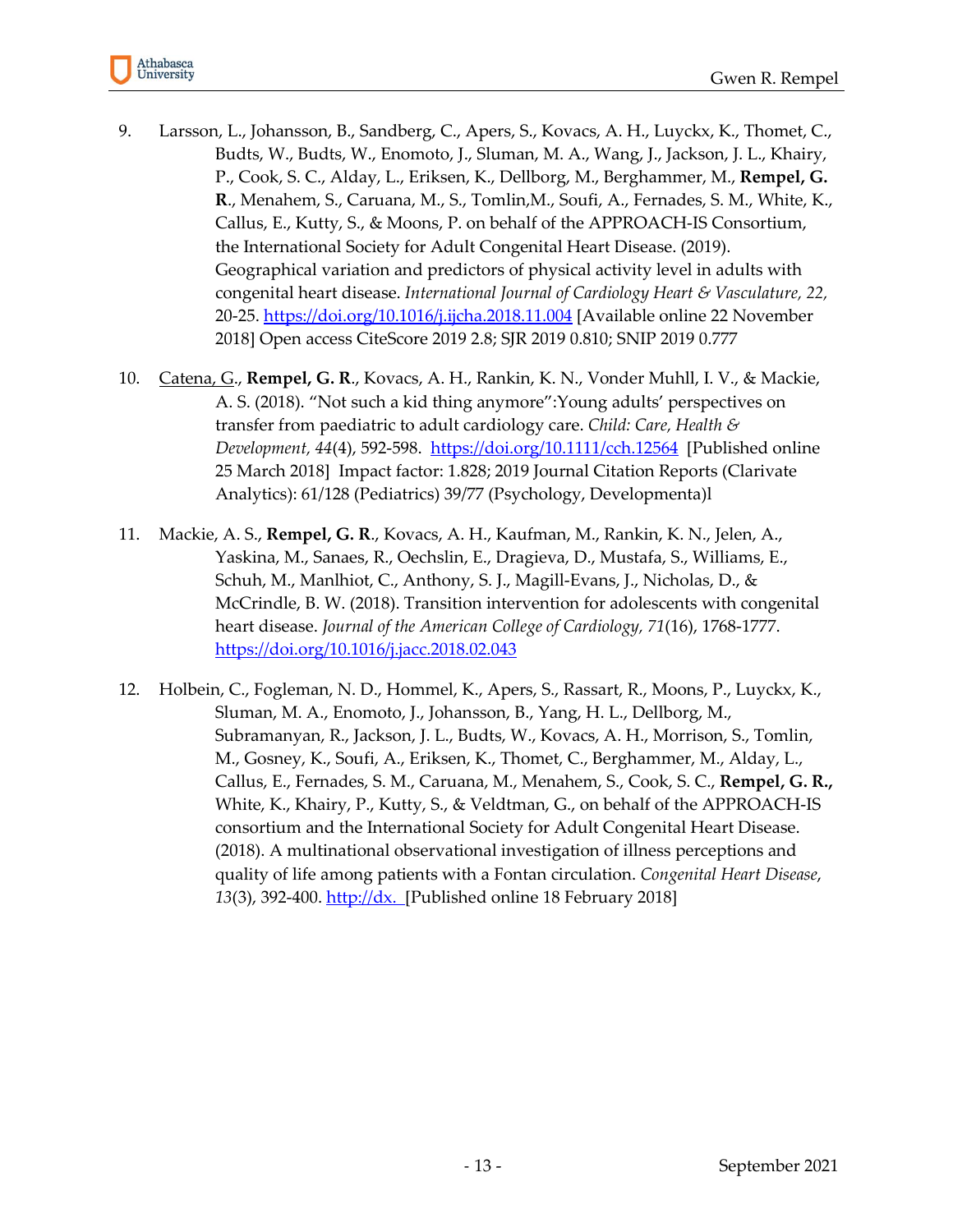

- 13. Rassart, J., Alpers, S., Kovacs, A. H., Moons, P., Thomet, C., Budts, W., Enomoto, J., Sluman, M A., Wang, J., Jackson, J. L., Khairy, P., Cook, S. C., Subramanyan, R., Alday, L., Eriksen, K., Delborg, M., Berghammer, M., Johansson, B., **Rempel, G.R**., Menahem, S., Caruana, M., Veldtman, G., Soufi, A., Fernades, S. M., White, K., Callus, E., Kutty, S., Luyckx, K., on behalf of the APPROACH-IS consortium and the International Society for Adult Congenital Heart Disease. (2017). Illness perceptions in adult congenital heart disease: A multi-center international study. *International Journal of Cardiology, 244*(1), 130-138. <http://dx.doi.org/10.1016/j.ijcard.2017.06.072>
- 14. Kushner, K. E., Sopcak, N., Breitkreuz, R., Pitre, N., Williamson, D., **Rempel, G. R**., Stewart, M., & Letourneau, N. (2017). On shifting ground: First-time parents' ideal support for integration of family and paid work. *Community, Work & Family, 20*(2), 119-141. <http://dx.doi.org/10.1080/13668803.2015.1074546>
- 15. Schmidt, L., **Rempel, G.**, Murray, T., McHugh, T., & Vallance, J. (2016). "We have this saying, you do what you can": Exploring perceptions of physical activity among older adults in rural Canada. *International Journal of Qualitative Studies on Health Well-being, 11.* doi[:http://dx.doi.org/10.3402/qhw.v11.32914](http://dx.doi.org/10.3402/qhw.v11.32914)
- 16. Mackie, A. S., **Rempel, G. R**., Kovacs, A. H., Kaufman, M., Rankin, K. N., Jelen, A., Manlhiot, C., Anthony, S. J., Magill-Evans, J., Nicholas, D., Sanaes, R., Oechslin, E., Dragieva, D., Mustafa, S., Williams, E., Schuh, M., & McCrindle, B. W. (2016). A cluster randomized trial of a transition intervention for adolescents with congenital heart disease: Rationale and design of the CHAPTER 2 study. *BMC Cardiovascular Disorders, 16*(127), 1-9. <http://dx.doi.org/10.1186/s12872-016-0307-2>
- 17. Rajani, S., Huynh, H. Q., Shirton, L., Kluthe, C., Spady, D., Prosser, C., Meddings, J., **Rempel, G. R**., Persad, R., & Turner, J. (2016). A Canadian study toward changing local practice in the diagnosis of pediatric celiac disease. *Canadian Journal of Gastroenterology and Hepatology, 2016,* Article ID 6234160, 7 pages <http://dx.doi.org/10.1155/2016/6234160>
- 18. Mackie, A. S., **Rempel, G. R**., Islam, S., Rankin, K., McCurdy, C., Vonder Muhll, I., Magill-Evans, J., Nicholas, D., & Kovacs, A. H. (2016). Psychosocial maturity, autonomy, and transition readiness among young adults with congenital heart disease or a heart transplant. *Congenital Heart Disease*, *11,* 136-143. <http://dx.doi.org/10.1111/chd.12300>
- 19. Meakins, L., Ray, L., Hegadoren, K., *Rogers, L*. G., & **Rempel, G. R.** (2015). Parental response to caring for their children with hypoplastic left heart syndrome. *Pediatric Nursing, 41*(1), 31-50. 2019 Impact Factor: 1.495; 5-Year Impact Factor: 1.835; 2015 CiteScore 2.1;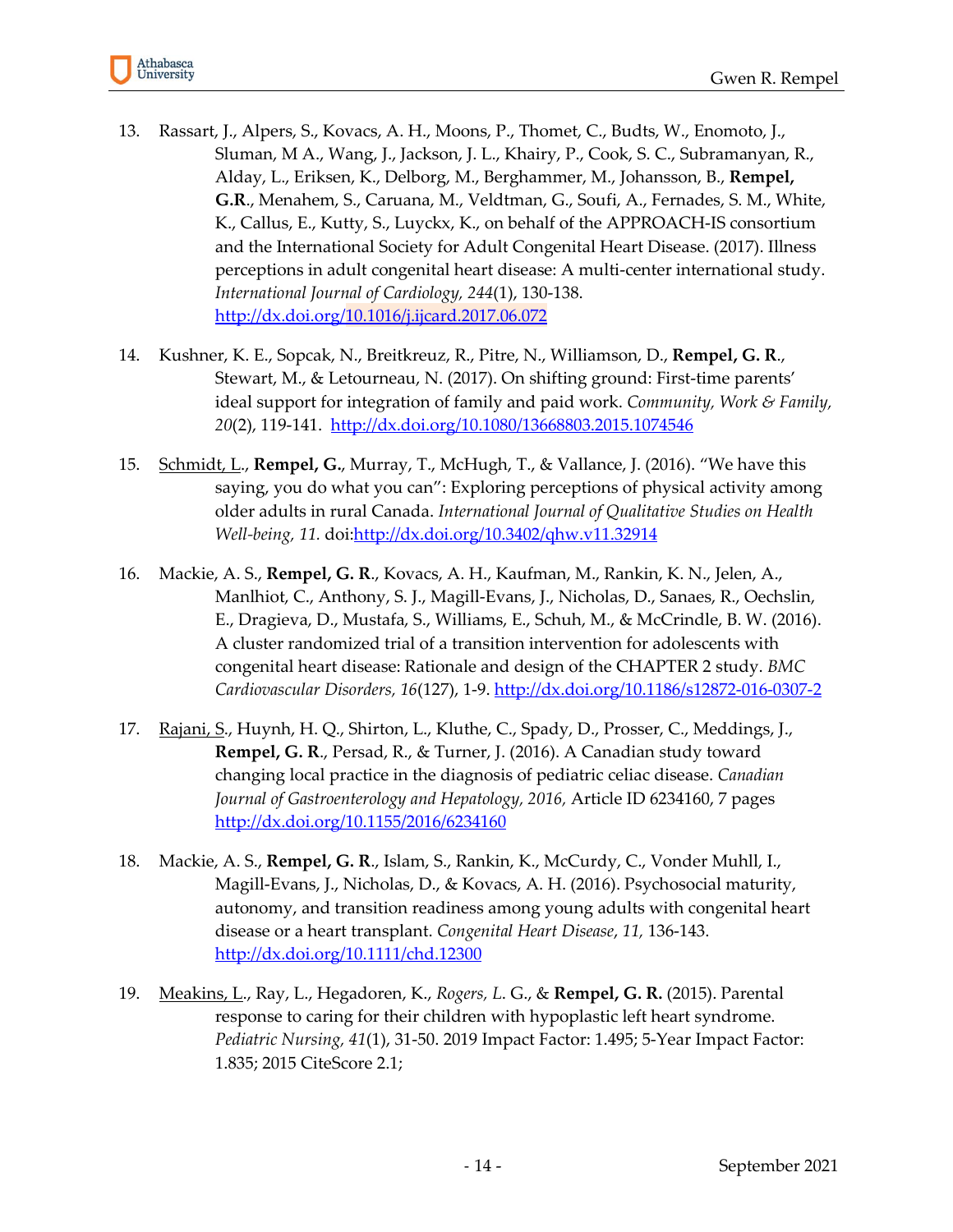

- 20. Alpers, S., Kovacs, A. H., Luyckx, K., Alday, L., Berghammer, M., Budts, W., Callus, E., Caruana, M., Chidambarathanu, S., Cook, S. C., Delborg, M., Enomoto, J., Eriksen, K., Fernades, S. M., Jackson, J. L., Johansson, B., Khairy, P., Kutty, S., Menahem, S., **Rempel, G**., Sluman, M A., Soufi, A., Thomet, C., Veldtman, G., Wang, J., White, K., Moons, P. (2015). Assessment of Patterns of Patient-Reported Outcomes in Adults with Congenital Heart Disease – International Study (APPROACH-IS): Rationale, design, and methods. *International Journal of Cardiology, 179*, 334-342.<http://dx.doi.org/10.1016/j.ijcard.2014.11.084> [IF 6.175]
- 21. McConnell, D., Parakkal, M., Savage, A., & **Rempel, G**. (2015). Parent-mediated intervention: Adherence and adverse effects. *Disability and Rehabilitation, 37*(10), 864-872. <http://dx.doi.org/10.3109/09638288.2014.946157> [IF 1.973]
- 22. **Rempel, G.R**., Ballantyne, R.T., Magill-Evans, J., Nicholas, D.B., Mackie, A.S. (2014). Texting teens in transition: The use of text messages in clinical intervention research. *JMIR mHealth uHealth*, *2*(4):e45.<http://dx.doi.org/10.2196/mhealth.3232>
- 23. Mackie, A. S., Islam, S., Magill Evans, J., Rankin, K. N., Robert, C., Schuh, M., Nicholas, D., Vonder Muhll, I., McCrindle, B. W., Yasui, Y., **Rempel, G. R**. (2014). Healthcare transition for youth with heart disease: A clinical trial. *Heart, 100*(11), 1113–1118.<http://dx.doi.org./10.1136/heartjnl-2014-305748> [Impact Factor (IF) 6.023 Ranks 12/125 among journals in the Cardiac & Cardiovascular Systems according to the 2013 Journal Citation Reports® Thomson Reuters, 2014]
- 24. Veronovici, N. R., Lasiuk, G. C., **Rempel, G. R**., & Norris, C. M. (2014). Discharge education to promote self-management following cardiovascular surgery: An integrative review. *European Journal of Cardiovascular Nursing, 13*(1), 22-31*.*  <http://dx.doi.org/10.1177/1474515113504863> [IF 1.828 Ranks 18/2010 among Nursing journals according to the 2013 Journal Citation Reports® 2014 Thomson Reuters]
- 25. Donofrio, M.T., Moon-Grady, A.J., Hornberger, .LK., Copel, J.A., Sklansky, M.S., Abuhamad, A., Cuneo, B.F., Huhta, J.C., Jonas, R.A., Krishnan, A., Lacey, S., Lee, W., Michelfelder, E.C,. Sr, **Rempel, G.R.**, Silverman. N.H., Spray, T.L., Strasburger, J.F., Tworetzky, W., Rychik, J.; on behalf of the American Heart Association Adults With Congenital Heart Disease Joint Committee of the Council on Cardiovascular Disease in the Young and Council on Clinical Cardiology, Council on Cardiovascular Surgery and Anesthesia, and Council on Cardiovascular and Stroke Nursing. (2014). Diagnosis and treatment of fetal cardiac disease: A scientific statement from the American Heart Association *Circulation, 129*, 2183-2242.<http://dx.doi.org/10.1161/01.cir.0000437597.44550.5d> [IF 14.948 - Ranks 2/125 among journals in the Cardiac & Cardiovascular Systems according to the 2013 Journal Citation Reports®]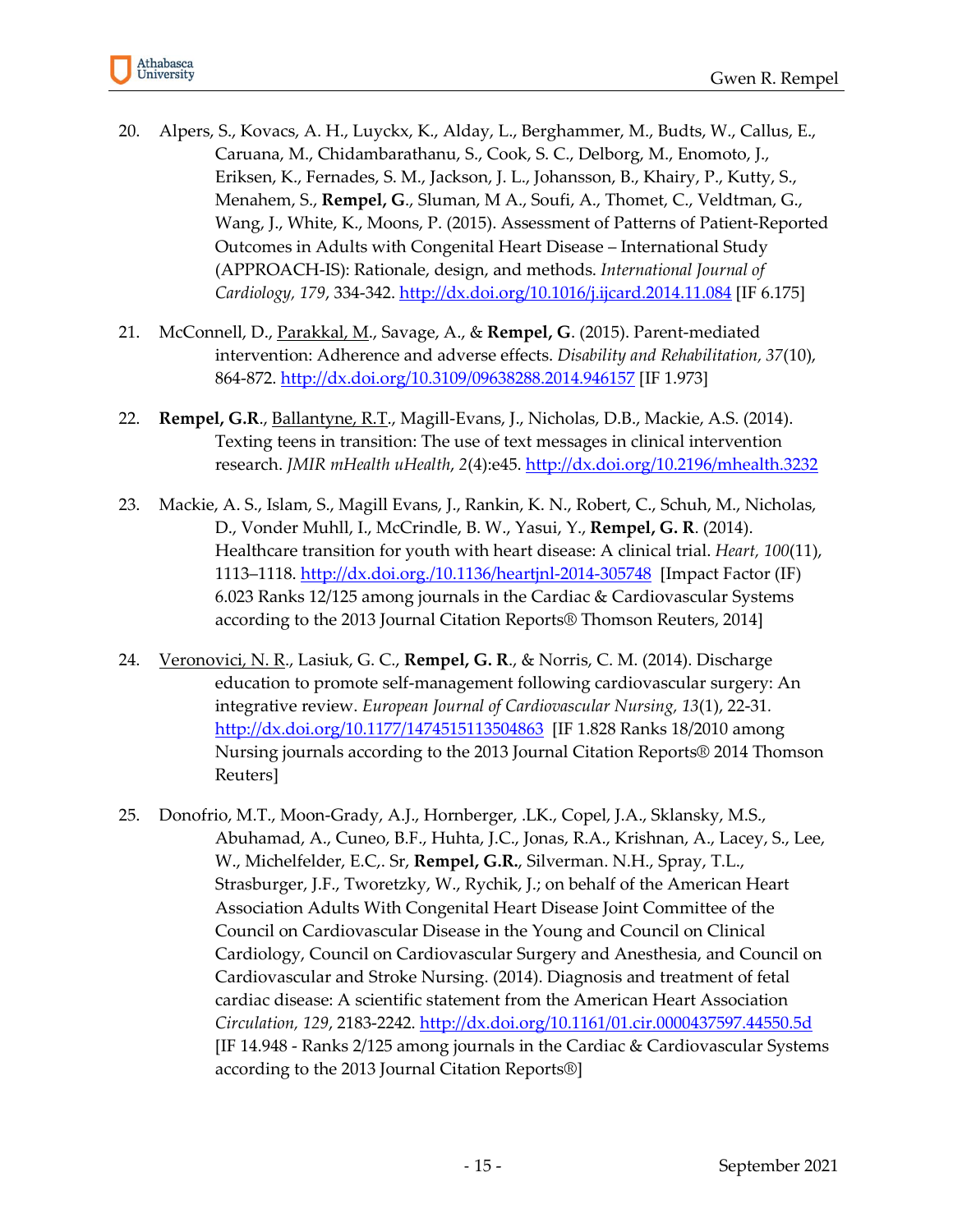

- 26. Ravindran, V., **Rempel, G. R**., & Ogilvie, L. (2014). Long-term outcomes of pediatric burn injury from a global perspective: A review. *International Journal of Nursing Care, 2*(2), 115-119.
- 27. Kushner, K. E., Pitre, N., Williamson, D. L., Breitkreuz, R., & **Rempel, G**. (2014). Anticipating parenthood: Women's and men's meanings, expectations, and idea(l)s in Canada. *Marriage & Family Review, 50*(1), 1-34. <http://dx.doi.org/10.1080/01494929.2013.834026>
- 28. Dorfman, T. L., Rempel, G. R., Scott, S. D., & Hartling, L. (2014). Commentary: Pain assessment in mechanically ventilated PICU patients: It's complicated. *Pediatric Pain Letter, 16*(1-2), 3-7.
- 29. Dorfman, T. L., Sumamo Schellenberg, E., **Rempel, G. R**., Scott, S. D., & Hartling, L. (2014). An evaluation of instruments for scoring physiological and behavioral cues of pain, non-pain related distress, and adequacy of analgesia and sedation in pediatric mechanically ventilated patients: A systematic review. *International Journal of Nursing Studies*, *51*(4), 654-676. <http://dx.doi.org/10.1016/j.ijnurstu.2013.07.009> [IF 2.248 – Ranks #5 among Nursing journals]
- 30. **Rempel, G. R.**, Ravindran, V., *Rogers, L. G*., & Magill-Evans, J. (2013). Parenting under pressure: A grounded theory of parenting young children with life-threatening congenital heart disease*. Journal of Advanced Nursing* 69(3), 610-630. <http://dx.doi.org/10.1111/j.1365-2648.2012.06044.x> [IF 1.865 Ranks 36/2010 among Nursing journals according to the 2013 Journal Citation Reports® 2014 Thomson Reuters]
- 31. Wiart, L., Kehler, H., **Rempel, G**., & Tough, S. (2013). Current state of inclusion of children with special needs in child care programs in one Canadian province. *International Journal of Inclusive Education, 18*(4), 345-358*.* <http://dx.doi.org/10.1080/13603116.2013.767386>
- 32. Ravindran, V., **Rempel, G. R**., & Ogilvie, L. (2013). Embracing the survival: A grounded theory study of parenting children in India who have sustained burns. *Burns, 39*(4)*,* 589-598.<http://dx.doi.org/10.1016/j.burns.2012.12.016> [IF 1.836]
- 33. Ravindran, V., **Rempel, G. R.,** & Ogilvie, L. (2013). Parenting burn-injured children in India: A grounded theory study. *International Journal of Nursing Studies, 50(6),* 786-796.<http://dx.doi.org/10.1016/j.ijnurstu.2012.06.011> [IF 2.248 – Ranks 5/210 among Nursing journals according to the 2013 Journal Citation Reports® 2014 Thomson Reuters]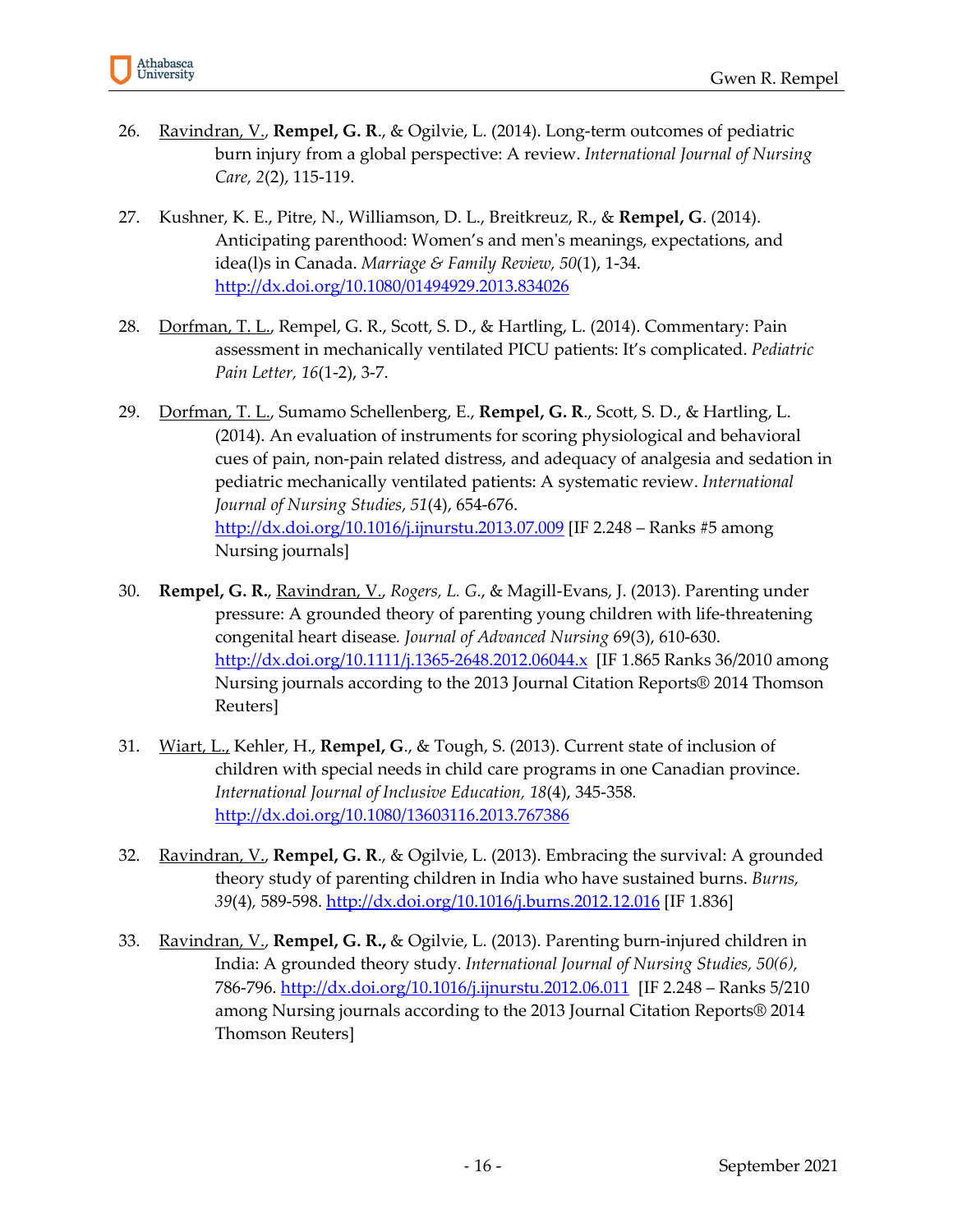

- 34. Shearer, K., **Rempel, G.,** Norris, C., & Magill-Evans, J. (2013). "It's no big deal": Adolescents with congenital heart disease. *Journal of Pediatric Nursing, 28*(1)*,* 28- 36.<http://dx.doi.org/10.1016/j.pedn.2012.03.031>Impact Factor: 1.495; 5-Year Impact Factor: 1.835; 2015 CiteScore 2.1; 2015 SNIP 0.799
- 35. **Rempel, G**., *Rogers, L. G*., Ravindran, V., & Magill-Evans, J. (2012). Facets of parenting a child with hypoplastic left heart syndrome. *Nursing Research and Practice, 2012*, Article ID 714178, 9 pages.<http://dx.doi.org/10.1155/2012/714178>
- 36. **Rempel, G.,** Blythe, C., *Rogers, L. G*., & Ravindran, V. (2012). The process of family management when a baby is diagnosed with a lethal congenital condition. *Journal of Family Nursing, 18*(1), 35-64. <http://dx.doi.org/10.1177/1074840711427143>
- 37. Mackie, A. S., **Rempel, G**., Rankin, K., Nicholas, D., & Magill-Evans, J. (2012). Risk factors for loss to follow-up among children and young adults with congenital heart disease. *Cardiology in the Young, 22*(3), 307-315. <http://dx.doi.org/10.1017/S104795111100148X>
- 38. Pepper, D., **Rempel, G**., Austin, W., Ceci, C., & Hendson, L. (2012). More than information: A qualitative study of parents' perspectives on neonatal intensive care at the extremes of prematurity. *Advances in Neonatal Care, 12*(5)*, 303-309.*  <http://dx.doi.org/10.1097/ANC.0b013e318265b3d5>
- 39. Rogers, L. G., Magill-Evans, J., & **Rempel, G**. (2012). Mothers' challenges in feeding their children with Autism Spectrum Disorder: Managing more than just picky eating. *Journal of Developmental and Physical Disabilities, 24*(1), 19-33. <http://dx.doi.org/10.1007/s10882-011-9252-2>
- 40. Williamson, D., Choi, J., Charchuk, M., **Rempel, G**., Pitre, N., Breitkreuz, R., & Kushner, K. (2011). Interpreter-facilitated cross-language interviews: A research note. *Qualitative Research, 11*(4), 391-394. <http://dx.doi.org/10.1177/1468794111404319>
- 41. Lee, A., & **Rempel, G**. (2011). Parenting children with hypoplastic left heart syndrome: Finding a balance. *Journal for Specialists in Pediatric Nursing, 16*(3), 179-189. <http://dx.doi.org/10.1111/j.1744-6155.2011.00289.x>
- 42. Ravindran, V., & **Rempel, G.** (2011). Grandparents and siblings of children with congenital heart disease. *Journal of Advanced Nursing, 67*(1), 169-175. <http://dx.doi.org/10.1111/j.1365-2648.2010.05482.x>
- 43. Alton, G., **Rempel, G.**, Robertson, C., Newburn-Cook, C., & Norris, C. (2010). Functional outcomes after neonatal open heart surgery: Comparison of survivors of the Norwood staged procedure and the arterial switch operation. *Cardiology in the Young, 20*(6), 668-675.<http://dx.doi.org/10.1017/S1047951110000971>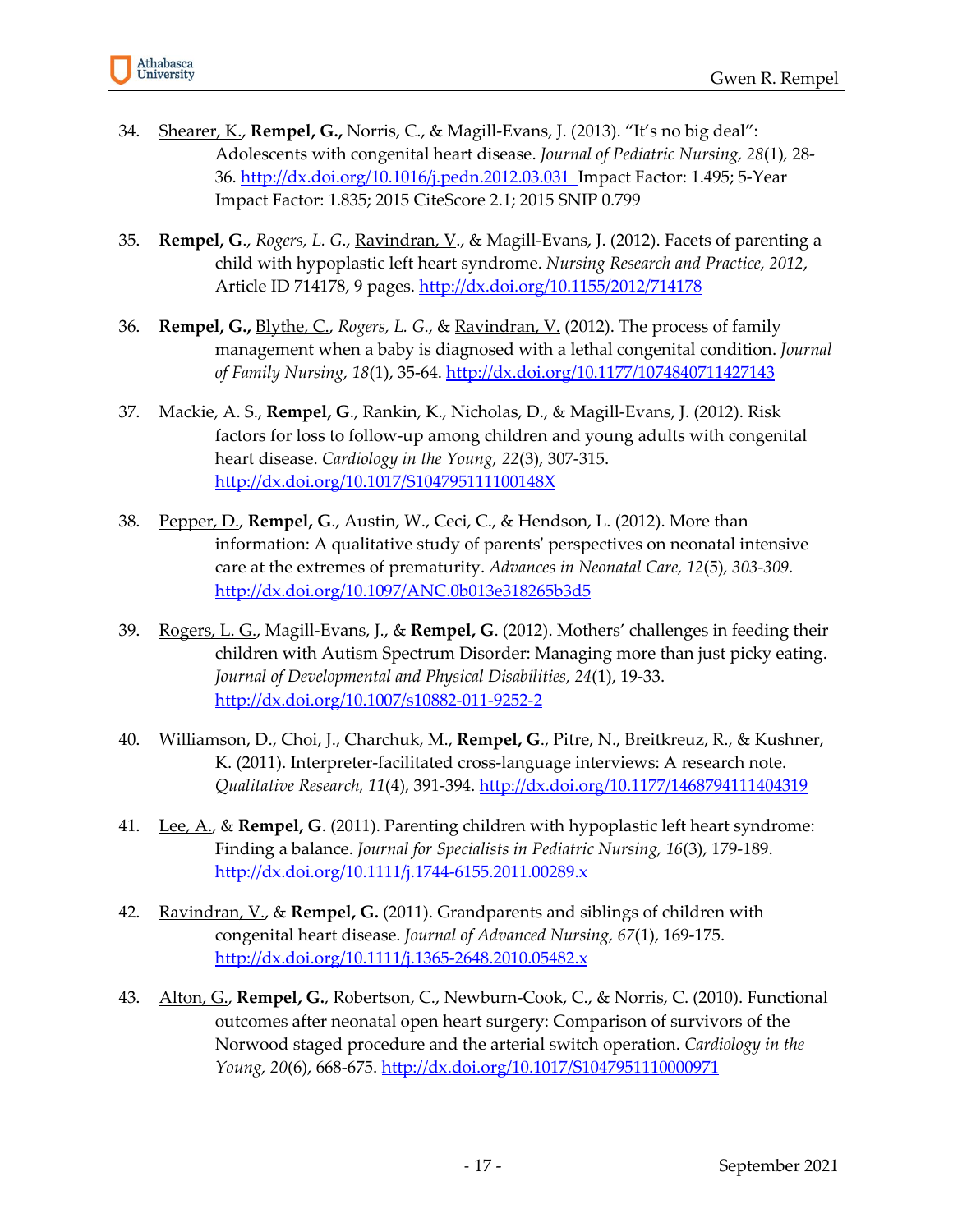- 44. Ellinger, M., & **Rempel. G**. (2010). Parental decision making regarding treatment for hypoplastic left heart syndrome. *Advances in Neonatal Care*, *10*(6), 316-322. <http://dx.doi.org/10.1097/ANC.0b013e3181fc7c5d>
- 45. Reis, M. D., **Rempel, G**., Scott, S. D., Brady-Fryer, B. A., & Van Aerde, J. (2010). Developing nurse/parent relationships in the NICU through negotiated partnership. *Journal of Obstetric, Gynecologic, and Neonatal Nursing*, *39,* 675-683. <http://dx.doi.org/10.1111/j.1552-6909.2010.01189.x>
- 46. Reis, M. D., Scott, S. D., & **Rempel, G.** (2009). Including parents in the evaluation of clinical microsystems in the neonatal intensive care unit. *Advances in Neonatal Care*, *9*(4), 174-179. <http://dx.doi.org/10.1097/ANC.0b013e3181afab3c>
- 47. **Rempel, G**., Harrison, M. J., & Williamson, D. L. (2009). Is "Treat your child normally" helpful advice for parents of survivors of treatment of hypoplastic left heart syndrome? *Cardiology in the Young*, *19*(2), 135-144. <http://dx.doi.org/10.1017/S1047951109003485>
- 48. Áskelsdóttir, B., Conroy, S., & **Rempel, G**. (2008). From diagnosis to birth: Parents' experience when expecting a child with congenital anomaly. *Advances in Neonatal Care*, *8*(6), 348-354. <http://dx.doi.org/10.1097/01.ANC.0000342768.94734.23>
- 49. **Rempel, G.**, Neufeld, A., & Kushner, K. E. (2007). Interactive use of genograms and ecomaps in family caregiving research. *Journal of Family Nursing*, *13*(4), 403-419. <http://dx.doi.org/10.1177/1074840707307917>
- 50. **Rempel, G**., & Harrison, M. J. (2007). Safeguarding precarious survival: Parenting children who have life-threatening heart disease. *Qualitative Health Research*, *17*(6), 824-837. <http://dx.doi.org/10.1177/1049732307303164>
- 51. Magill-Evans, J., Harrison, M. J., **Rempel, G**., & Slater, L. (2006). Interventions with fathers of young children: Systematic literature review. *Journal of Advanced Nursing*, *55*(2), 248-264. <http://dx.doi.org/10.1111/j.1365-2648.2006.03896.x>
- 52. Neufeld, A., Harrison, M. J., **Rempel, G**., Larocque, S., Dublin, S. Stewart, M., & Hughes, K. (2004). Practical issues in using a card sort in a study of nonsupport and family caregiving. *Qualitative Health Research*, *14*(10), 1418-1428. <http://dx.doi.org/0.1177/1049732304271228>
- 53. **Rempel, G**., Cender, L. M., Lynam, M. J., Sandor, G. G., & Farquharson, D. (2004). Parents' perspectives on decision making after antenatal diagnosis of congenital heart disease. *Journal of Obstetric, Gynecologic, and Neonatal Nursing*, *33*(1), 64-70. <http://dx.doi.org/10.1177/0884217503261092>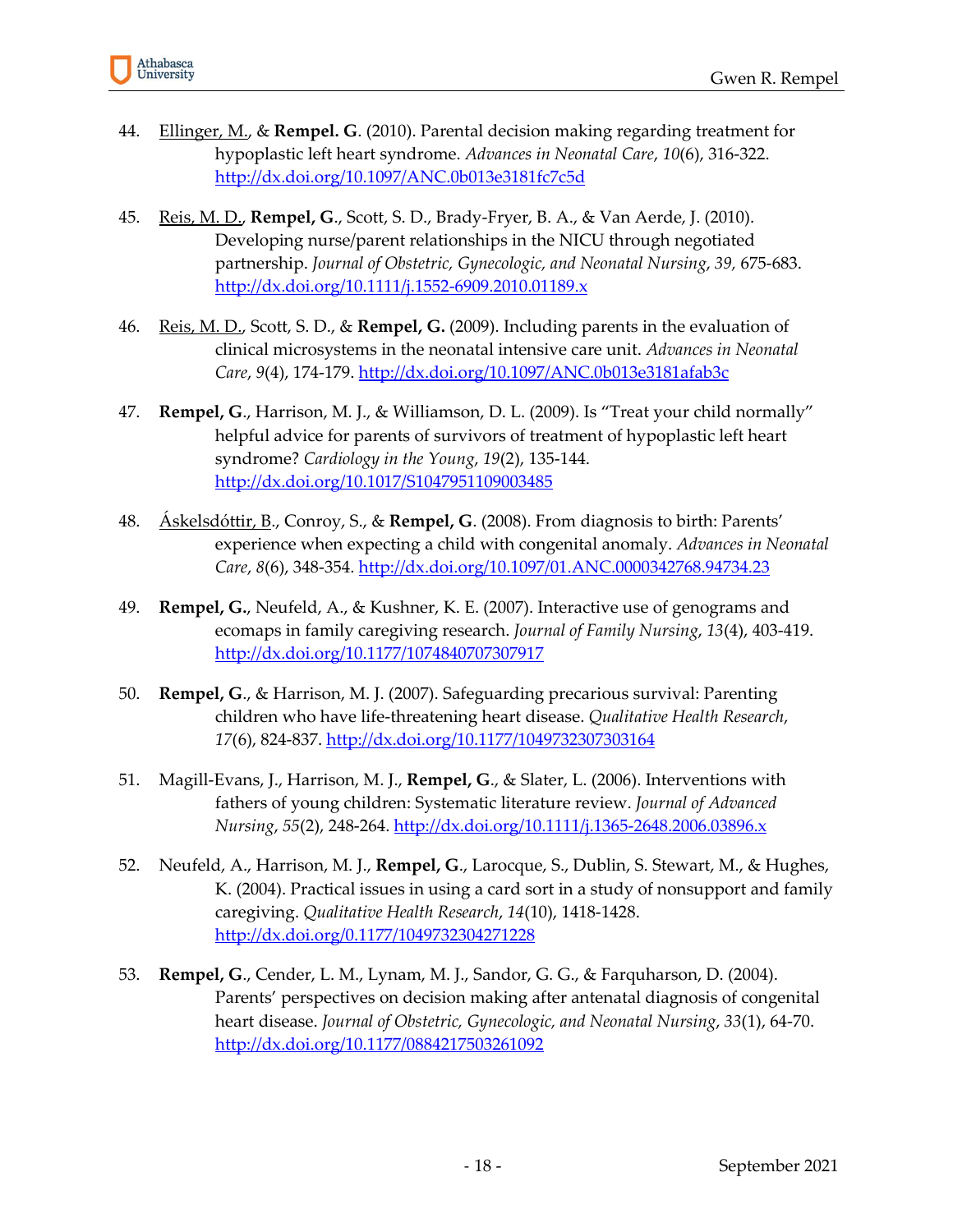

- 54. **Rempel, G**. (2004). Technological advances in pediatrics: Challenges for parents and nurses. *Journal of Pediatric Nursing*, *19*(1), 13-24. <http://dx.doi.org/10.1016/j.pedn.2003.09.003>
- 55. Harrison, M.J., Kushner, K. E., Benzies, K., **Rempel, G**., & Kimak, C. (2003). Women's satisfaction with their involvement in health care decisions during a high-risk pregnancy. *Birth*, *30*(2), 109-115. [http://dx.doi.org/10.1046/j.1523-](http://dx.doi.org/10.1046/j.1523-536X.2003.00229.x) [536X.2003.00229.x](http://dx.doi.org/10.1046/j.1523-536X.2003.00229.x)

#### **Pre-Prints**

- 1. Heselton, G. A., Rempel, G. R., & Nicholas, D. B. (2021). "Realizing the problem wasn't necessarily me": An interpretative phenomenological analysis of the meaning of childhood adversity and resilience in the lives of autistic adults. Advance. Preprint.
- 2. Heselton, G. A., Rempel, G. R., & Nicholas, D. B. (2021). Integrating community participation with interpretative phenomenological analysis: Reflections on engaging the autism community. Advance. Preprint. <https://doi.org/10.31124/advance.14346908.v1>

#### **Manuscripts in Review**

- 1. Mackie, A. S., Rankin, K. N., Yaskina, M., Gingrich, J., Williams, E., Schuh, M., Kovacs, A. H., McCrindle, B. W., Nicholas, D. B., & **Rempel, G. R.** (submitted). Transition preparation for young adolescents with congenital heart disease: A clinical trial. *Journal of Pediatrics.* [Submitted 2021 July]
- 2. Heselton, G. A., Rempel, G. R., & Nicholas, D. B. (submitted). "Realizing the problem wasn't necessarily me": An interpretative phenomenological analysis of the meaning of childhood adversity and resilience in the lives of autistic adults. *Autism.* [Submitted 2021 Apr 2; AUT-21-0203]
- 3. Heselton, G. A., Rempel, G. R., & Nicholas, D. B. (revise and resubmit). Integrating community participation with interpretative phenomenological analysis: Reflections on engaging the autism community. *International Journal of Qualitative Methods.* [Re-submitted 2021 July 14; IJQM-21-0087.R1]
- 4. De Roo, M., **Rempel, G. R**., Fraser, S., & Wong, G. (revise and resubmit). A review of reflective functioning measures for evaluating relationship-based parenting programs. *Infant Mental Health.* [Revise and submit received 2019-03-11; Submitted 2018-30-02; ID 2018-Nov-IMHJ-0133]

#### **Articles Reprinted as Book Chapters**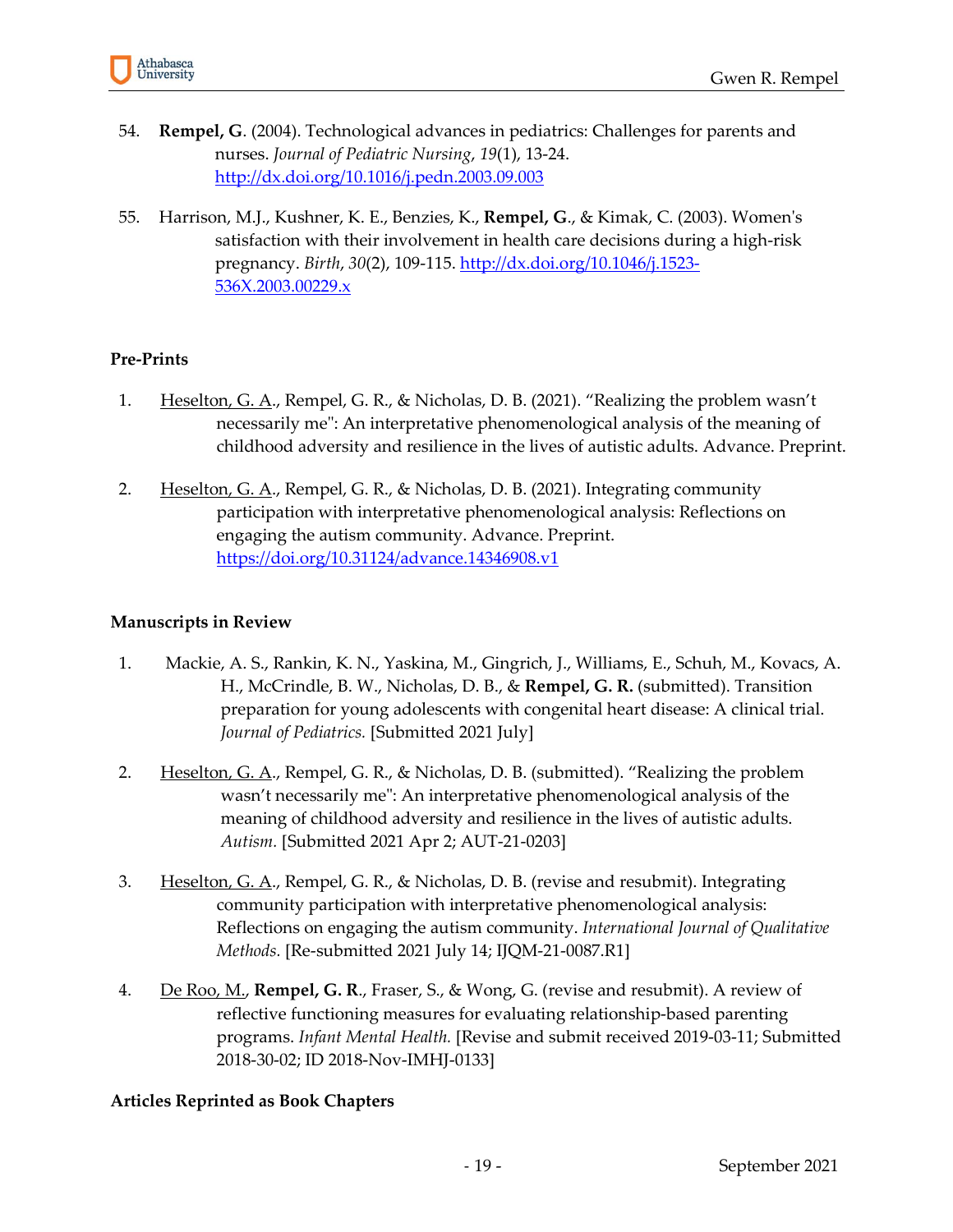- 1. **Rempel, G.**, Neufeld, A., & Kushner, K. E. (2007). Interactive use of genograms and ecomaps in family caregiving research. In Neufeld, A., & Harrison, M. J. (2010). *Nursing and family caregiving: Social support and nonsupport*. New York: Springer. (Reprinted from *Journal of Family Nursing*, *13*(4), 403-419.
- 2. Neufeld, A., Harrison, M. J., **Rempel, G.,** Larocque, S., Dublin, S. Stewart, M., & Hughes, K. (2004). Practical issues in using a card sort in a study of nonsupport and family caregiving. In Neufeld, A., & Harrison, M. J. (2010). *Nursing and family caregiving: Social support and nonsupport*. New York: Springer. (Reprinted from *Qualitative Health Research*, *14*(10), 1418-1428.)

#### **Book Chapters**

1. Hawkins, L. & **Rempel, G**. (2012). Nursing care of the child with a cardiovascular disorder. Chapter in C. A. Ateah, S. D. Scott & T. Kyle (Eds.), *Canadian essentials of pediatric care*. Philadelphia: Wolters Kluwer, Lippincott Williams & Wilkins.

#### **Published Abstracts** Total: 28

- 1. Rehman, J., **Rempel, G. R.**, Williams, E., Meakins, L., Bauman, M., Massicotte, P., Davis, R., Dahl, J., & Mackie, A. S. (2020). Development and evaluation of a preoperative preparation program for parents of children undergoing Fontan surgery. *The Canadian Journal of Cardiology, 36*(10), S26. <https://doi.org/10.1016/j.cjca.2020.07.066>
- 2. Khoury, M., Phillips, D. B., Wood, P.W., Mott, W. R., Stickland, M. K., Boulanger, P., **Rempel, G. R.,** Conway, J., Mackie, A. S., & Khoo, N. (2020). Cardiac rehabilitation in the pediatric Fontan population: Development of a home-based high-intensity interval training program. *The Canadian Journal of Cardiology, 36*(10), S24-25.<https://doi.org/10.1016/j.cjca.2020.07.063>
- 3. Charles, S., **Rempel, G. R**., *Rogers, L. G*., … Mackie, A. S. (2016). Teens with congenital heart disease in transition from pediatric to adult care: Qualitative evaluation of nurse-led intervention to support transition readiness. *The Canadian Journal of Cardiology, 32*(10), S169. <https://doi.org/10.1016/j.cjca.2016.07.263>
- 4. Ballantyne, R. T., Dorfman, T., Dahl, N., *Rogers, L*., Magill-Evans, J., Mackie, A. S. & **Rempel, G**. (2013). The relationship of parent well-being, family management, and service utilization in families of children with hypoplastic left heart syndrome from the perspective of mothers and fathers. *Circulation, 128*(22S), A19104.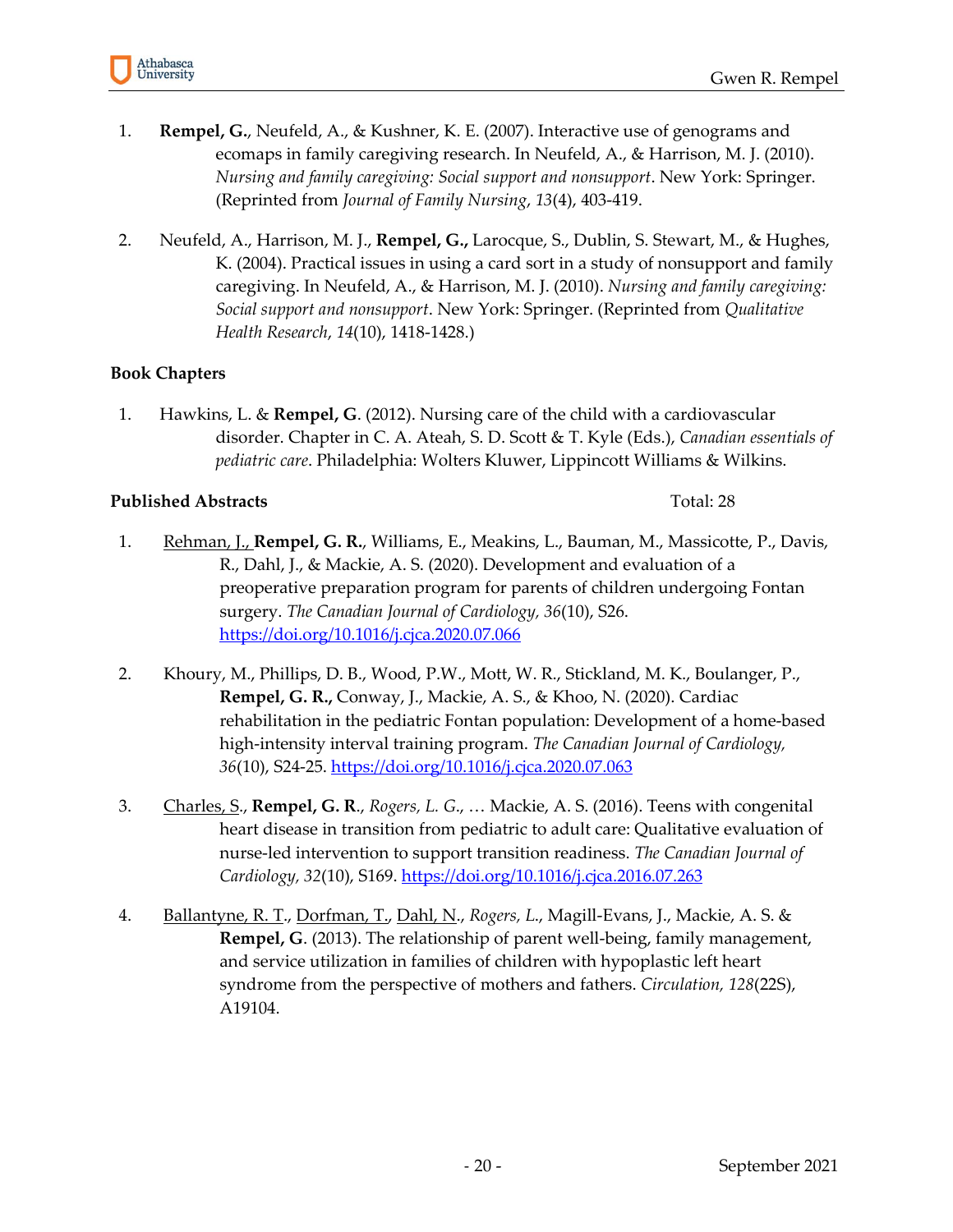

- 5. Mackie, A. S., Islam, S., Rankin, K. N., Yasui, Y., Magill-Evans, J., Nicholas, D., Schuh, M., McCrindle, B. W., & **Rempel, G. R**. (2013). An educational intervention improves transition behaviors and knowledge among youth with cardiac disease, *Circulation, 128*(22S), A14103.
- 6. **Rempel, G.**, Dorfman, T. L., Dahl, N., *Rogers, L. G.*, & Magill-Evans, J. (2013). The relationship of child and family functioning in families of children with complex congenital heart disease: A pilot study. *SA Heart Journal, 10*(1), 378.
- 7. Mackie, A., Rankin, K., Robert, C., **Rempel, G.,** Magill-Evans, J., Nicholas, D., & Kovacs, A. (2013). Psychosocial maturity, quality of life, and parental fostering of autonomy among young adults with congenital heart disease. *SA Heart Journal, 10*(1), 175.
- 8. Mackie, A., **Rempel, G.**, Magill-Evans, J., Rankin, K., Robert, C., Nicholas, D., & Kovacs, A. (2013). Transition "readiness" among young adults with congenital heart disease. *SA Heart Journal, 10*(1), 174.
- 9. **Rempel, G**., & *Fricker, L*. (2013). What is the timing, setting, and nature of parent interventions for mothers and fathers of children with congenital heart disease: A scoping review. *SA Heart Journal, 10*(1), 378.
- 10. **Rempel, G**., Ulmer, H. A., *Rogers, L. G.*, Shearer, K., Southon, S., Dahl, J., & Ray, L. D. (2013). Stories from the Heart: A protocol for interviewing children with complex congenital heart disease from Edmonton, Canada. *SA Heart Journal, 10*(1), 377.
- 11. Schuh, M., **Rempel, G**., Ballantyne, R., Caligiuri, S., Rankin, K., Robert, C., Magill-Evans, J., & Mackie, A. (2013). Preparing youth for transition from pediatric to adult congenital heart programs: An intervention protocol from Edmonton, Canada. *SA Heart Journal, 10*(1), 176.
- 12. Ballantyne, R., *Fricker, L.*, Robert, C., Duffley, M., Caligiuri, S., Nicholas, D., Magill-Evans, J., Mackie, A., & **Rempel, G**. (2012). Texting teens in transition: The use of social networking in clinical intervention research. *Circulation*, *126*(1), A14883.
- 13. Meakins, L., Ray, L., Hegadoran, K., & **Rempel, G**. (2012). Parental vigilance in caring for their children with hypoplastic left heart syndrome. *Canadian Journal of Cardiology, 28*(5), S107.
- 14. Meakins, L., Ray, L., Hegadoran, K., & **Rempel, G**. (2011). Parental vigilance in caring for their children with hypoplastic left heart syndrome. *Circulation*, *124*, A16905.
- 15. **Rempel, G**., Rankin, K., *Fricker, L.,* Nicholas, D., Magill-Evans, J., & Mackie, A. (2011). Texting teens in transition: Considering the use of social networking technology in research. *International Journal of Qualitative Methods, 10*(4) 508-509.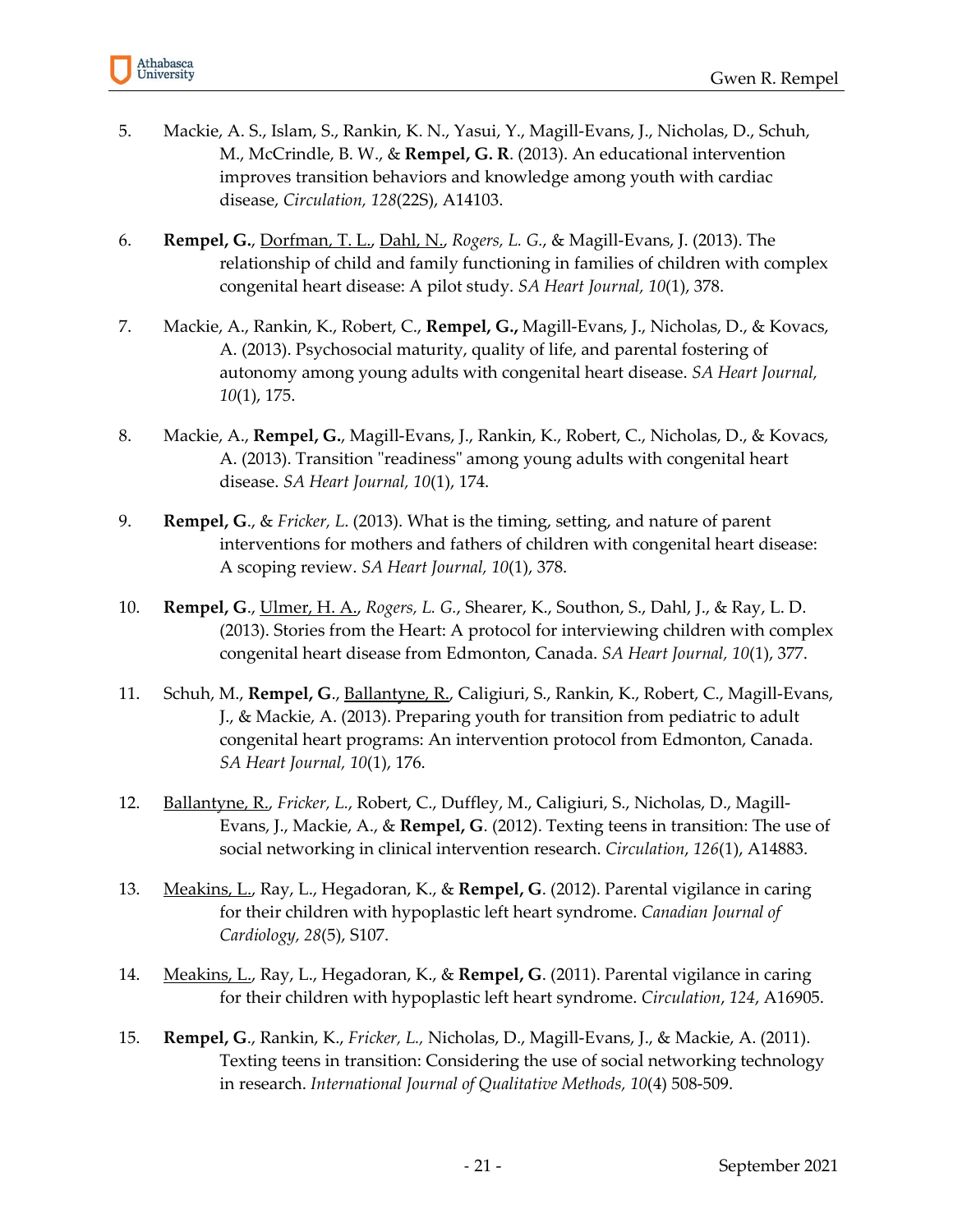

- 16. **Rempel, G**., *Rogers, L. G*., Ravindran, V., & Magill-Evans, J. (2011). Facets of parenting a young child with hypoplastic left heart syndrome: Using interpretive description to inform parent intervention. *International Journal of Qualitative Methods, 10*(4), 470-471.
- 17. **Rempel, G**., Ravindran, V., *Rogers, L. G*., & Magill-Evans, J. (2011). Parenting under pressure: A grounded theory of parenting young children with complex congenital heart disease. *International Journal of Qualitative Methods, 10*(4), 490- 491.
- 18. **Rempel, G**., *Rogers, L. G.,* Ravindran, V., & Blythe, C. R. (2011). The role of secondary data analysis in programs of qualitative research. *International Journal of Qualitative Methods, 10*(4), 515.
- 19. Ravindran, V., **Rempel, G**., & Ogilvie, L. (2011). Burn in blame culture: Parenting experiences of families of children with burns. *International Journal of Qualitative Methods, 10*(4), 460-461.
- 20. Ravindran, V., **Rempel, G**., & Ogilvie, L. (2011). Qualitative research in India: Data generation challenges. *International Journal of Qualitative Methods, 10*(4), 497.
- 21. Rogers, L. G., Magill-Evans, J., & **Rempel, G**. (2010). Feeding a child with autism spectrum disorder: Learning from mothers' experiences. *Abstracts of the 15th International Congress of the World Federation of Occupational Therapists*, Santiago, Chile, Abstract 0545.
- 22. **Rempel, G.**, Magill-Evans, J., Norris, C. M., *MacPhail, S*., *Wademan, B.,* Hawkins, L., Chow, S., & Mackie, A. S. (2009). Ready or not: Parenting adolescents with complex congenital heart disease prior to transfer to adult care. *Canadian Journal of Cardiology*, *25*(Suppl. SB), 245B.
- 23. Mackie, A. S., Rankin, K., *Wademan, B*., & **Rempel, G**. (2009). Loss to follow-up among children and young adults with congenital heart disease: Who and why? *Canadian Journal of Cardiology*, *25*(Suppl. SB), 172B.
- 24. Rogers, L. G., Magill-Evans, J., **Rempel, G**., & Zwaigenbaum, L. (2009). Feeding a child with autism spectrum disorder: Mothers' strategies and beliefs*.* Abstract published in the *International Meeting for Autism Research Online Abstract Book*, Chicago, IL. (Available at http://imfar.confex.com/imfar/2009/webprogram/Paper4650.html)
- 25. **Rempel, G**., Harrison, M. J., & Williamson, D. (2007). Parenting survivors of complex congenital heart disease: Another look at normalization. *Canadian Journal of Cardiology*, *23*(Suppl. SC), 0656.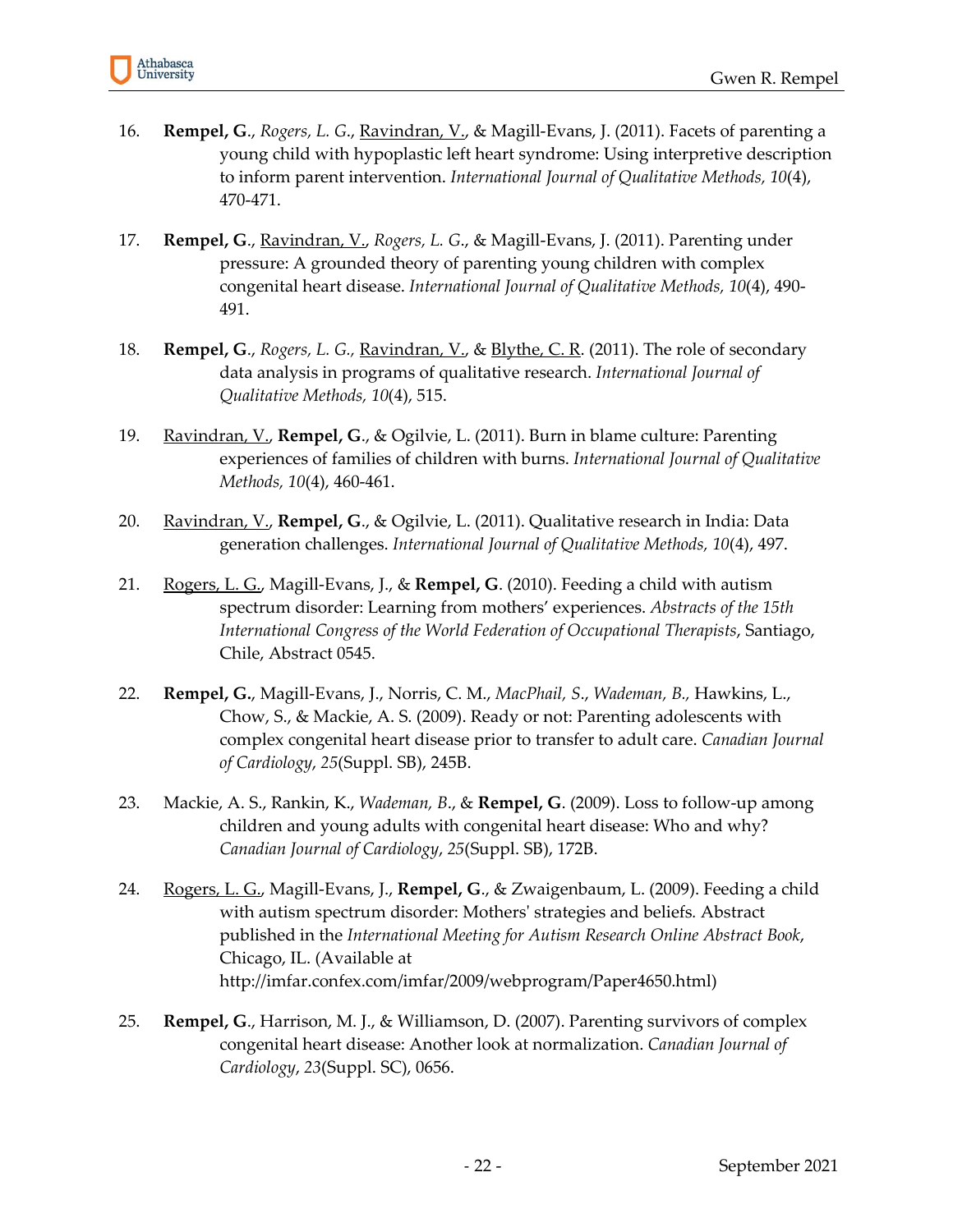- 26. **Rempel, G**. (2004). Parenting a child with HLHS whose treatment includes the Norwood surgical approach. *Canadian Journal of Cardiovascular Nursing*, *14*(4), 26.
- 27. **Rempel, G**., Cender, L., Lynam, M. J., & Sandor, G. S. S. (2001). Antenatal diagnosis of congenital heart disease: Parents' decisions and nurses' involvement. *Canadian Journal of Cardiovascular Nursing*, *12*(2), 17.
- 28. Human, D.G., Finch, J., **Rempel, G**., Cender, L., Klein, M., Patterson, M. W., Sandor, G. S. S., Tipple, M. A. (1997). A Pediatric Cardiology Partnership Program (PCPP): Clinical and cost evaluation. *Journal of Investigative Medicine, 45*(1), 93A.

#### **Non-Peer Reviewed Publications** Total: 3

- 1. Ravindran, V., **Rempel, G**., & Ogilvie, L. (2010). A brief introduction to qualitative research in nursing. *Nightingale Nursing Times, 6*(1), 6-8.
- 2. **Rempel, G**., & Cender, L. (1998). *Knowing but not knowing: Finding out about your baby's heart problem before your baby is born*. Parent Education Booklet. Vancouver, BC.
- 3. **Rempel, G**. (1998). It's not about me (and my needs). *Hospice Volunteer Network News*. *9*(1). Toronto: Hospice Volunteer Network of Canada.

#### **Research Reports** Total: 6

- 1. **Rempel, G.**, Wong, G., Fraser, S., & Rinaldi, C. (2016). *Evaluating the Circle of Security© relationship-based parenting program through parent-child observations: Pilot Phase 3*. Final report submitted to Athabasca University Academic Research Committee.
- 2. **Rempel, G. R**., *Rogers, L. G.,* Magill-Evans, J., & Wiart, L. (2014). *"There is so much more to a child than their heart": Supports and services for children with complex congenital heart disease and their parents*. Final report submitted to Alberta Centre for Child, Family, and Community Research. Available on [ResearchGate.](https://www.researchgate.net/publication/268818578_Alberta_Centre_for_Child_Family_Community_Research_ACCFCR_There_is_so_much_more_to_a_child_than_their_heart_Supports_and_Services_for_Children_with_Complex_Congenital_Heart_Disease_and_Their_Parents_F)
- 3. McConnell, D., Breitkreuz, R., Uditsky, B., Sobsey, R., **Rempel, G**., Savage, A., & Prakkal, M. (2013). *Family life: Children with disabilities and the fabric of everyday family life.* Final report submitted to Alberta Centre for Child, Family, and Community Research. Available o[n ResearchGate.](https://www.researchgate.net/publication/259755859_Children_with_Disabilities_and_the_Fabric_of_Everyday_Family_Life)
- 4. Wiart, L., Kehler, H., **Rempel, G**., & Tough, S. (2011). *Alberta inclusive child care report*. Final report submitted to Alberta Centre for Child, Family, and Community Research.
- 5. **Rempel, G**., & Pesut, B. (1998). *New program full review: Self-evaluation report-Phase III*. Final report submitted to Trinity Western University, Langley, BC.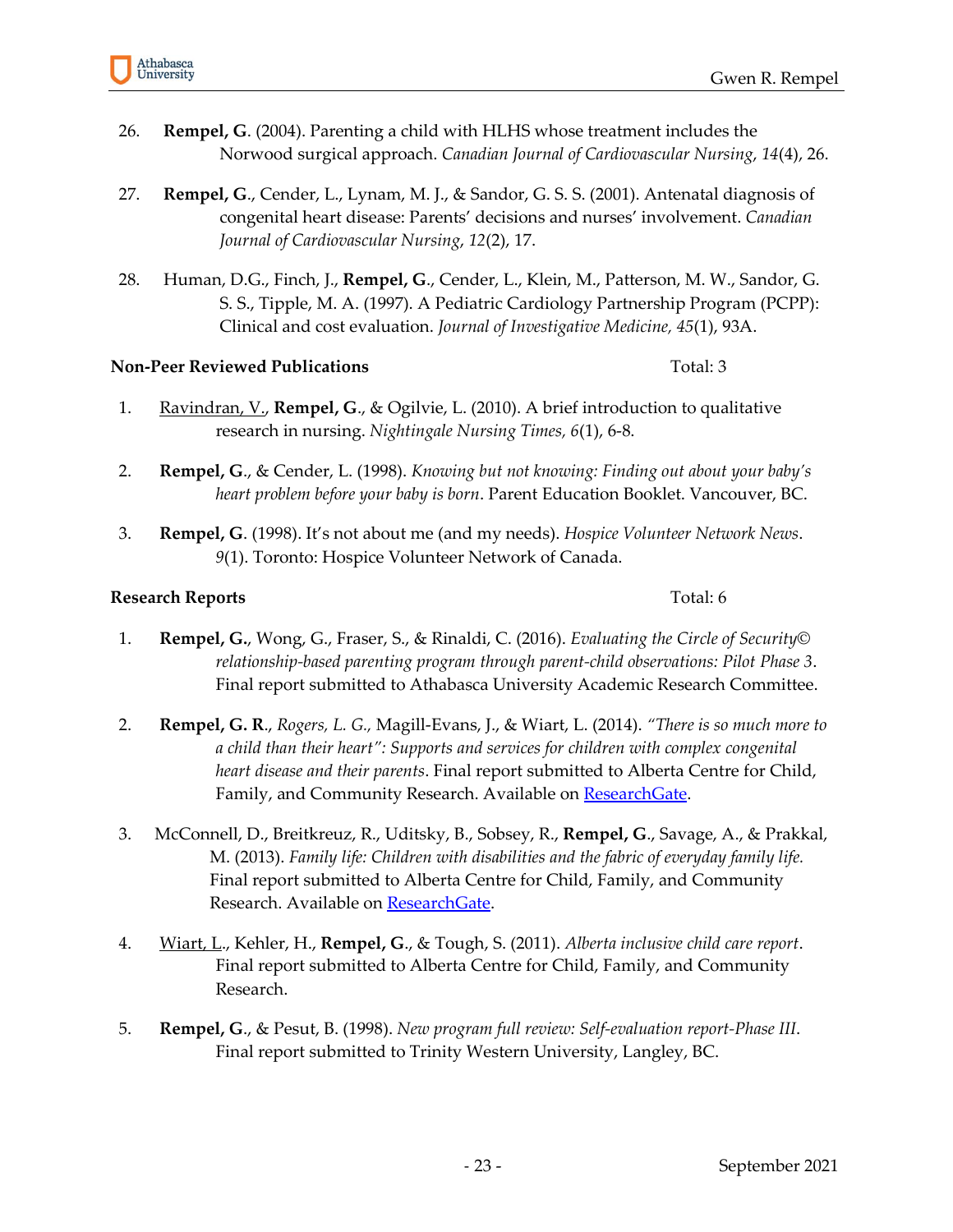

6. **Rempel, G**. (1995). *Evaluation of computer aided instruction for parents of children with congenital heart defects*. Final report submitted to the Vancouver Foundation.

#### **Invited Presentations/Workshops** Total: 84

- 1. **Rempel, G.** (2021, May). *Challenges in parenting of children with single ventricle.* 54th Annual Meeting of Association for European Paediatric and Congenital Cardiology, Gothenburg, Sweden. <https://www.aepc2021.org/>
- 2. **Rempel, G.** (2021, May). *Delivering transition interventions for the future.* 54th Annual Meeting of Association for European Paediatric and Congenital Cardiology, Gothenburg, Sweden. <https://www.aepc2021.org/>
- 3. **Rempel. G.** (2020, November). *Children and adolescents: Attachment and transition.* 9th Annual Scientific Sessions of the Cardiac Neurodevelopmental Outcome Collaborative, Virtual Format, in collaboration with Texas Children's Hospital. <https://www.cardiacneuro.org/meetings2/>
- 4. **Rempel, G.**, Lamarche, K., Leslie, K. & Edwards, M. E. (2019, November). *Innovations in Doctoral Education: Future Directions in Canada*. Panel sessions, Graduate Studies Forum, Canadian Association of Schools of Nursing, Ottawa, ON.
- 5. Coldwell, K., **Rempel, G**. & van Manen, M. (2019, February). *Patient engagement/Research trends.* Stollery Cardiac Sciences Research Retreat: Driving Discovery for our Patients Together! Edmonton, AB.
- 6. **Rempel, G. R**., MacIsaac, P., Kier, C., Romyn, D., & Fabbro, E. (2018, October). *Panel presentation – Predatory Practices*. AU Graduate Student Research Conference, Edmonton, AB.
- 7. **Rempel, G. R.** (2018, April). *Graduate Supervision: "The Thrill of Victory, and the Agony of Defeat"* AU Faculty of Graduate Studies Retreat, Edmonton, AB.
- 8. **Rempel, G. R.** (2017, November). *Technology driven: How to optimize self-management*. American Heart Association Scientific Sessions, Anaheim, CA.
- 9. Turner, J., & **Rempel, G.** (2016, December). *Authorship in academia: What's all the fuss?*  Canadian Child Health Clinician Scientist Program and WCHRI Lunch and Learn, Edmonton, AB.
- 10. **Rempel, G. R**. (2016, November). *Keynote lecture: Parenting under pressure; Nursing research with and for parents of children with complex congenital heart disease.*  Congenital Cardiac Nurses Association, Annual Meeting of the British Congenital Cardiac Association, Nottingham, England.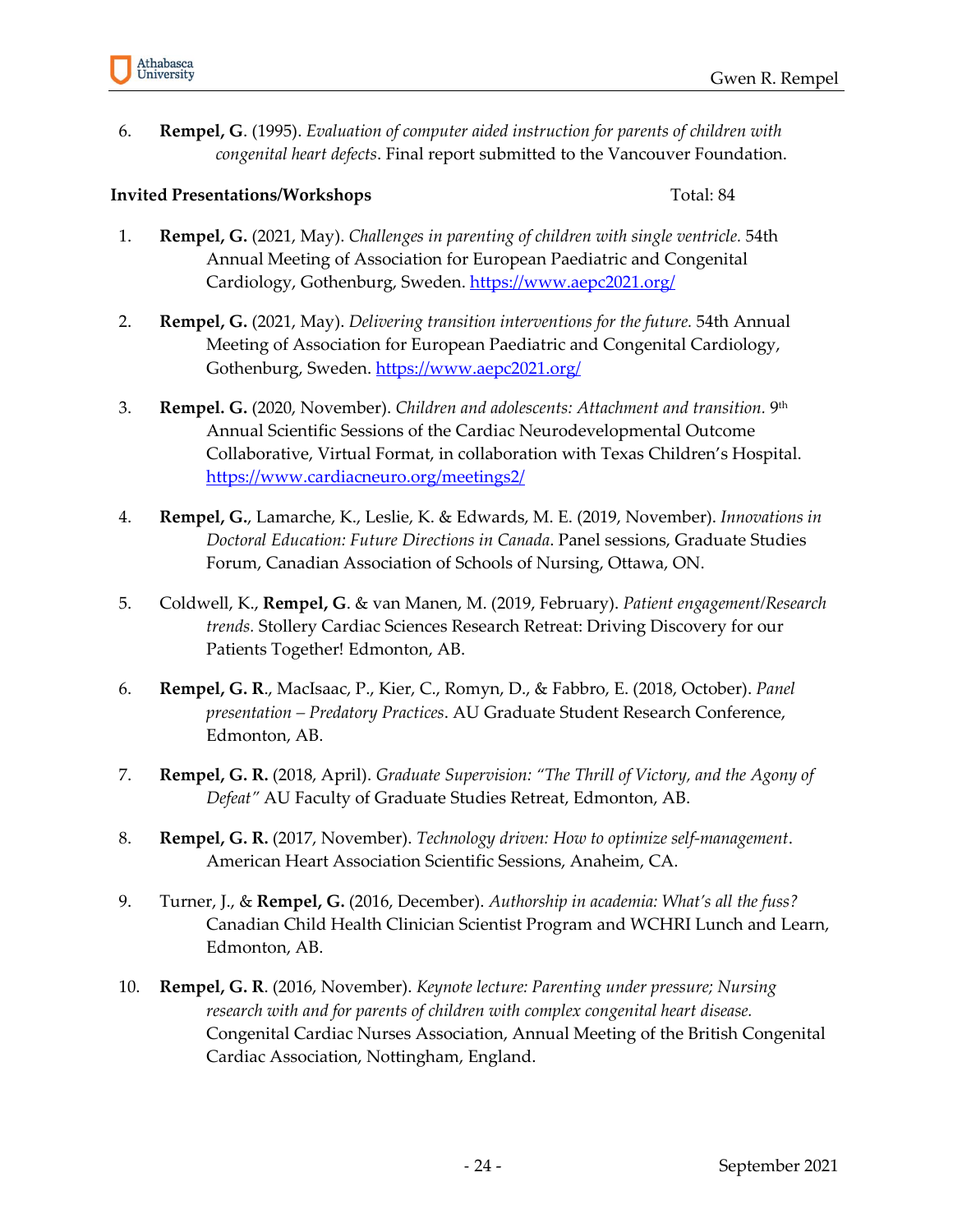- 11. **Rempel, G. R**. (2016, November). *Parenting under pressure; Nursing research with and for parents of children with complex congenital heart disease.* Great Ormond's Street Hospital, London, England.
- 12. **Rempel, G. R**. (2016, November). *Determining the difference we make for patients and their parents.* Society of Pediatric Cardiovascular Nurses Education Session, New Orleans, LL.
- 13. **Rempel, G. R**. (2016, June). *Supporting parents of children with HLHS: Is a resilience lens still best?* 50th Annual Meeting of the Association for European Paediatric and Congenital Cardiology, Rome, Italy.
- 14. **Rempel, G. R**. (2016, June). *Keynote lecture: State of transition in 2016 and future perspectives.* 50th Annual Meeting of the Association for European Paediatric and Congenital Cardiology, Rome, Italy.
- 15. **Rempel, G. R**. (2015, October). *Family stress and resilience.* University of Alberta Congenital Cardiac Symposium: This Time It's Not the Heart – Issues After the Heart is Fixed, Edmonton, AB. [Declined due to Medical Leave]
- 16. **Rempel, G. R**. (2015, June). *The emotional side of CHD: "There is much more to a child than their heart".* Little Mended Hearts CHD Symposium, Orlando, FL.
- 17. **Rempel, G. R**. (2015, May). *Ready, set, go! Making a smooth transition from pediatric to adult cardiac care.* Heart to Heart: Congenital Heart Day, Mazankowski Alberta Heart Institute, Edmonton, AB.
- 18. **Rempel, G. R**. (2015, May). *Clinic-based nurse-led transition session for 15-17 yearolds: Knowledge-to-action project.* Cardiology Clinic, Stollery Children's Hospital, Edmonton, AB.
- 19. **Rempel, G. R**. (2015, May). *Circle of Security Parenting: Relevance for advance practice nurses working with families of children with life-threatening and chronic illnesses.* Pediatric Nurse Practitioner Community of Practice, Stollery Children's Hospital, Edmonton, AB.
- 20. **Rempel, G. R**. (2015, April). Keynote: *"There is much more to a child than their heart" Research results from parents; future directions for us all.* Growing up with Heart Disease Conference, Vancouver, BC.
- 21. Hochu, J. & **Rempel, G. R**. (2015, April). Concurrent session: *Promoting resiliency in your children.* Growing up with Heart Disease Conference, Vancouver, BC.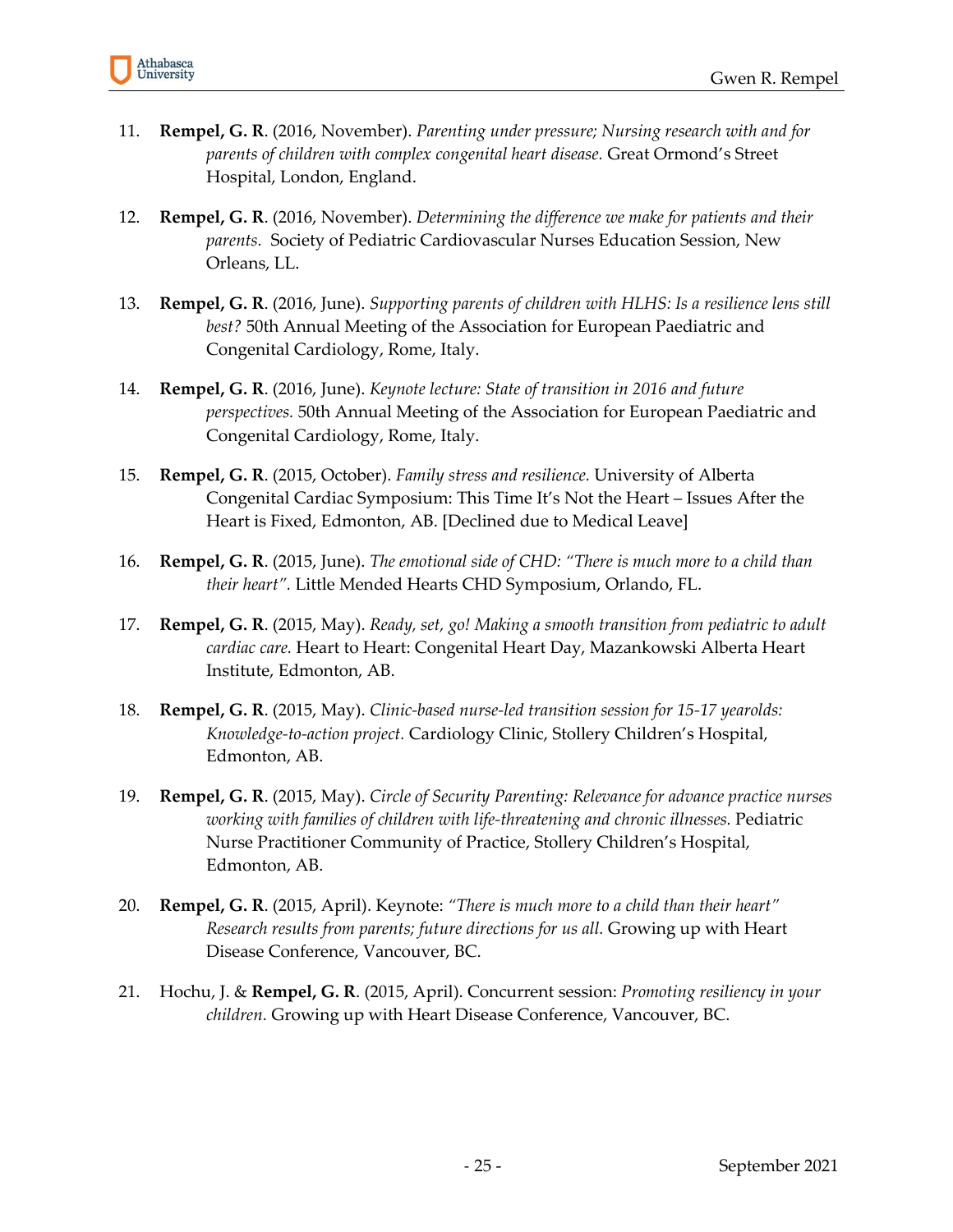

- 22. Southon, S., Rogers, L., Shearer, K., Gordon, B., Hedden, D., Parsons, D., Rayray, M., Schamber, B., **Rempel, G**. (2015, February). *Straight Talk About Scoliosis: Children's stories of living with Early-onset Scoliosis*. Canadian Pediatric Spine Study Group Meeting. Halifax, NS.
- 23. **Rempel, G. R**. (2014, November). *The early years: Parenting the infant/toddler with congenital heart disease*. American Heart Association Scientific Sessions, Chicago, IL.
- 24. **Rempel, G. R**., Rogers, L. G., & Ravindran, V., (2013, June). *Facilitating family caregiving:*  Theory-driven intervention development and evaluation. 11<sup>th</sup> International Family Nursing Conference, Minneapolis, MN.
- 25. **Rempel, G**. (2013, May). *Family resilience: Parenting children with complex cross-sectoral service needs.* ACCFCR 10th Anniversary Research Showcase, Edmonton, AB.
- 26. **Rempel, G**. & Rogers, L. (2013 May). *Circle of trust: How to help your child feel safe when our own world is turned upside down?* University Infant Toddler Centre Annual General Meeting, Edmonton, AB.
- 27. **Rempel, G**. (2013, February). *The nurse's role in research, and the potential for nurse-led research*. World Congress of Paediatric Cardiology & Cardiac Surgery, Cape Town, South Africa.
- 28. **Rempel, G**. (2013, February). Quality of life and parental concerns after the Norwood. In Rebeyka, I. (Chair), *Hypoplastic left heart syndrome from the prairies to the Rockies: Edmonton and WCCHN cardiac program experience*. Symposium conducted at the World Congress of Paediatric Cardiology & Cardiac Surgery, Cape Town, South Africa.
- 29. **Rempel, G**., & *Rogers, L.* (2012, June). *Moving grounded theory findings from description to theory: Part 1.* International Institute of Qualitative Methodology (IIQM) Annual Thinking Qualitatively Workshop Conference, Edmonton, AB.
- 30. **Rempel, G**., & Ravindran, V. (2012, June). *Moving grounded theory findings from description to theory: Part 2*. International Institute of Qualitative Methodology (IIQM) Annual Thinking Qualitatively Workshop Conference, Edmonton, AB.
- 31. Ulmer, H. & **Rempel, G**. (2012, May). *Straight talk about scoliosis: Children's stories of living with early onset scoliosis*. Biomedical Summer Student Presentation Day, Edmonton, AB.
- 32. Rempel, G. (2012, April). *Children and youth with CHD: Managing as a family*. Canadian SADS Foundation Conference: Living With Cardiac Rhythm Disorders and Congenital Heart Disease Conference, Edmonton, AB.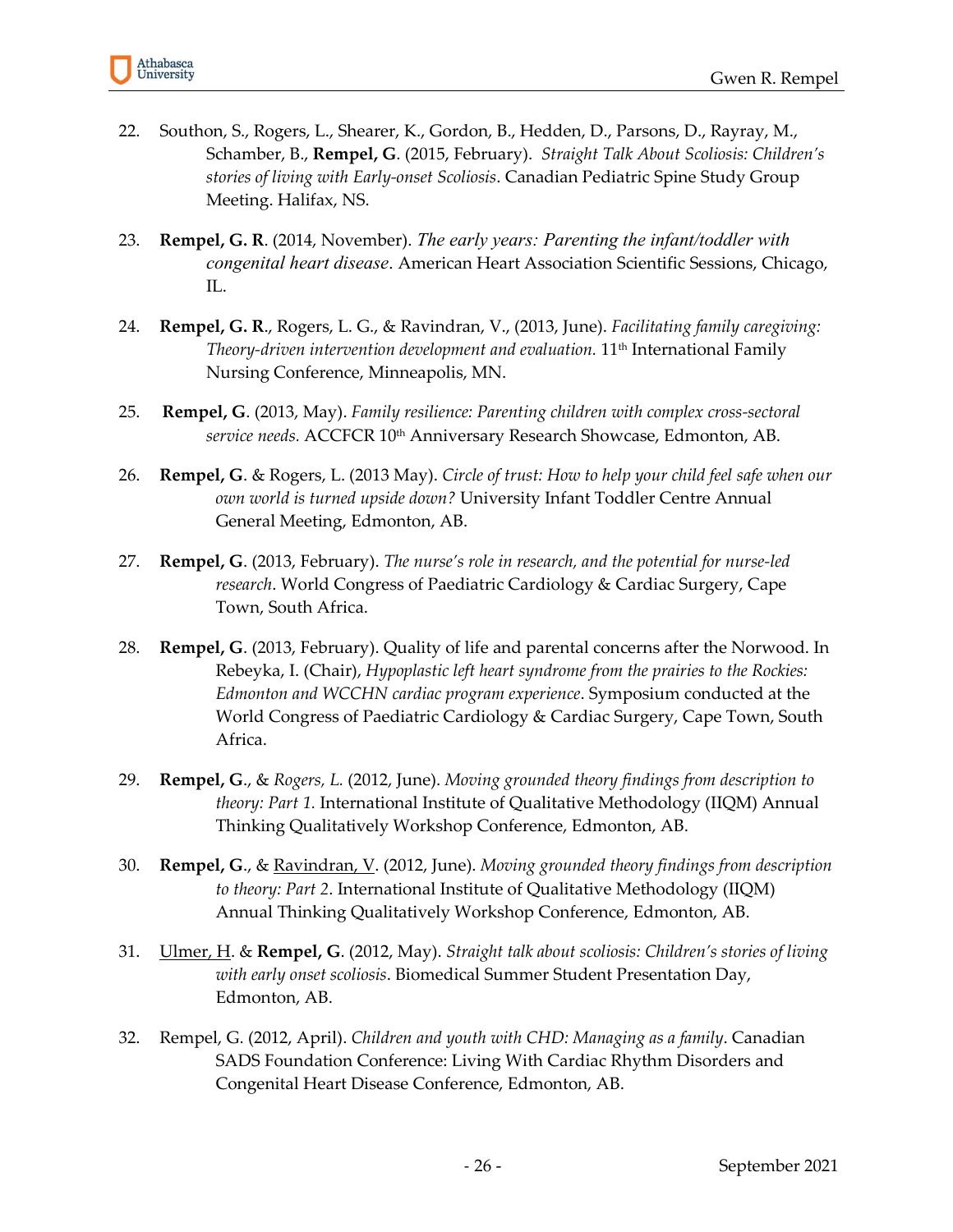- 33. *Fricker, L.*, Dahl, N., & **Rempel, G**. (2011, November). *REDCap in the Safeguarding the Heart Child Research Program*. WCHRI Research Day 2011, Edmonton, AB.
- 34. Mackie, A. S. & **Rempel, G**. (2011, January). *Congenital heart adolescents: Program of transition evaluation research*. University of Alberta Department of Pediatrics Cardiac Sciences Research Rounds, Edmonton, AB.
- 35. **Rempel, G**. (2010, November). *Safeguarding the Heart Child: Strengthening child, parent, and family resilience*. WCHRI Research Day 2010, Edmonton, AB.
- 36. **Rempel, G**., & *Rogers, L.* (2010, June). *Moving findings from description to theory: "Making the trivial profound and the obvious significant."* International Institute of Qualitative Methodology (IIQM) 9th Annual Thinking Qualitatively Workshop Conference, Edmonton, AB.
- 37. Clark, A., & **Rempel, G**. (February, 2010). *Small Group - Nursing*. 5th PEP Workshop: Putting Evidence into Practice Workshop, Edmonton, AB.
- 38. **Rempel, G**. (2010, February). *Safeguarding survival: Parenting preschool children with HLHS*. University of Alberta Pediatric Symposium: Single & Happy: Improving Perioperative Care of Patients with a Single Ventricle, Edmonton, AB.
- 39. **Rempel, G**. (2010, February). *Safeguarding survival: Parenting children with hypoplastic left heart syndrome*. University of Alberta Department of Pediatrics: Pediatric Grand Rounds, Edmonton, AB.
- 40. **Rempel, G**. (2010, February). *"Knowing but not knowing" in fetal cardiology: Counselling the parents of an affected fetus*. Royal Alexandra Hospital Department of Obstetrics & Gynecology: Perinatal/NICU Rounds, Edmonton, AB.
- 41. **Rempel, G.** (2009, November). *Fetal cardiology: The present and the future. Counseling the parents of an affected fetus*. American Heart Association Scientific Sessions, Orlando, FL.
- 42. **Rempel, G**., & Ravindran, V. (2009, June). *The nuts and bolts of moving grounded theory beyond description*. IIQM 9th Annual Thinking Qualitatively Workshop Conference, Edmonton, AB.
- 43. **Rempel, G.** (2009, May). *Technological advances in pediatrics*. Regina Qu'Appelle Health Region, Women's and Children's Health, 16th Pediatric Conference, Regina, SK.
- 44. **Rempel, G**. (2009, May). *Growing up with complex congenital heart disease*. Regina Qu'Appelle Health Region, Women's and Children's Health, 16th Pediatric Conference, Regina, SK.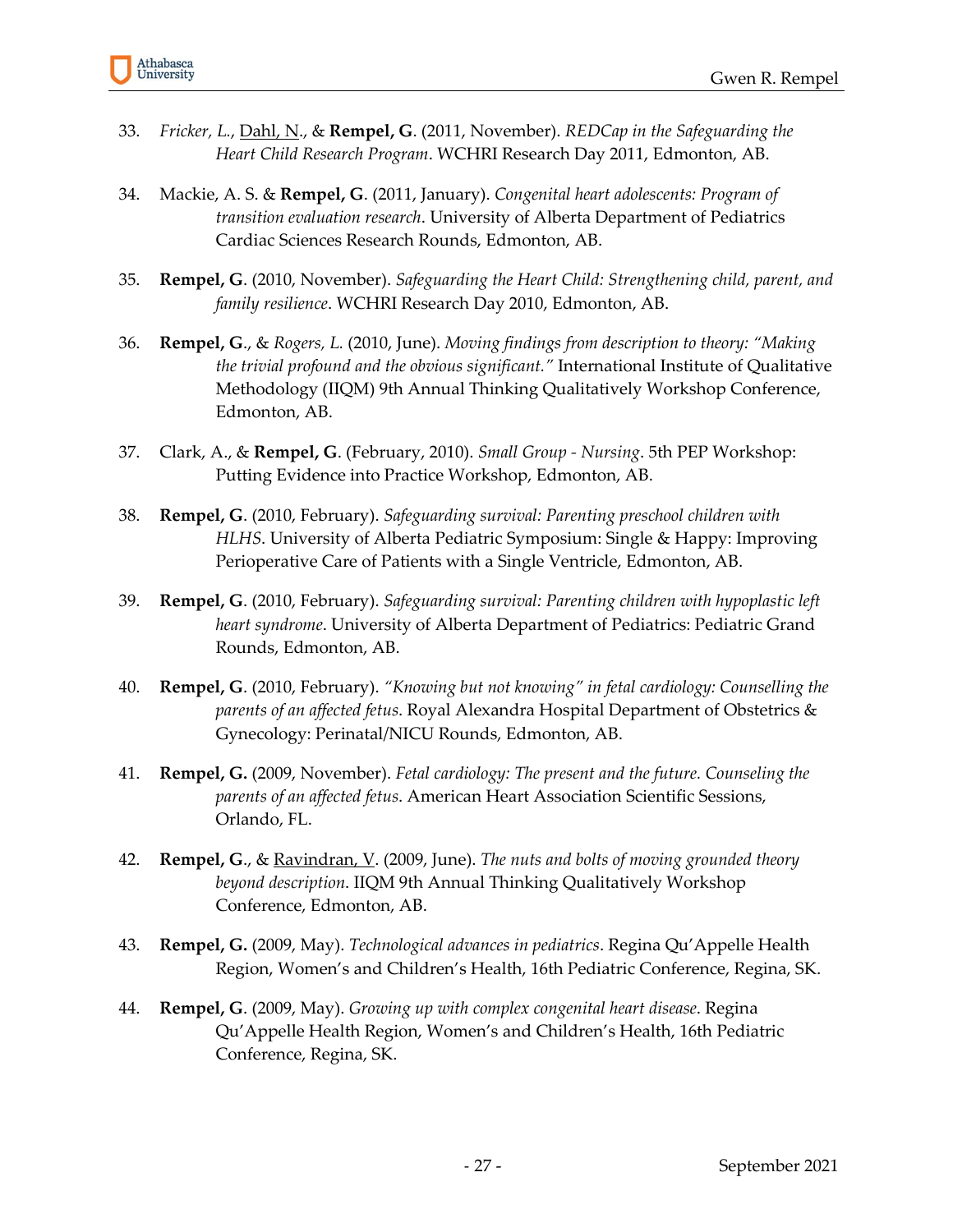- 45. **Rempel, G.**, & MacPhail, S. (2009, May). *Extraordinary parenting research program*. Western Canadian Children's Heart Network (WCCHN) Family Advisory Committee, Edmonton, AB.
- 46. **Rempel, G.** (2009, January). *Outcomes in congenital heart disease: Evidence from parents*. Tomorrow's Research Cardiovascular Health (TORCH), Edmonton, AB.
- 47. **Rempel, G**. (2008, January). *Ready or not: Conducting research with adolescents who have CHD*. WCCHN Allied Health Session, Videoconference Edmonton, AB, Saskatoon, SK, Toronto, ON, Vancouver, BC, Winnipeg, MB.
- 48. **Rempel, G.** (2007, February). *Congenital heart disease: Are we doing enough for parents?* TORCH, Edmonton, AB.
- 49. **Rempel, G**. (2006, August). *Eliciting the perspective of family members through qualitative research*. TD Bank Grants in Medical Excellence, Edmonton, AB.
- 50. **Rempel, G**. (2006, August). *Safeguarding precarious survival: Building capacity through nursing research, education and practice*. TD Bank Grants in Medical Excellence, Edmonton, AB.
- 51. **Rempel, G**. (2006, June). *Eliciting the perspective of family members through qualitative research*. Colloquium: Developing a Multi-Method Research Agenda in Pediatric Organ Transplantation, University of Alberta, Edmonton, AB.
- 52. **Rempel, G**. (2006, May). *Safeguarding precarious survival: Supporting parents of children with complex congenital heart disease through research and practice*. WCCHN Allied Health Session, Videoconference Calgary, Edmonton, AB; Saskatoon, SK; Toronto, ON; Vancouver, BC; & Winnipeg, MB.
- 53. Neufeld, A., Kushner, K., E., & **Rempel, G**. (2006, May). *"Real men don't go there": Men's caregiving experience*. CIHR Gender & Health 5th Anniversary, Edmonton, AB.
- 54. Neufeld, A., Kushner, K., E., & **Rempel, G**. (2006, April). *"You're still somebody": Men's experiences as family caregivers*. Glenrose Rehabilitation Hospital, Edmonton, AB.
- 55. **Rempel, G**. (2004, October). *Safeguarding survival: Parenting children with life-threatening congenital heart disease*. Registry & Follow-Up of Complex Pediatric Therapies Group Teleconference, Edmonton, AB.
- 56. **Rempel, G**. (2004, May). *Parenting children with HLHS after the Norwood: Safeguarding survival*. Building Bridges to Tomorrow Collaborative Conference, Winnipeg, MB.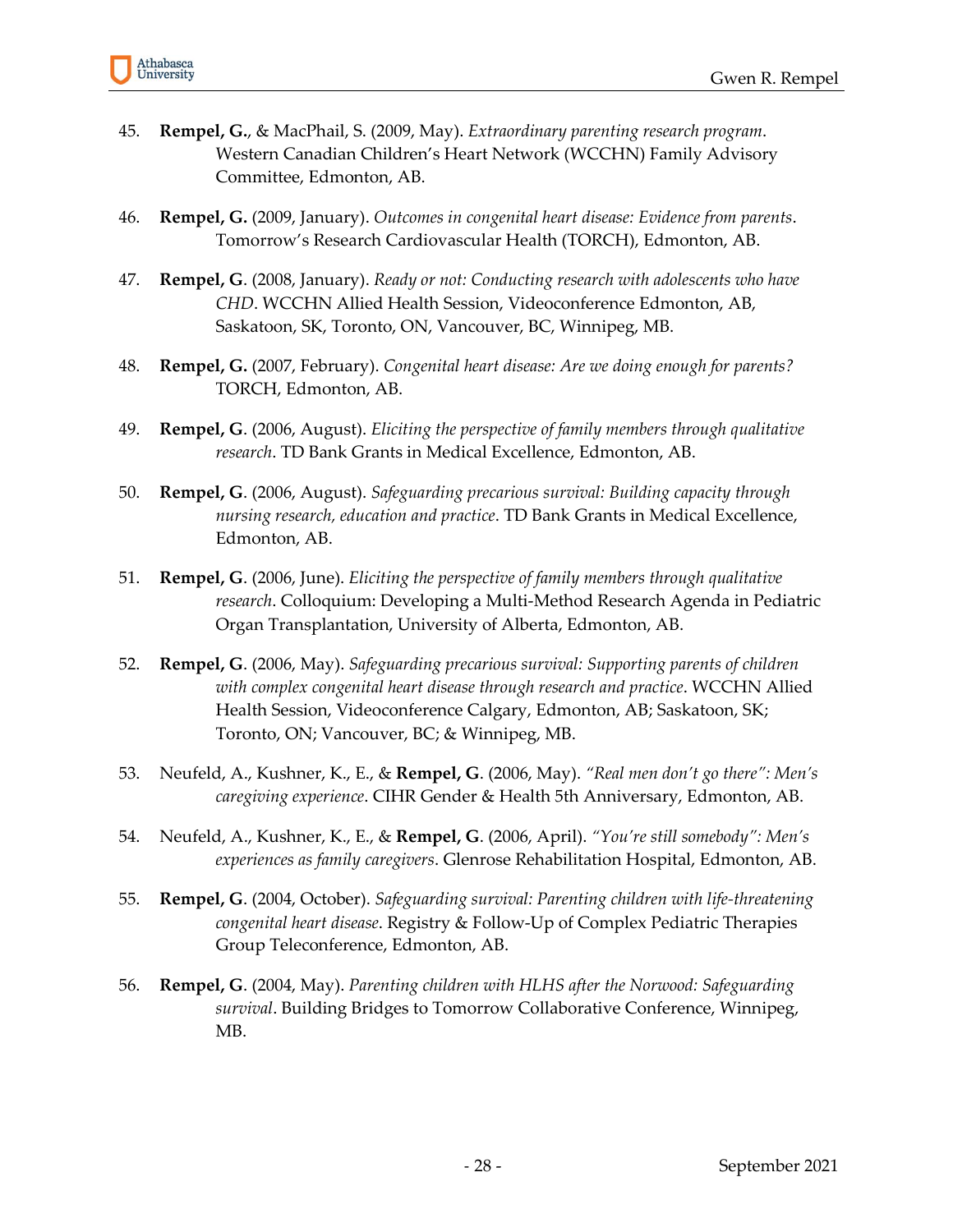

- 57. **Rempel, G**. (2004, May). *The family's journey*. "Unbreak My Heart": Living with Single Ventricle Congenital Heart Disease, Stollery Children's Cardiac Sciences Education Day, Edmonton, AB.
- 58. **Rempel, G**. (2003, September). *Parenting children with HLHS following the Norwood procedure*. Growing up with Heart Disease Collaborative Conference, Vancouver, BC.
- 59. Majnemer, A., & **Rempel, G.** (2003, September). *A team approach: Optimizing your child's potential*. Growing up with Heart Disease Collaborative Conference, Vancouver, BC.
- 60. **Rempel, G**. (2003, January). *Supervisory relationships*. Graduate Students/Faculty Forum, University of Alberta, Edmonton, AB.
- 61. **Rempel, G**. (2002, February). *Antenatal diagnosis of CHD: Challenges for all concerned*. 10th Annual Western Perinatal Research Meeting, Banff, AB.
- 62. Sandor, G. S. S. & **Rempel, G**. (2002, January). *A qualitative study of parents' perspectives of fetal echocardiography: "It ain't what you do but the way you do it."* Grand Rounds at BC Children's and Women's Health Centre, Vancouver, BC.
- 63. **Rempel, G**. (2001, November). *Fetal diagnosis of congenital heart disease: Parental responses and approaches to counseling*. American Heart Association Scientific Sessions 2001, Anaheim, CA.
- 64. D'Agincourt-Canning, L., Pimstone, S., & **Rempel, G**. (2001, September). *Ethical and genetic perspectives: The wonder, worry, and worth of a child*. Growing up with Heart Disease Collaborative Conference, Vancouver, BC.
- 65. **Rempel, G**., & Sandor, G. S. S. (2001, September). *Managing the knowing but not knowing of antenatal diagnosis of CHD*. Growing up with Heart Disease Collaborative Conference, Vancouver, BC.
- 66. Cender, L., & **Rempel, G**. (2001, May). *Antenatal diagnosis of CHD: Technological achievement & a challenging technology*. Third World Congress of Pediatric Cardiology and Cardiac Surgery, Toronto, ON.
- 67. **Rempel, G**. (2000, April). *You're closest to the miracles*. Address to the Nursing Graduands, Trinity Western University Nursing Recognition Ceremony, Langley, BC.
- 68. **Rempel, G.** (1999, March). *Transcultural nursing experience in Romania*. Panelist for Nursing Retreat, Kwantlen University College, Surrey, BC.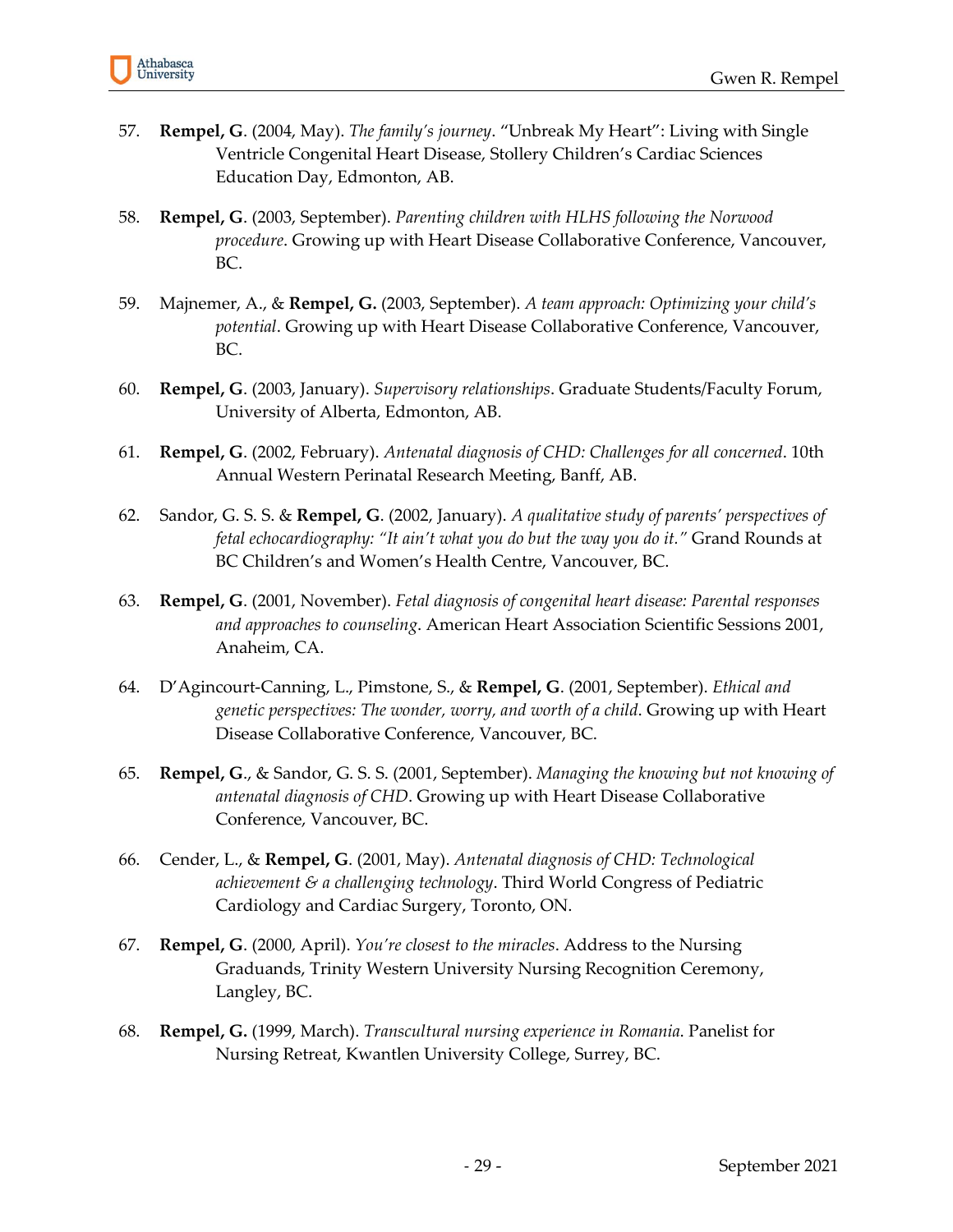- 69. Cender, L., Lynam, M. J., & **Rempel, G**. (1998, June). *Knowing but not knowing: Researching the experience of parents who know about their baby's CHD antenatally*. Perinatology Rounds, BC Children's and Women's Hospital, Vancouver, BC.
- 70. **Rempel, G**. (1997, August). *Nursing: Christ-like caring or caring for Christ*. Vancouver Institute for an Evangelical Worldview, Langley, BC.
- 71. **Rempel, G**. (1997, August). *Knowing but not knowing: Antenatal diagnosis of CHD*. Growing Up with Heart Disease Conference, Vancouver, BC.
- 72. **Rempel, G**. (1996, January). *Parents have strengths too!* Pacific Children's Heart Network Fraser Valley Chapter, Langley, BC.
- 73. **Rempel, G**., & Stutzer, C. (1995, November). *Nurses riding the new wave*. Sigma Theta Tau, University of BC, Vancouver, BC.
- 74. **Rempel, G**. (1995, June). *Computer aided instruction for parents of children with CHD: An evaluation*. Nursing Research course, University of Victoria, Vancouver, BC.
- 75. **Rempel, G**., & Willson, B. (1995, February). *Home is where the heart is: Caring for children with heart disease*. Telemedicine Canada Pediatric Series.
- 76. **Rempel, G**. (1994, May). *The new techno-parents: Computer aided instruction in parent education*. Pediatric Nurses Group Annual Conference, Vancouver, BC.
- 77. **Rempel, G**. (1993, October). *Knowing but not knowing*. BCCH Research Day, Vancouver, BC.
- 78. **Rempel, G**. (1993, April). *Development and evaluation of computer aided instruction for parents of children with CHD*. RNABC Convention, Agency Challenge 93 Presentation, Vancouver, BC.
- 79. **Rempel, G**. (1992, May). *Proposal writing: It can be done*. National Inuit and Indian Community Health Representatives Organization Workshop, UBC Continuing Education, Vancouver, BC.
- 80. **Rempel, G**. (1991, June). *Supporting parents through the death of a child*. BCCH ICU Nursing Professional Development, Vancouver, BC.
- 81. **Rempel, G**. (1991, February). *Strategies for creating more supportive and effective workplaces*. Panelist for Professional Issues course, UBC School of Nursing, Vancouver, BC.
- 82. **Rempel, G**. (1990, October). *From question to proposal: Beginning projects*. BCCH Nursing Research Day, Vancouver, BC.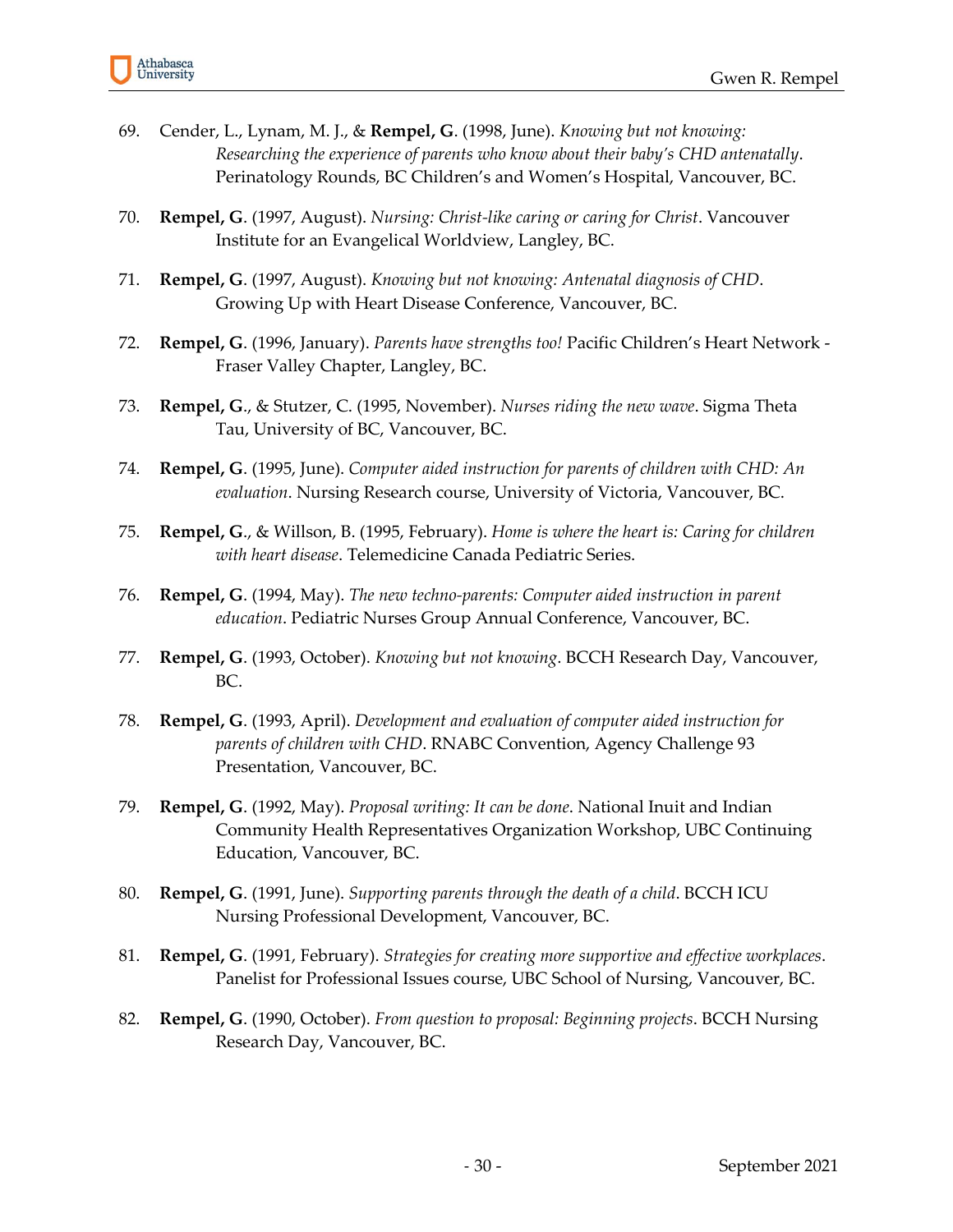

- 83. **Rempel, G**. (1989, October). *From idea to funding*. Nursing Research Grantsmanship Colloquium Phase III, Vancouver, BC.
- 84. **Rempel, G**. (1987, November). *Caring for the family of a newborn with CHD*. Vancouver Health Department Continuing Education, Vancouver, BC.

#### **Peer-Reviewed Papers Presented at Conferences** Total: 65

- 1. Bryan, V., Stephens, J., *Shippey-Heilman, A.,* & **Rempel, G. R**. (2021, May). *Understanding graduate nursing students' self-efficacy and job satisfaction while working during COVID-19*. For presentation at CASN's 2021 Virtual Nursing Education Conference.
- 2. Gray, L., **Rempel, G. R.**, Wong, G., & Cook, K. (2020, Sept). *The boom of Zoom during the COVID-19 pandemic: Moving qualitative research online*. Presentation for NVivo Virtual Conference: Qualitative Research in a Changing World, Virtual Conference. [https://www.qsrinternational.com/nvivo-qualitative-data-analysis](https://www.qsrinternational.com/nvivo-qualitative-data-analysis-software/nvivo-virtual-conference)[software/nvivo-virtual-conference](https://www.qsrinternational.com/nvivo-qualitative-data-analysis-software/nvivo-virtual-conference)
- 3. Heselton, G., **Rempel, G. R**., Chang, J., & Nicholas, D. (2020, June). *Integrating community engagement into interpretative phenomenological analysis*. Paper presentation in review for the International Institute of Qualitative Methodology (IIQM) 20th Annual Thinking Qualitatively Conference, Edmonton, AB. [Submitted 2020 March 15]
- 4. **Rempel, G. R.,** Charles, S., *Rogers, L*., & Mackie, A. S. (2018, May). *Qualitative inquiry in the context of intervention research: Employing "unobtrusive data" for typology development.* Paper presentation at the 16<sup>th</sup> Qualitative Methods Conference, Banff, AB.
- 5. Gray, L.*,* **Rempel, G. R.,** & Wong, G. (2018, May). *The use of video teleconferencing as a qualitative method of data collection.* Paper presented for presentation at the International Institute for Qualitative Methodology 16<sup>th</sup> Qualitative Methods Conference, Banff, AB.
- 6. MacIsaac, P., Fabbro, E., Kier, C., **Rempel, G**.,& Romyn, D. (2018, April). *What big teeth you have, Gramma! Predatory journals and conferences*. Paper presented at AU Learning Conference 2018, Leduc, AB.
- 7. **Rempel, G. R.**, Perry, B., Penconek, T., & Fraser, S. (2017, October). *From "box tops" to the "big leagues": Developing a successful thesis program in online environment*. Paper presented at the World Conference on Online Learning: Teaching in a Digital Age – Re-Thinking Teaching & Learning, Toronto, ON.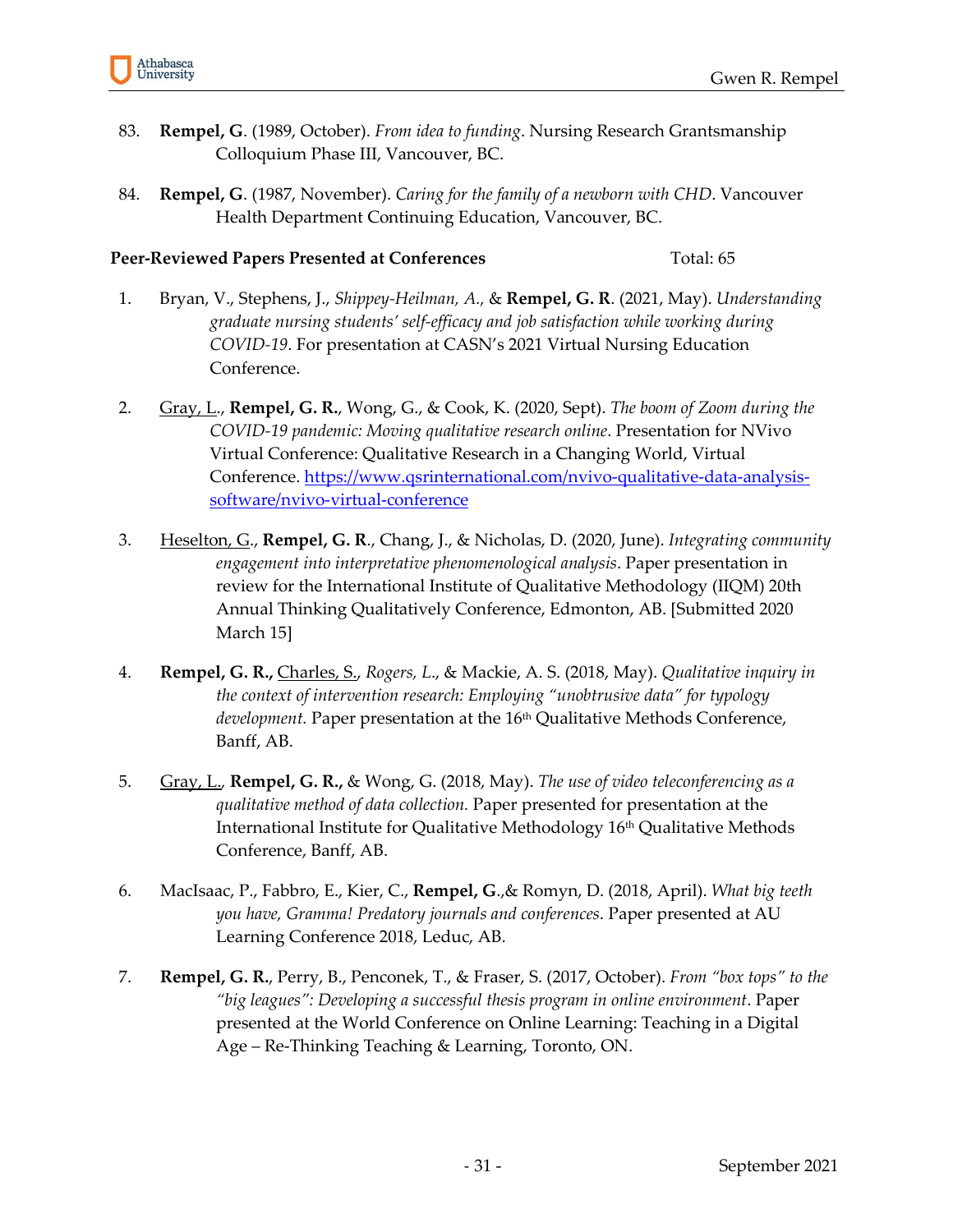- 8. Wong, G., **Rempel, G**., Fraser, S., *De Roo, M*., & *Gray, L*. (2017, May). *Best practices in evaluating a relationship-based intervention: The 8-week Circle of Security Parenting*. Panel program presented at the Canadian Counselling & Psychotherapy Annual Conference, St. John's, Newfoundland and Labrador.
- 9. Wong, G. & **Rempel, G**. (2016, May). *Being with and without*: *The intergenerational patterns of mothering & fathering.* Paper presented at Museum of Mothhood Conference – Theorizing Motherhood in the Academy Conference, New York, NY.
- 10. Charles, S., **Rempel, G.R.,** *Rogers, L.G., Rankin, K*., Williams, E., Dragieva, D., Schuh, M., Mustafa, S., & Mackie, A.S. (2015, November). *Teens with congenital heart disease in transition from pediatric to adult care: Qualitative evaluation of nurse-led intervention to support transition readiness.* Paper presented at Margaret Scott Research Day (MSW), Edmonton, AB.
- 11. Philbert, J. K., Pitre, N. Y., **Rempel, G**., Ray, L., Kushner, K.E., & Hegadoren, K.M. (2014, November). *The place of self-trust in the experience of self-efficacy in encounters with health/community professionals.* Paper presented at MSW Research Day, Edmonton, AB.
- 12. Ballantyne, R., Mackie, A. S., Norris, C. M. **Rempel, G. R**. (2013, November). *Examining the relationship between quality of life and illness perceptions in adults with congenital heart disease to inform the care of adolescents with congenital heart disease.* Paper presented at WCHRI Research Day, Edmonton, AB.
- 13. Catena, G., Mackie, A. S., & **Rempel, G. R**. (2013, November). *"Not such a kid thing anymore": A qualitative analysis of the experiences of young adults with congenital heart disease as they transition from pediatric to adult cardiac care.* Paper presented at WCHRI Research Day, Edmonton, AB.
- 14. Ballantyne, R., Mackie, A. S., Norris, C. M., & **Rempel, G. R**. (2013, November). *Examining the relationship between quality of life and illness perceptions in adults with congenital heart disease to inform the care of adolescents with congenital heart disease.*  Paper presented at MSW Research Day, Edmonton, AB.
- 15. Pitre, N. Y., Toosi, A., Sakaluk, L., & **Rempel, G**. (2013, November). *Parenting children living with lifelong congenital heart disease: The experience of "mistrust" and "distrust" in interactions with healthcare professionals.* Paper presented at MSW Research Day, Edmonton, AB.
- 16. **Rempel, G. R**., Dorfman, T. L., *Rogers, L. G.,* Magill-Evans, J. (2013, June). *The relationship of child and family functioning in families of children with complex congenital heart*  disease: A pilot study. Paper presented at the 11<sup>th</sup> International Family Nursing Conference, Minneapolis, MN.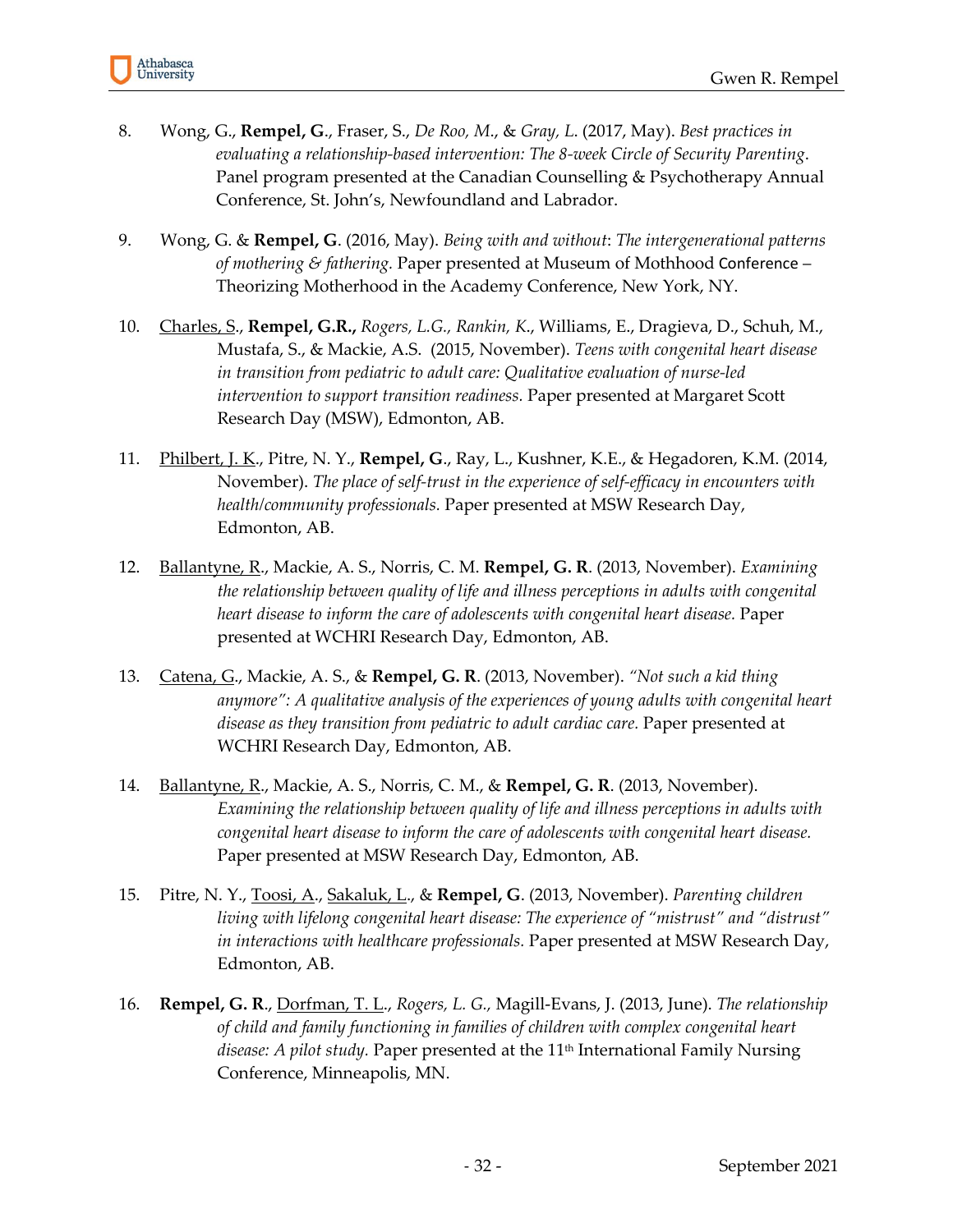- 17. *Rogers, L. G*. & **Rempel, G. R**. (2013, June). *Contextualizing narrative data from children with family-oriented data from parents: Development of a research protocol. Paper presented* at the 11th International Family Nursing Conference, Minneapolis, MN.
- 18. Ballantyne, R., *Fricker, L.*, Robert, C., Duffley, M., Caligiuri, S., Nicholas, D., Magill-Evans, J., Mackie, A., & **Rempel, G**. (2012, October). *Texting Teens in Transition: Considering the use of social networking technology in research*. Paper presented at MSW Research Day, Calgary, AB.
- 19. Dahl, N., *Fricker, L.*, Dorfman, T., McConnan, L., Davis, R., & **Rempel, G**. (2012, October). *Leading the way for children and families: The patient navigator role in pediatric settings in Canada*. Paper presented at MSW Research Day, Calgary, AB.
- 20. Dorfman, T., **Rempel, G**., Scott, S., & Hartling, L. (2012, November). An evaluation of instruments for scoring physiological and behavioral cues of pain, non-pain related distress, and adequacy of analgesia and sedation in pediatric mechanically ventilated patients: A systematic review. Paper presented at the 6th Annual Nursing Research Day, Robbins Learning Center, Royal Alexander Hospital, Edmonton, AB.
- 21. Ulmer, H., *Rogers, L. G.*, Shearer, K., Southon, S., Dahl, J., & **Rempel, G**. (2012, October). *Stories from the Heart: Development of a protocol for interviewing children with complex health conditions*. Paper presented at MSW Research Day, Calgary, AB.
- 22. Dorfman, T., Dahl, N., *Rogers, L. G.*, Magill-Evans, J., & **Rempel, G.** (2012, October). *The relationship of child and family functioning in families of children with complex congenital heart disease: A pilot study*. Paper presented at MSW Research Day, Calgary, AB.
- 23. Dahl, N., Magill-Evans, J., *Rogers, L. G*., Wiart, L., Alton, G., & **Rempel, G**. (2011, October). *The relationship of child and family characteristics in families of children with hypoplastic left heart syndrome: A pilot study*. Paper presented at MSW Research Day, Edmonton, AB.
- 24. Rogers, L., Magill-Evans, J., & **Rempel, G**. (2011, June). *Feeding children with Autism Spectrum Disorder: Learning from mothers' experiences*. Paper presented at Canadian Association of Occupational Therapists, Saskatoon, SK.
- 25. Blythe, C., Rebstock, D., *Rogers, L*., & **Rempel, G**. (2010, November). *Piloting the Family Management Measure in families of children with hypoplastic left heart syndrome*. Paper presented at WCHRI Research Day, Edmonton, AB. Blythe was awarded top oral presentation among undergraduate and medical students.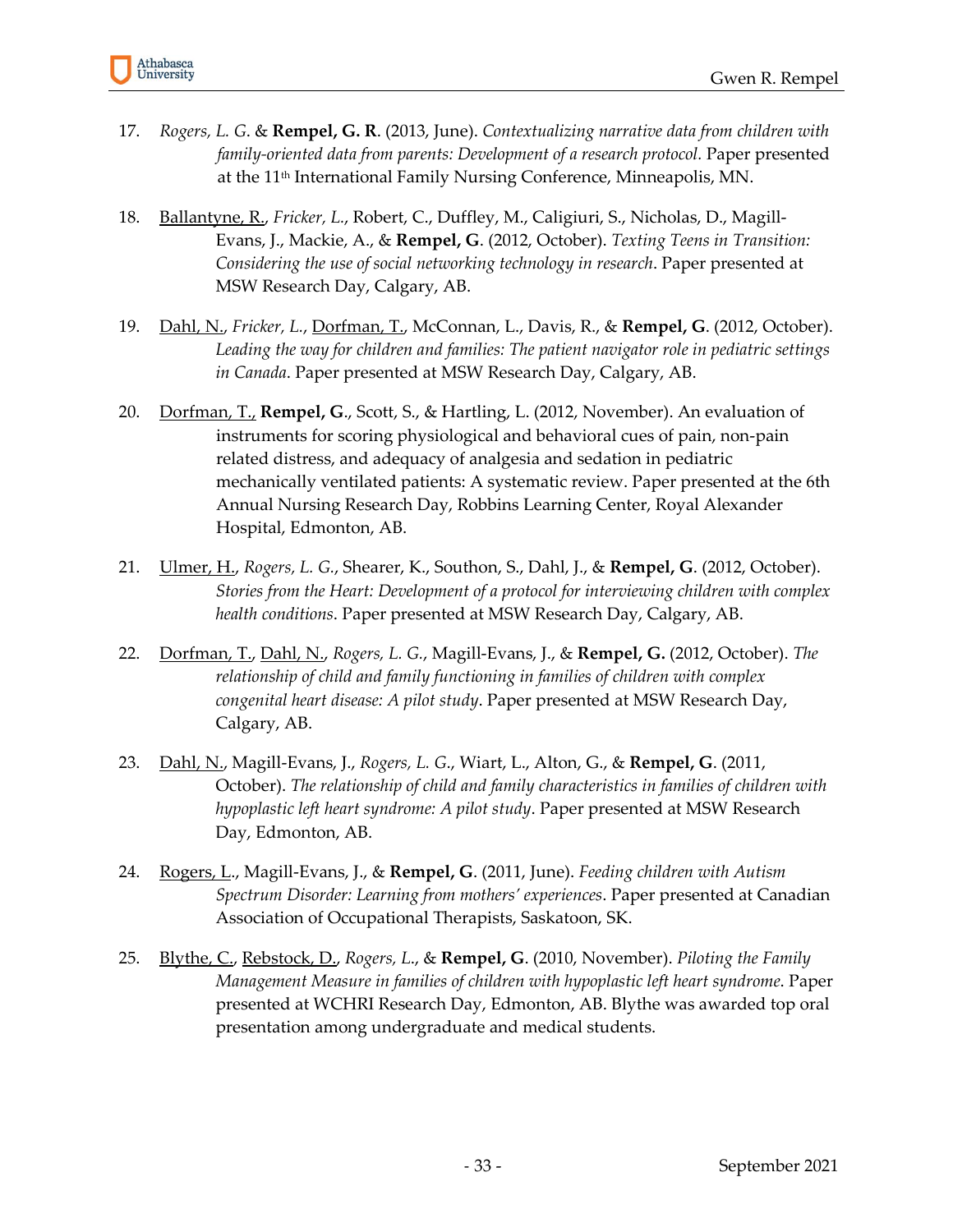- 26. *Rogers, L*., Dorfman, T., Wiart, L., Alton, G., & **Rempel, G**. (2010, October). *Developing an understanding of factors that influence parents' utilization of supports and services for their child with HLHS: A pilot study*. Paper presented at MSW Research Day, Edmonton, AB.
- 27. Meakins, L., **Rempel, G**., Ray, L., & Hegadoren, K. (2010, October). *Parental response to caring for children with hypoplastic left heart syndrome*. Paper presented at MSW Research Day, Edmonton, AB.
- 28. **Rempel, G**., Mutus, E., Schaefer, H., Meakins, L., & *Rogers, L*. (2010, October). *Parenting Stress Index and stress levels in parents of children with HLHS: A pilot study*. Paper presented at MSW Research Day, Edmonton, AB.
- 29. Breitkreuz, R., McConnell, D., Sobsey, R., & **Rempel, G**. (2010, June). *Flexibility in the chaos: Parents' resiliency in raising a child with a severe disability*. Paper presented at Pathways to Resilience II Conference: The Social Ecology of Resilience, Halifax, NS.
- 30. Richmond, C., Ravindran, V., & **Rempel, G**. (2009, November). *Parenting a baby with HLHS: A process of mind management*. Paper presented at WCHRI Research Day, Edmonton, AB.
- 31. Reis, M., **Rempel, G**., Scott, S., Brady-Fryer, B., & van Aerde, J. (2009, November). *Developing nurse-parent relationships in the NICU*. Paper presented at WCHRI Research Day, Edmonton, AB.
- 32. Rogers, L., Magill-Evans, J., & **Rempel, G**. (2009, October). *Feeding a child with autism spectrum disorder: A constructivist grounded theory study*. Paper presented at the 14th Annual Qualitative Health Research Conference, IIQM, Vancouver, BC.
- 33. Rogers, L., Magill-Evans, J., & **Rempel, G**. (2009, October). *Constructing grounded theory from the ground up*. Paper presented at the 14th Annual Qualitative Health Research Conference, IIQM, Vancouver, BC.
- 34. Mackie, A., Rankin, K., *Wademan, B*., & **Rempel, G**. (2009, October). *Loss to follow-up among children and young adults with congenital heart disease: Who, why, and what can be done?* Paper presented at Canadian Cardiovascular Congress, Edmonton, AB.
- 35. Pepper, D., **Rempel, G**., & Austin, W. (2009, October). *Decision making in the NICU: The parents' perspective*. Paper presented at MSW Research Day, Edmonton, AB.
- 36. Richmond, C., Ravindran, V., & **Rempel, G**. (2009, October). *Parenting a baby with HLHS: A process of mind management*. Paper presented at MSW Research Day, Edmonton, AB.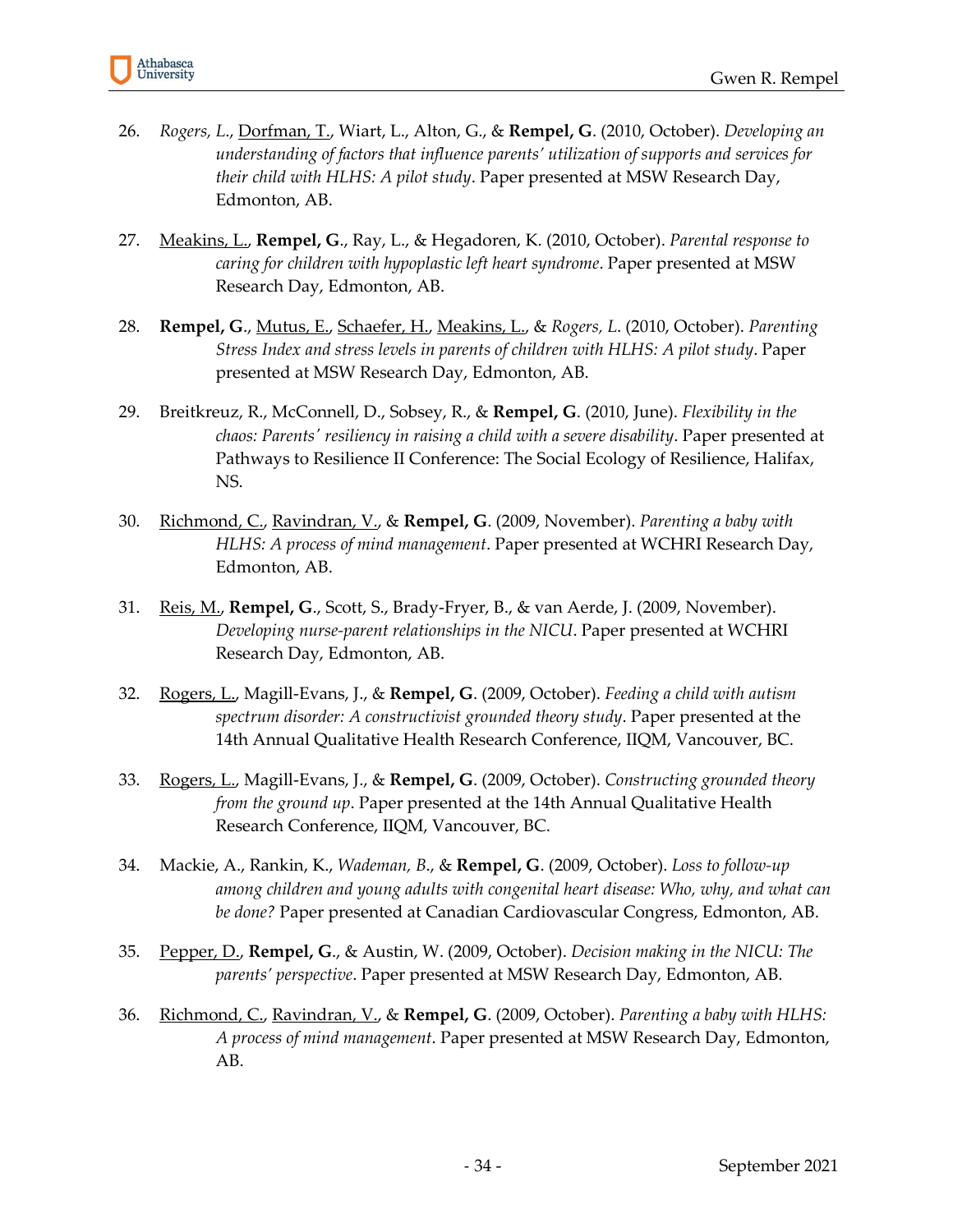- 37. Reis, M., **Rempel, G**., Scott, S., & Brady-Fryer, B. (2009, October). *Developing nurse-parent relationships in the NICU: A model of negotiated partnership*. Paper presented at MSW Research Day, Edmonton, AB.
- 38. Ravindran, V., **Rempel, G**., & Ogilvie, L. (2009, October). *Translation issues in qualitative research: "En kudumbam than enaku perusu" (Tamil) – "My family only for me big."* Paper presented at MSW Research Day, Edmonton, AB.
- 39. Ravindran, V., Ray, L., & **Rempel, G**. (2009, May). *Follow-up care for children with congenital disorders: Are we partial?* Paper presented at the Fifth International Congress of Qualitative Inquiry, University of Illinois at Urbana-Champaign, IL.
- 40. Follett, T., Foss, K., Brady-Fryer, B., Van Aerde, J., & **Rempel, G**. (2009, May). *Family centred care in the NICU: Practice and challenges*. Paper presented at Family Centred Care Conference, Edmonton, AB.
- 41. Ravindran, V., **Rempel, G**., & *Wademan, B.* (2008, November). *Parental attachment and children with congenital heart disease*. Paper presented at WCHRI Research Day, Edmonton, AB.
- 42. Rogers, L., **Rempel, G**., & Magill-Evans, J. (2008, October). *Conducting research in your area of clinical expertise: The role of constructivist grounded theory*. Paper presented at the 14th Annual Qualitative Health Research Conference, IIQM, Banff, AB.
- 43. Alton, G., Robertson, C., **Rempel, G**., Newburn-Cook, C., & Norris, C. (2008, October). *Adaptive behaviors in 2 year old children with open heart surgery*. Paper presented at MSW Research Day, Edmonton, AB.
- 44. Bayes, A., **Rempel, G**., & Sales, A. (2008, October). *Clinical nurse specialist and nurse practitioner roles: An integrative review*. Paper presented at MSW Research Day, Edmonton, AB.
- 45. Kushner Eastlick, K., Williamson, D., **Rempel, G**., Breitkreuz, R., Letourneau, N., & Pitre, N. (2008, October). *Anticipating motherhood: Women's meanings and idea(l)s*. Paper presented at MSW Research Day, Edmonton, AB.
- 46. Lee, A., **Rempel, G**., MacPhail, S.M., & Ritchie, A. (2008, October). *Using genograms and ecomaps in family research: Interviewing adolescents and their parents*. Paper presented at MSW Research Day, Edmonton, AB.
- 47. Ravindran, V., **Rempel, G**., & *Wademan, B.* (2008, October). *Parental attachment and children with congenital heart disease: From disconnect to connect*. Paper presented at MSW Research Day, Edmonton, AB.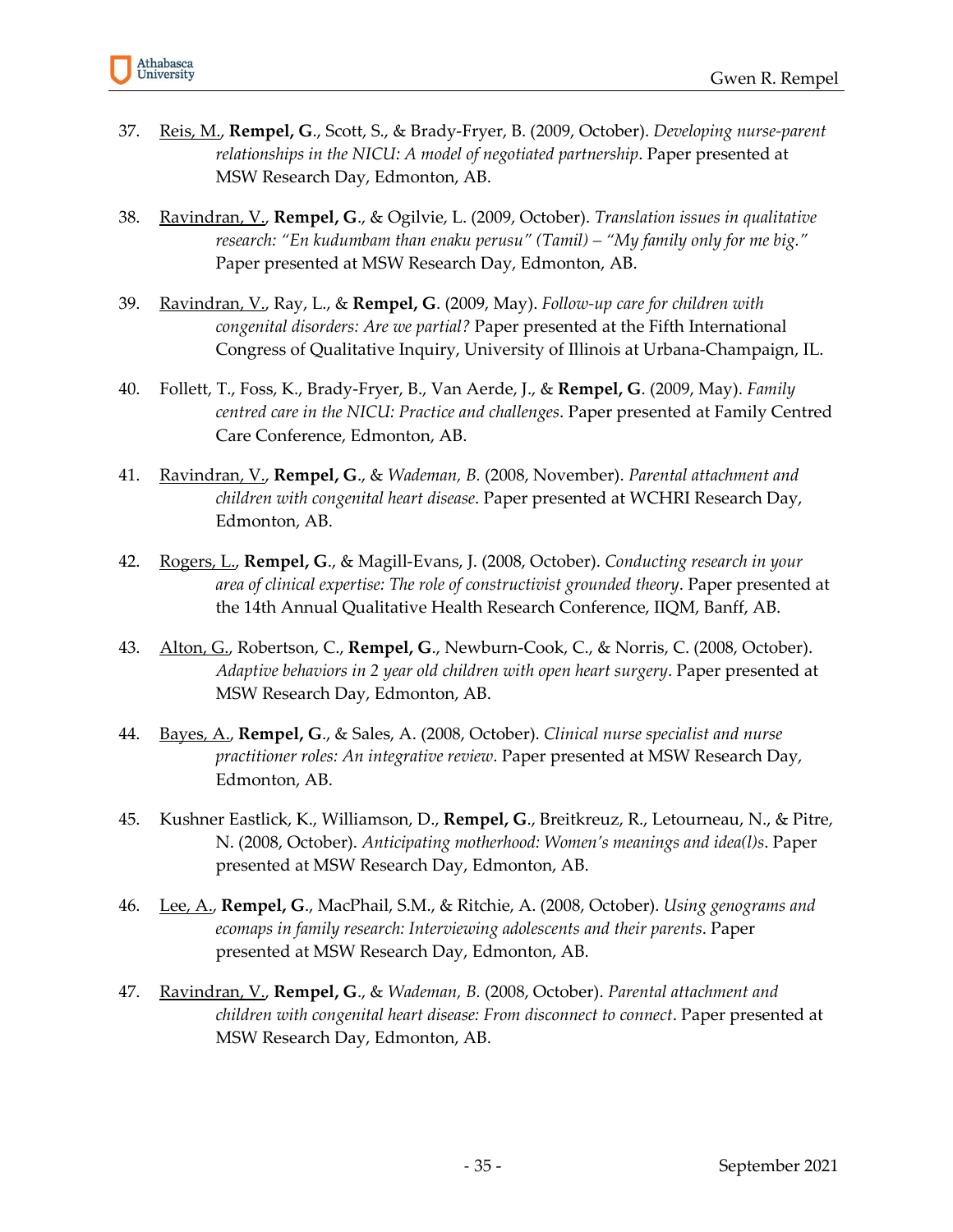

- 48. Kushner Eastlick, K., Williamson, D., **Rempel, G**., Breitkreuz, R., Letourneau, N., & Charchuk, M. (2008, October). *Anticipating fatherhood: Men's meanings and idea(l)s*. Paper presented at the Father Involvement Research 2008 Conference, Toronto, ON.
- 49. Lee, A., & **Rempel, G**. (2008, February). *Parenting a child with hypoplastic left heart syndrome: An embrace of paradox*. Paper presented at the 16th Annual Western Perinatal Meeting, Banff, AB.
- 50. Lee, A., & **Rempel, G**. (2007, October). *Parenting a child with hypoplastic left heart syndrome: An embrace of paradox*. Paper presented for MSW Research Day, Edmonton, AB.
- 51. **Rempel, G**., Neufeld, A., & Kushner, K. (2006, November). *Interactive use of genograms and ecomaps in family caregiving research*. Round table paper presented at National Council on Family Relations 68th Annual Conference, Minneapolis, MN.
- 52. Neufeld, A., Kushner, K., & **Rempel, G**. (2006, April). *Men's divergent perspectives on nonsupport and support while caring for a relative with dementia*. Paper presented at 12th Annual Qualitative Health Research Conference, IIQM, Edmonton, AB.
- 53. **Rempel, G**. (2005, June). *Safeguarding precarious survival: Parenting a child with hypoplastic left heart syndrome whose treatment includes the Norwood surgical approach*. Paper presented at 7th International Family Nursing Conference, Victoria, BC.
- 54. Neufeld, A., Harrison, M. J., **Rempel, G**., Dublin, S., Larocque, S., Hughes, K. MacPhail, S., & Stewart, M. J. (2003, May). *Addressing challenges in the use of card sorts in qualitative research*. Paper presented at Advances in Qualitative Methods Conference, IIQM, Banff, AB.
- 55. Neufeld, A., Harrison, M. J., Larocque, S., **Rempel, G**., Hughes, K. MacPhail, S., & Stewart, M. J. (2002, April). *Mothers' non-supportive experiences while caregiving*. Paper presented at The 8th International Qualitative Health Research Conference, Banff, AB.
- 56. **Rempel, G**., Lynam, M. J., & Cender, L. (2000, April). *Antenatal diagnosis of congenital heart disease: Decisions that follow*. Paper presented at Qualitative Health Research Conference, Banff, AB.
- 57. Harrison, M. J., Kushner, K., Benzies, K., **Rempel, G**., & Kimak, C. (2000, April). *Women's involvement in health care decisions during a high risk pregnancy*. Paper presented at Qualitative Health Research Conference, Banff, AB.
- 58. **Rempel, G**., Lynam, M. J., & Cender, L. (1999, April). *Knowing but not knowing: Parents' experience of antenatal diagnosis of CHD*. Paper presented at 8th International Pediatric Nursing Research Symposium, Montreal, PQ.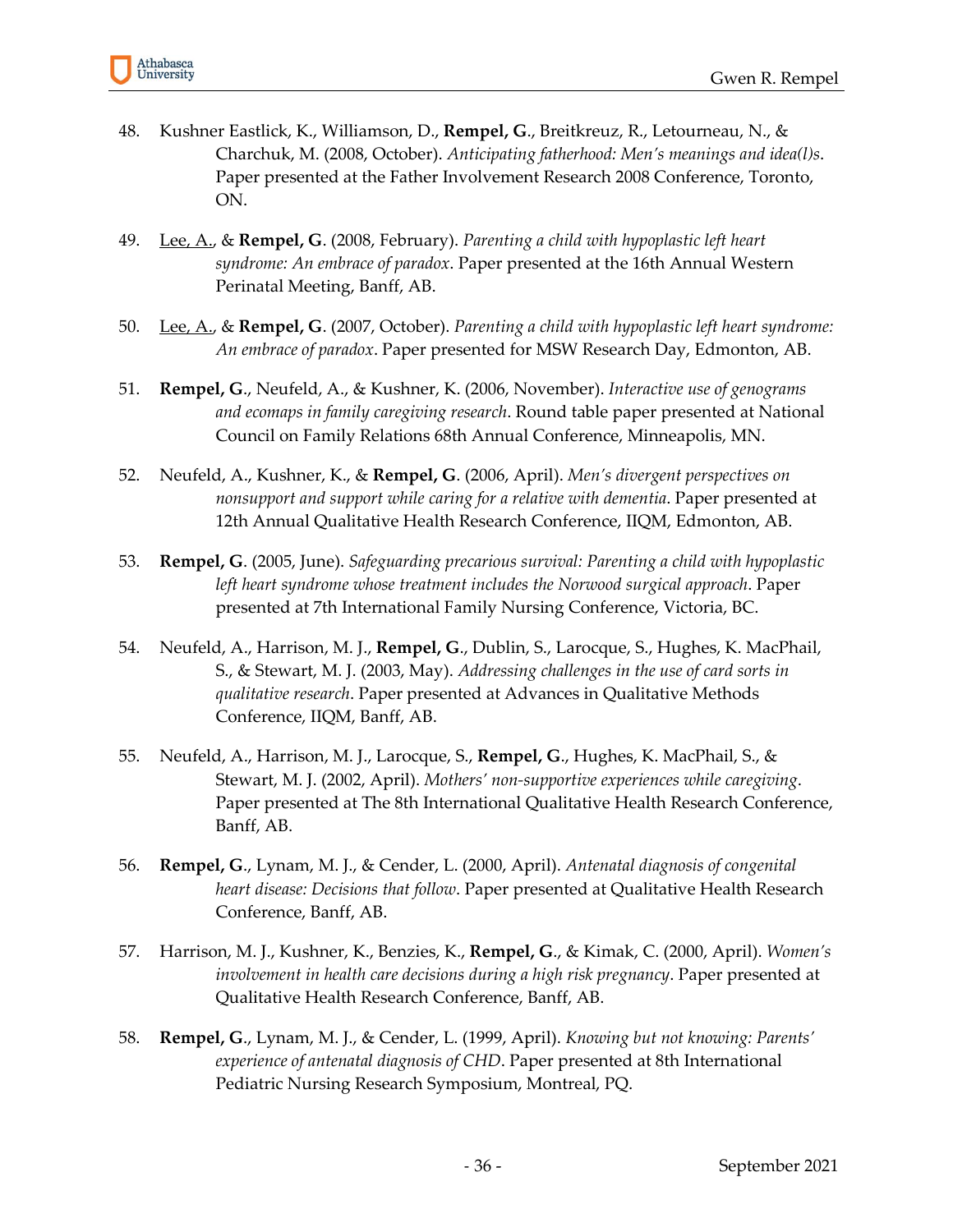- 59. Moss, M., & **Rempel, G**. (1994, October). *Nurses promote community partnerships in pediatric cardiology*. Paper presented at Canadian Council of Cardiovascular Nurses, Edmonton, AB.
- 60. **Rempel, G**., & Stashewski, P. (1994, May). *Antenatal diagnosis of CHD: Parent and professional perspective*. Paper presented at Association for the Care of Children's Health Conference (ACCH), Toronto, ON.
- 61. **Rempel, G**., & Sweett, B. (1994, May). *Preparing children and families for the surgical experience*. Paper presented at Association for the Care of Children's Health Conference (ACCH), Toronto, ON.
- 62. **Rempel, G**. (1994, May). *Knowing but not knowing*. Paper presented at the International Nursing Research Conference, Vancouver, BC.
- 63. **Rempel, G**. (1993, November). *Knowing but not knowing*. Paper presented at Tomorrow's Family: Achieving Excellence in Perinatal Care, Vancouver, BC.
- 64. Carten, A., & **Rempel, G**. (1993, October). *Evaluation of computer aided instruction for parents of children with CHD*. Paper presented at Canadian Council of Cardiovascular Nurses, Vancouver, BC.
- 65. **Rempel, G**. (1990, June). *Creating a research identity in nursing practice*. Paper presented Learned Societies Conference 1990, Victoria, BC.

#### **Peer-Reviewed Posters Presented at Conferences** Total: 75

- 1. Bryan, V., Stephens, J., *Shippey-Heilman, A.,* & **Rempel, G., R**. (2021, July). *Graduate nursing learners' self-efficacy and job satisfaction while working during COVID-19: A qualitative description*. Poster presentation at Thinking Qualitatively Virtual Conference, July 5, 2021.
- 2. **Rempel, G., R**., Rehman, J., Williams, E., & Mackie, A. S. (2021, July). *Development and evaluation of a video-based education intervention for parents of children undergoing Fontan surgery: A mixed methods study*. Poster presentation at Thinking Qualitatively Virtual Conference, July 5, 2021.
- 3. Senych, J., **Rempel, G., R**., Mackie, A. S., & Chetan, D. (2021, July). *"I'm going to camp! I'm going to camp!": Lessons learned from child and parent experiences of a Heart Heroes camp for children with complex congenital heart disease*. Poster presentation at Thinking Qualitatively Virtual Conference, July 5, 2021.
- 4. Gray, L., **Rempel, G. R**., Cook, K., & Wong, G. (2021, July). *Considering shifts in parenting after the 8-week Circle of Security® Parenting™ program*. Poster presentation at Thinking Qualitatively Virtual Conference, July 5, 2021.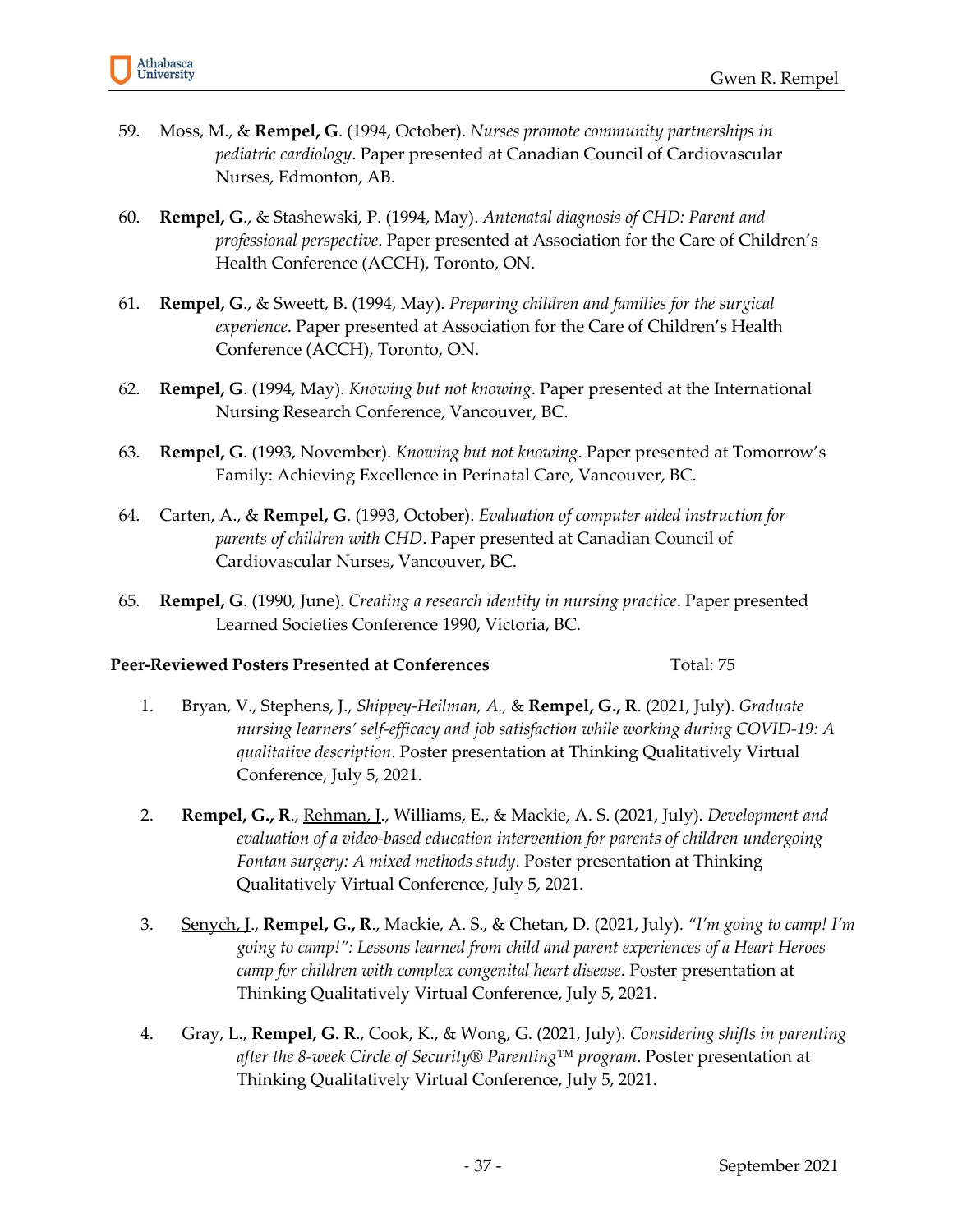

- 5. Lavery, R., **Rempel, G. R**., Chang, J., & Wong, G. (2021, July). *Parental perceptions of behaviour change: A Circle of Security® Parenting™ perspective: From me to you and back again*. Poster presentation at Thinking Qualitatively Virtual Conference, July 5, 2021.
- 6. Heselton, G. A., **Rempel, G. R.,** & Nicholas, D. B. (2021, July). *Exploring the meaning of childhood adversity and resilience in the lives of autistic adults*. Poster presentation at Thinking Qualitatively Virtual Conference, July 5, 2021.
- 7. Norman, A., **Rempel, G. R**., & Ko, G. (2021, July). *Mentoring at a distance: Considering peer mentoring for graduate students at an online university*. Poster presentation at Thinking Qualitatively Virtual Conference, July 5, 2021.
- 8. Heselton, G., **Rempel, G. R**., & Nicholas, D. (2021, May). *"Realizing the problem wasn't necessarily me": An exploration of the meaning of childhood adversity and resilience in the lives of autistic adults*. Enhanced e-poster presentation at International Society for Autism Research, Virtual Conference.
- 9. Gray, L. M., Wong, G., Cook, K., & **Rempel, G**. (2021, May). *The 8-week Circle of Security© Parenting Program: Shifts in parenting through greater awareness.* Poster presentation at the Canadian Counselling & Psychotherapy Annual Conference, Virtual Conference.
- 10. **Rempel, G., R**., Charles, S., Rogers, L. G., McCrindle, B. W., Kovacs, A. H., Yaskina, M., Williams, E., Dragieva, D., Mustafa, S., Schugh, M., Anthony, S. J., & Mackie, A. S. (2021, January). *A typology of transition readiness for adolescents with congenital heart disease in preparation for transfer from pediatric to adult care*. Poster presented at Transitions to Adult Care Pop-Up Event, Children's Health Care Canada.
- 11. Khoury, M., Phillips, D. B., Wood, P.W., Mott, W. R., Stickland, M. K., Boulanger, P., **Rempel, G. R.,** Conway, J., Mackie, A. S., & Khoo, N. (2020, October). *Cardiac rehabilitation in the pediatric Fontan population: Development of a home-based highintensity interval training program.* Poster presented at Canadian Cardiovascular Congress, Virtual.
- 12. Khoury, M., Tham, E. B., Eckersley, L., Colen, T., Hornberger, L., Khoo, N. S., Urshel, S., Conway, J., Mackie, A. S., Pagano, J., Spavor, M., Thompson, R., Coe, J., Cheung, P. Y., Bolenger, P., Wood, P., Strickland, M., & **Rempel, G**. (2019, February). *Exercise imaging and rehabilitation technology for cardiac function in children*. Stollery Cardiac Sciences Research Retreat: Driving Discovery for our Patients Together! Edmonton, AB.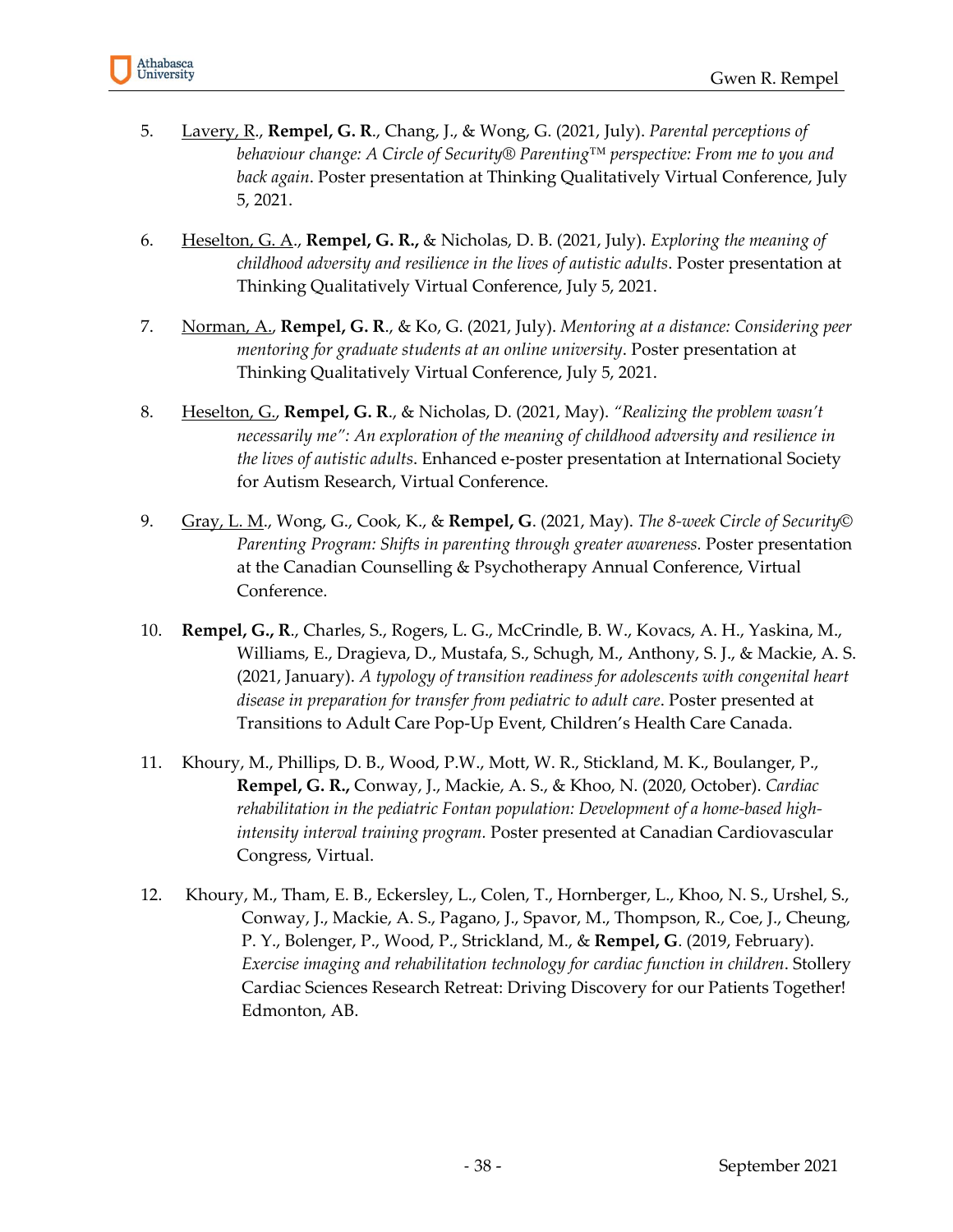

- 13. Mackie, A.S., **Rempel, G. R**., Kovacs, A. H., Kaufman, M., Rankin, K. N., Jelen, A., Yaskina, M., Sananes, R., Oechslin, E., Dragieva, D., Mustafa, S., Williams, E., Schuh, M., Manlhoit.,C., Anthony, S. J., Magill-Evans, J., Nicholas, D., McCrindle, B. W. (2019, Feb). *A cluster randomized trial of a transition intervention for adolescents with congenital heart disease*. World Congress of Pediatric Cardiology and Pediatric Cardiac Surgery, Barcelona, Spain poster presented at Stollery Cardiac Sciences Research Retreat: Driving Discovery for our Patients Together! Edmonton, AB..
- 14. Mackie, A. S., Rankin, K., Williams, E., Meakins, L., Bauman, M., Massicotte, P., Islam, S., & **Rempel, G. R**. (2018, November). *The Fontan Education Study.* Poster presented at the WCHRI Research Day, Edmonton, AB.
- 15. Mackie, A.S., **Rempel, G. R**., Kovacs, A. H., Kaufman, M., Rankin, K. N., Jelen, A., Yaskina, M., Sananes, R., Oechslin, E., Dragieva, D., Mustafa, S., Williams, E., Schuh, M., Manlhoit.,C., Anthony, S. J., Magill-Evans, J., Nicholas, D., McCrindle, B. W. (2017, July). *A cluster randomized trial of a transition intervention for adolescents with congenital heart disease*. World Congress of Pediatric Cardiology and Pediatric Cardiac Surgery, Barcelona, Spain.
- 16. Schmidt, L., **Rempel, G**., Murray, T., McHugh, T., & Vallance, J. (2016, November). *Physical activity among older adults in rural Saskatchewan: "We have this saying, you do what you can".* Poster presented at The 6th International Congress on Physical Activity and Public Health, Bangkok, Thailand.
- 17. Charles, S., **Rempel, G.R.,** *Rogers, L.G., Rankin, K*., Williams, E., Dragieva, D., Schuh, M., Mustafa, S., Mackie, A.S. (2015, October). *Teens with congenital heart disease in transition from pediatric to adult care: Qualitative evaluation of nurse-led intervention to support transition readiness.* Poster presented at the WCHRI Research Day, Edmonton, AB. 1st place for poster presentations in Undergraduate & Medical students category.
- 18. Rajani, S., Huynh, H. Q., Shirton, L., Kluthe, C., Prosser, C., Meddings, J., **Rempel, G.,** Persad, R., Turner, J., (2015, June). *Serological diagnosis of pediatric celiac disease: A pilot study toward changing practice in canada*. Poster presented at the International Celiac Disease Symposium, Prague, Czech Republic.
- 19. Pitre, N. Y., Bell, J., Sakaluk, L., Ray, L., Kushner, K. E., **Rempel, G.** & Hegadoren, K. M. (2014, November). *Relational trust in interaction with health professionals/community service providers: A perpetual calibration, reassessment.* Poster presented at MSW Research Day, Edmonton, AB.
- 21. *Rogers, L .*G., **Rempel, G. R**., Shearer, K., Southon, S., Magill-Evans, J. (2014, May). *Interviewing school-aged children with chronic conditions about daily life activities*. Canadian Association of Occupational Therapist Conference. Fredericton, NB.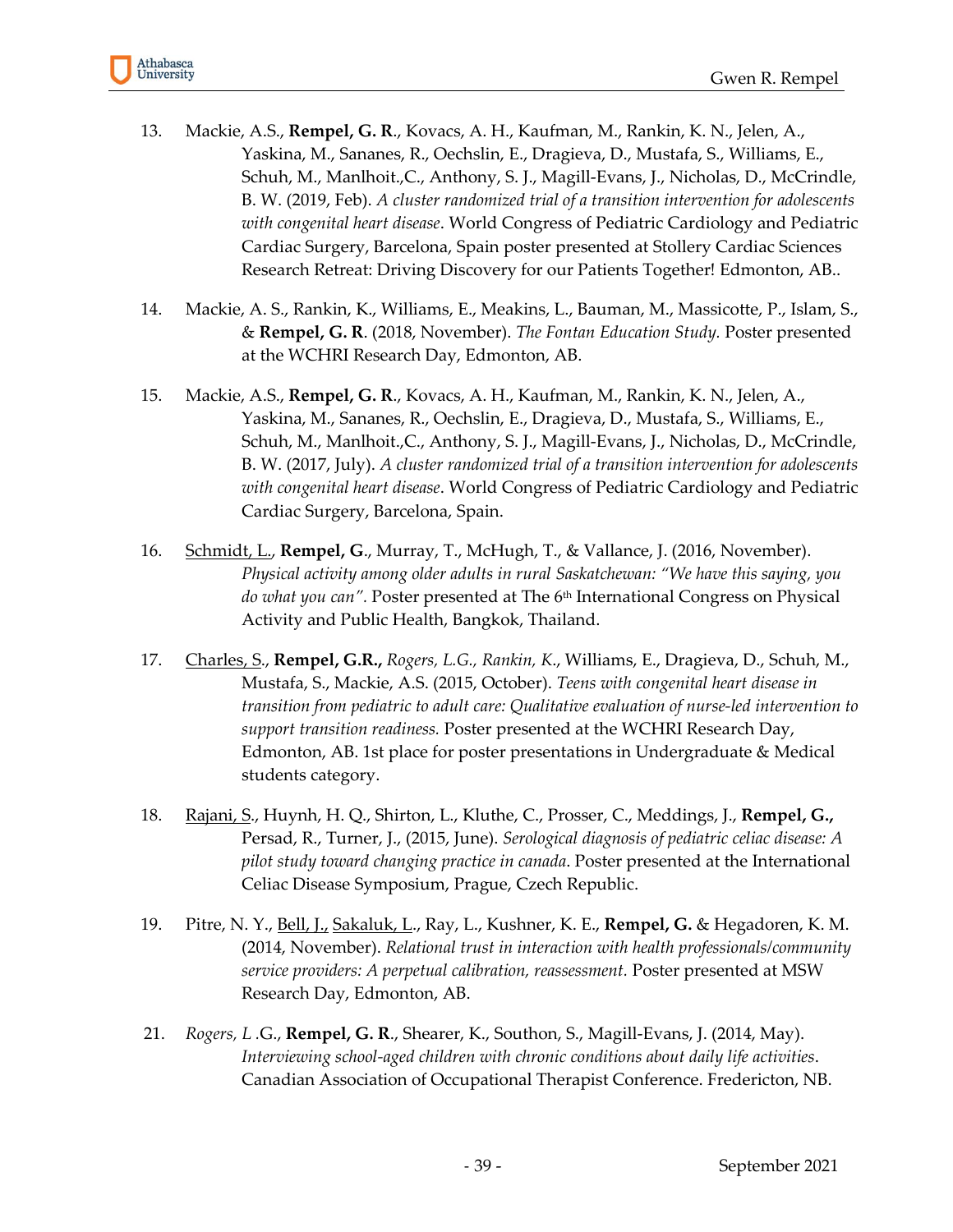- 22. Lee. A., Hegadoren, K., Schulte, F., **Rempel, G**., Olson, K. (2013, November). *Screening and assessing adolescents with cancer for a major depressive episode.* Poster presented at WCHRI Research Day, Edmonton, AB.
- 23. Catena, G., Mackie, A. S., **Rempel, G. R**. (2013, November). *"Not such a kid thing anymore": A qualitative analysis of the experiences of young adults with congenital heart disease as they transition from pediatric to adult cardiac care.* Poster presented at MSW Research Day, Edmonton, AB.
- 24. Dahl, N., *Fricker, L.*, Dorfman, T., McConnan, L., Davis, R., & **Rempel, G**. (2012, November). *Leading the way for children and families: The patient navigator role in pediatric settings in Canada*. Poster presented at WCHRI Research Day, Edmonton, AB.
- 25. Ballantyne, R., *Fricker, L.*, Robert, C., Duffley, M., Caligiuri, S., Nicholas, D., Magill-Evans, J., Mackie, A., & **Rempel, G**. (2012, November). *Texting teens in transition: The use of social networking in clinical intervention research*. Poster presented at WCHRI Research Day, Edmonton, AB.
- 26. Dorfman, T., **Rempel, G**., Newburn-Cook, C., & Scott, S. (2012, November). *A systematic review of instruments for scoring physiological and behavioral cues of pain, non-pain related distress, and adequacy of analgesia and sedation in pediatric mechanically ventilated patients.* Poster presented at WCHRI Research Day, Edmonton, AB.
- 27. Meakins, L., Ray, L., Hegadoran, K., & **Rempel, G**. (2012, October). *Parental vigilance in caring for their children with hypoplastic left heart syndrome*. Poster presented at the Canadian Cardiovascular Congress, Toronto, ON.
- 28. Dahl, N. D., Dorfman, T., *Rogers, L. G.*, Magill-Evans, J., & **Rempel, G**. (2012, October). *Child and family functioning when a child has complex congenital heart disease: A pilot study*. Poster presented at Glenrose Spotlight on Research Breakfast & Symposium, Edmonton, AB.
- 29. *Rogers, L. G.*, **Rempel, G**., Dorfman, T., Dahl, N., Wiart, L., Alton, G., & Magill-Evans, J. (2012, October). *Rehabilitation services utilization for children with hypoplastic left heart syndrome*. Poster presented at Glenrose Spotlight on Research Breakfast & Symposium, Edmonton, AB.
- 30. Dahl, N. D., Dorfman, T., *Rogers, L. G.*, Magill-Evans, J., & **Rempel, G**. (2012, June). *The relationship of child and family functioning in families of children with complex congenital heart disease: A pilot study*. Poster presented at Mazankowski Cardiac Sciences Day, Edmonton, AB.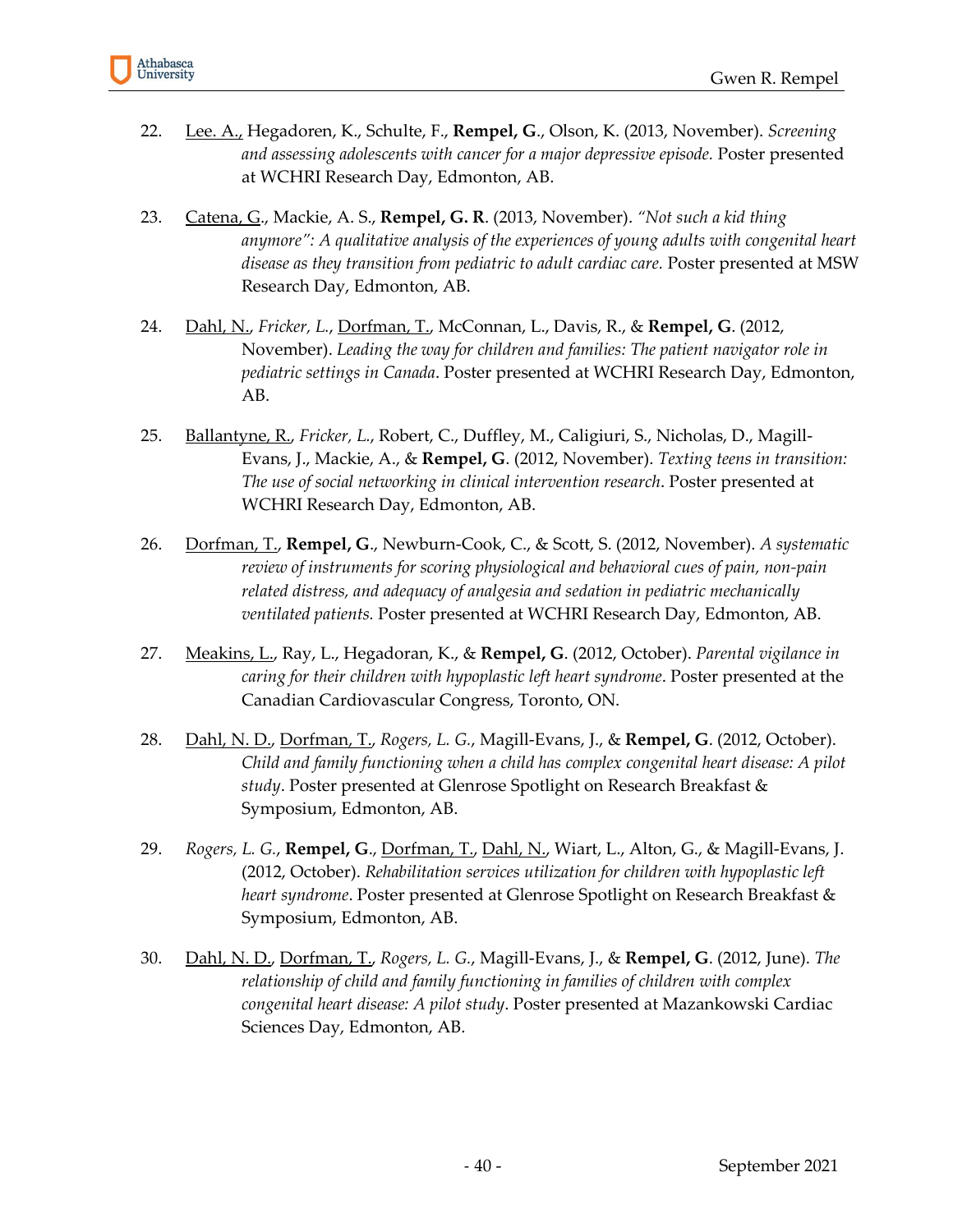- 31. Dorfman, T., **Rempel, G**., Newburn-Cook, C., & Scott, S. (2011, October). *Instruments for scoring physiological and behavioural cues of pain, non-pain related distress, and the level and effectiveness of analgesia and sedation in pediatric intensive care mechanically ventilated patients and their effectiveness in practice: A systematic review.* Poster presented at MSW Research Day, Edmonton, AB.
- 32. Ravindran, V., **Rempel, G**., & Ogilvie, L. (2011, October). *Qualitative research in India: Data generation challenges*. Poster presented at MSW Research Day, Edmonton, AB.
- 33. Ravindran, V., **Rempel, G**., & Ogilvie, L. (2011, October). *Burn in blame culture: Parenting experiences of families of children with burns*. Poster presented at MSW Research Day, Edmonton, AB.
- 34. *Rogers, L.G.*, **Rempel, G**., Dorfman, T., Wiart, L., Alton, G., & Magill-Evans, J. (2011, June). *Rehabilitation services utilization for children with hypoplastic left heart syndrome*. Poster presented at Canadian Association of Occupational Therapists, Saskatoon, SK.
- 35. Thambiraj, D., Ellinger, M., *Rogers, L*., Blythe, C., & **Rempel, G**. (2011, April). *Parental decision-making regarding life-saving treatments for infants with hypoplastic left heart syndrome*. Poster presented at Royal College of Surgeons in Ireland Research Day 2011, Dublin, Ireland.
- 36. Bayes, A., & **Rempel, G**. (2011, March). *Clinical nurse specialist and nurse practitioner roles: An integrative review*. Poster presented at National Association of Pediatric Nurse Practitioners' 32nd Annual Conference, Baltimore, MD, USA.
- 37. Thambiraj, D., Ellinger, M., *Rogers, L*., Blythe, C., & **Rempel, G**. (2010, November). *Parental decision-making regarding life-saving treatments for infants with hypoplastic left heart syndrome*. Poster presented at WCHRI Research Day, Edmonton, AB.
- 38. Mackie, A., Rankin, K., **Rempel, G**. (2010, November). *Outcomes of children and adults with congenital heart disease previously lost to follow-up*. Poster presented at WCHRI Research Day, Edmonton, AB.
- 39. Kushner, K., Pitre, N., Breitkreuz, R., Williamson, D., & **Rempel, G**. (2010, November). *Anticipating parenthood: Persistent tensions in re-orienting priorities*. Poster presented at National Council on Family Relations 72<sup>nd</sup> Annual Conference, Minneapolis, MN.
- 40. Williamson, D., Choi, J., Pitre, N., Charchuk, M., **Rempel, G**., Breitkreuz, R., & Kushner, K. (2010, November). *Interpreter-facilitated cross-language interviews: Explicating processes and assessing validity*. Poster presented at National Council on Family Relations 72nd Annual Conference, Minneapolis, MN.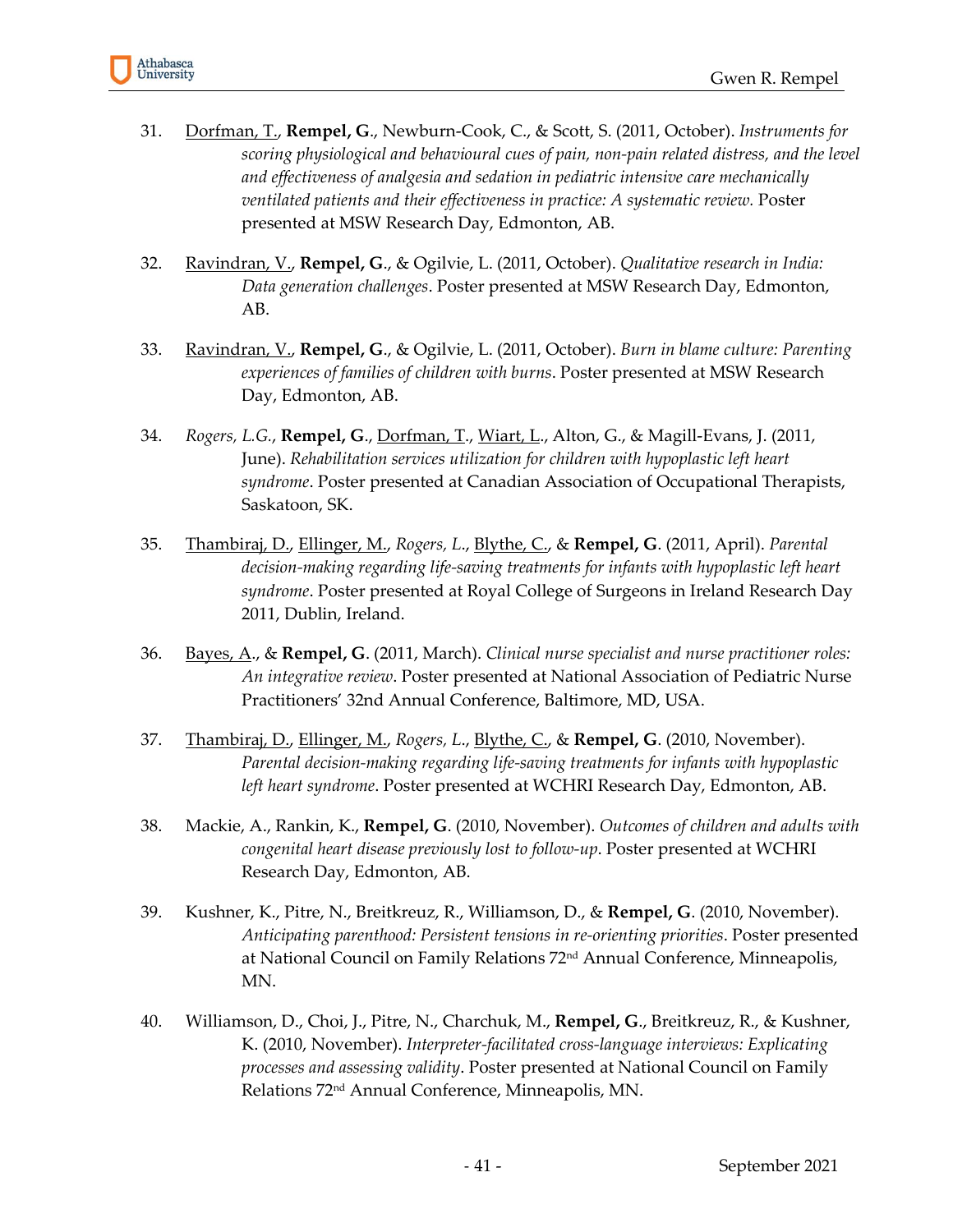

- 41. Svechnikova, K., Charchuk, M., Kushner, K., **Rempel, G.**, Williamson, D., & Pitre, N. (2010, October). *Interview and ecomaps: Complementary methods for studying social support*. Poster presented at MSW Research Day, Edmonton, AB.
- 42. Thambiraj, D., Ellinger, M., *Rogers,* L., Blythe, C., & **Rempel, G**. (2010, October). *Parental decision-making regarding life-saving treatments for infants with HLHS*. Poster presented at MSW Research Day, Edmonton, AB.
- 43. Blythe, C., Ravindran, V., & **Rempel, G**. (2010, October). *Parenting a baby with HLHS: Classification using the Family Management Style Framework*. Poster presented at MSW Research Day, Edmonton, AB.
- 44. Conway, L., **Rempel, G**., & Williamson, D. (2010, October). *Parenting style and parents of preschool children with hypoplastic left heart syndrome*. Poster presented at MSW Research Day, Edmonton, AB.
- 45. Blythe, C., Rebstock, D., *Rogers, L*., & **Rempel, G**. (2010, October). *Piloting the Family Management Measure in families of children with hypoplastic left heart syndrome*. Poster presented at MSW Research Day, Edmonton, AB.
- 46. Shearer, K., **Rempel, G**., Norris, C., & Magill-Evans, J. (2010, October). *Quality of life and adolescents with congenital heart disease*. Poster presented at MSW Research Day, Edmonton, AB.
- 47. Mackie, A., Rankin, K., & **Rempel, G**. (2010, June). *Outcomes of children and adults with congenital heart disease who were previously lost to follow-up*. Poster presented at Cardiac Sciences Research Day, Edmonton, AB.
- 48. Rogers, L. G., Magill-Evans, J., **Rempel, G**. (2010, May). *Feeding a child with Autism Spectrum Disorder: Learning from mothers' experiences*. Poster presented at the World Federation of Occupational Therapists Conference, Santiago Chile.
- 49. Mackie, A., Rankin, K., Wademan, B., & **Rempel, G**. (2009, November). *Loss to follow-up among children and young adults with congenital heart disease: Who, why, and what can be done?* Poster presented at WCHRI Research Day, Edmonton, AB.
- 50. Ravindran, V., Ray, L., & **Rempel, G**. (2009, October). *Divergent narratives among parents of chronically ill children*. Poster presented at the 14th Annual Qualitative Health Research Conference, IIQM, Vancouver, BC.
- 51. **Rempel, G**., Magill-Evans, J., Norris, C., *MacPhail, S*., *Wademan, B*., Hawkins, L., Chow, S., & Mackie, A. (2009, October). *Ready or not: Parenting adolescents with complex congenital heart disease prior to transfer to adult care*. Poster presented at Canadian Cardiovascular Congress, Edmonton, AB.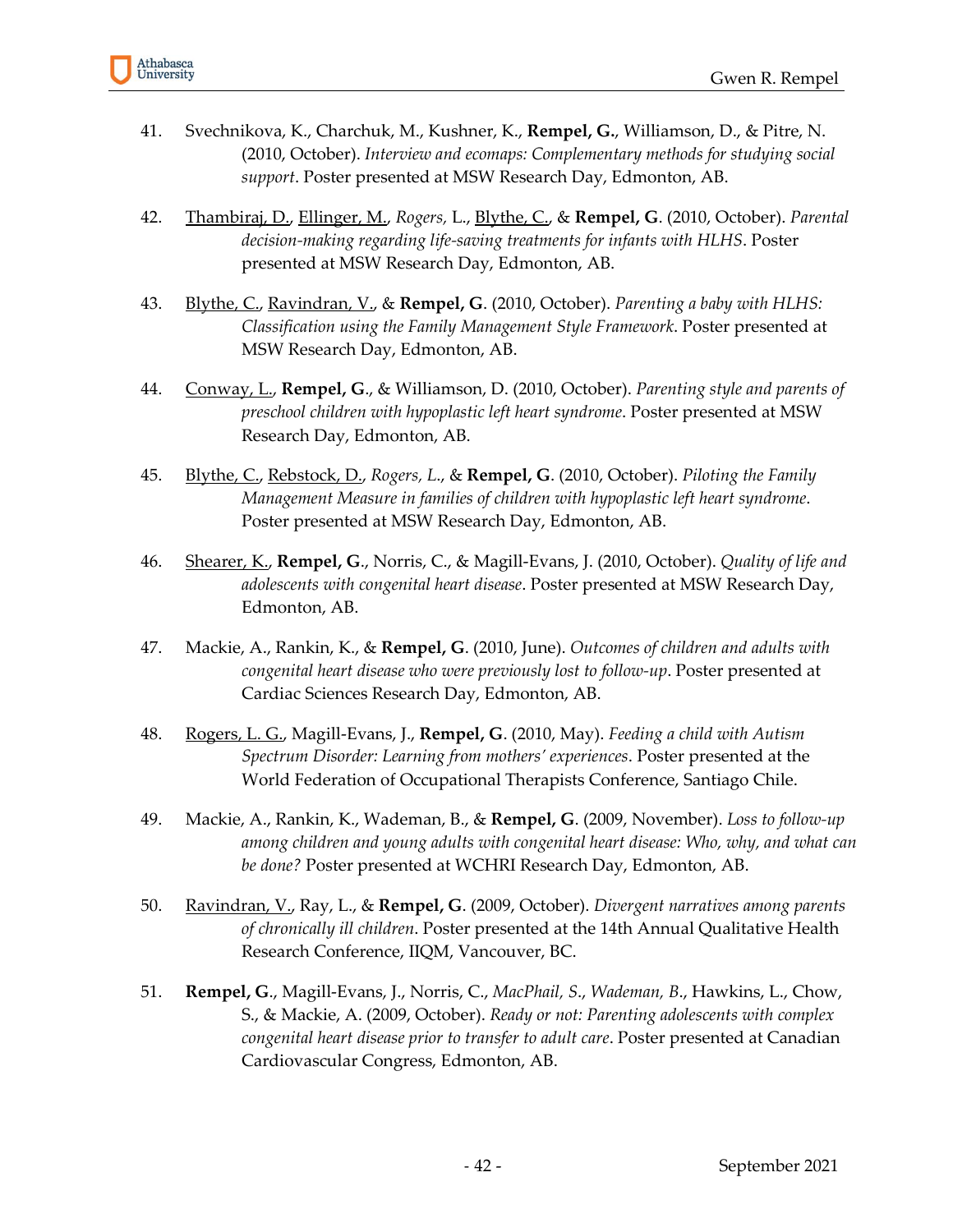- 52. Hawkins, L., Chow, S., **Rempel, G**., Penner, M., Legge, L., Knox, P., Cender, L., & Spencer, M. (2009, June). *The advancement of nursing care for children with HLHS in Western Canada*. Poster presented at 5th World Congress of Pediatric Cardiology and Cardiac Surgery, Cairns, Australia.
- 53. **Rempel, G**., Magill-Evans, J., & *MacPhail, S*. (2009, May). *Family centred care during adolescence: Empowering parents and teens*. Poster presented at Family Centred Care Conference, Edmonton, AB.
- 54. **Rempel, G**., Ravindran, V., *Nickerson Rak, C*., & *Wademan, B*. (2009, May). *Grandparents and family centred care: Triple concern*. Poster presented at Family Centred Care Conference, Edmonton, AB.
- 55. Ellinger, M., & **Rempel, G**. (2009, May). *Are decisions regarding life-saving treatment for infants truly collaborative?* Poster presented at Family Centred Care Conference, Edmonton, AB.
- 56. Reis, M., **Rempel, G**., Scott, S., Brady-Fryer, B., & Van Aerde, J. (2009, May). *Clinical microsystems and family-centred care in the neonatal intensive care unit*. Poster presented at Family Centred Care Conference, Edmonton, AB.
- 57. Rogers, L., Magill-Evans, J., **Rempel, G**., & Zwaigenbaum, L. (2009, May). *Feeding a child with autism spectrum disorder: Valuing mothers' beliefs*. Poster presented at Family Centred Care Conference, Edmonton, AB.
- 58. Rogers, L., Magill-Evans, J., **Rempel, G**., & Zwaigenbaum, L. (2009, May). *Feeding a child with autism spectrum disorder: Mothers' strategies and beliefs*. Abstract and poster presented at the 8th Annual International Meeting for Autism Research, Chicago, IL. (Available at http://imfar.confex.com/imfar/2009/webprogram/Paper4650.html)
- 59. Ravindran, V., **Rempel, G**., *Wademan, B*., & *MacPhail, S*. (2008, November). *Grandparents and siblings of children with congenital heart disease*. Poster presented at WCHRI Research Day, Edmonton, AB.
- 60. Rogers, L. G., Magill-Evans, J., **Rempel, G**., & Zwaigenbaum, L. (2008, November). *Mothers' strategies in feeding their children with Autism Spectrum Disorder: A constructivist grounded theory approach*. Poster presented at the WCHRI Research Day, Edmonton AB.
- 61. Alton, G., Robertson, C., **Rempel, G**., Newburn-Cook, C., & Norris, C. (2008, October). *Self-care and social skills of 2 and 4 year-old children after neonatal open heart surgery*. Poster presented at the Canadian Association of Paediatric Health Centres (CAPHC) 2008 Annual Meeting, Edmonton, AB.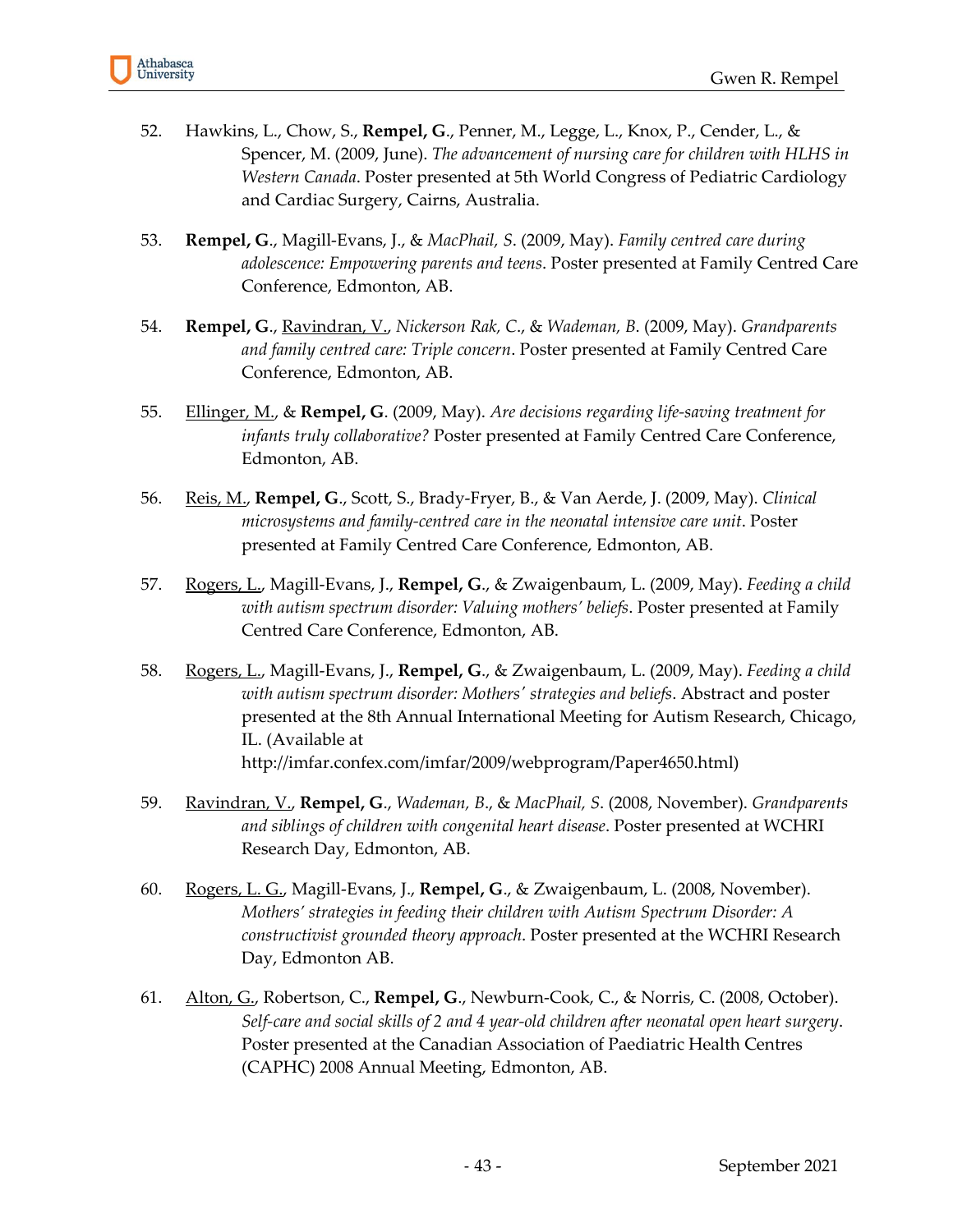- 62. Dixon, A., Brady-Fryer, B., Foss, K., Lee, S., **Rempel, G**., & Van Aerde, J. (2008, October). *Microsystems theory: Application in the neonatal intensive care unit*. Poster presented at CAPHC 2008 Annual Conference, Edmonton, AB.
- 63. Foss, K., Brady-Fryer, B., Lee, S., **Rempel, G**., & VanAerde, J. (2008, October). *Researching well-being in our neonatal caregivers*. Poster presented at the Canadian Association of Paediatric Health Centres (CAPHC) 2008 Annual Meeting, Edmonton, AB.
- 64. Johnston, K., Ray, L., & **Rempel, G**. (2008, October). *The Calgary family intervention model and weight management in childhood and adolescence*. Poster presented at the Canadian Association of Paediatric Health Centres (CAPHC) 2008 Annual Meeting, Edmonton, AB.
- 65. Jurasek, L., Quigley, D., Ray, L., & **Rempel, G**. (2008, October). *Development and implementation of an adolescent epilepsy transition clinic*. Poster presented at the Canadian Association of Paediatric Health Centres (CAPHC) 2008 Annual Meeting, Edmonton, AB.
- 66. Kushner, K., Williamson, D., **Rempel, G**., Breitkreuz, R., Letourneau, N., & Pitre, N. (2008, October). *Anticipating motherhood: Women's meanings and idea(l)s*. Poster presented at the 14th Annual Qualitative Health Research Conference, IIQM, Banff, AB.
- 67. Ravindran, V., **Rempel, G**., *Wademan, B*., & *MacPhail, S*. (2008, October). *Grandparents and siblings of children with congenital heart disease: "Working Jake into the situation."* Poster presented at the 14th Annual Qualitative Health Research Conference, IIQM, Banff, AB.
- 68. **Rempel, G**., Harrison, M. J., & Williamson, D. (2008, February). *Parenting survivors of complex congenital heart disease: Another look at normalization*. Poster presented at the 16th Annual Western Perinatal Meeting, Banff, AB.
- 69. Neufeld, A., Kushner, K., & **Rempel, G**. (2007, November). *Men negotiating the maze of care for a relative with dementia*. Poster presented at the Annual Education and Scientific Meeting of the Canadian Association on Gerontology, Calgary, AB.
- 70. **Rempel, G**., Harrison, M., & Williamson, D. (2007, October). *Parenting survivors of complex congenital heart disease: Another look at normalization*. Poster presented at Canadian Cardiovascular Congress, Quebec City, QC.
- 71. **Rempel, G**. & Lee, A. (2006, October). *Vulnerable child syndrome: Is normalization helpful?* Poster presented at MSW Research Day, Edmonton, AB.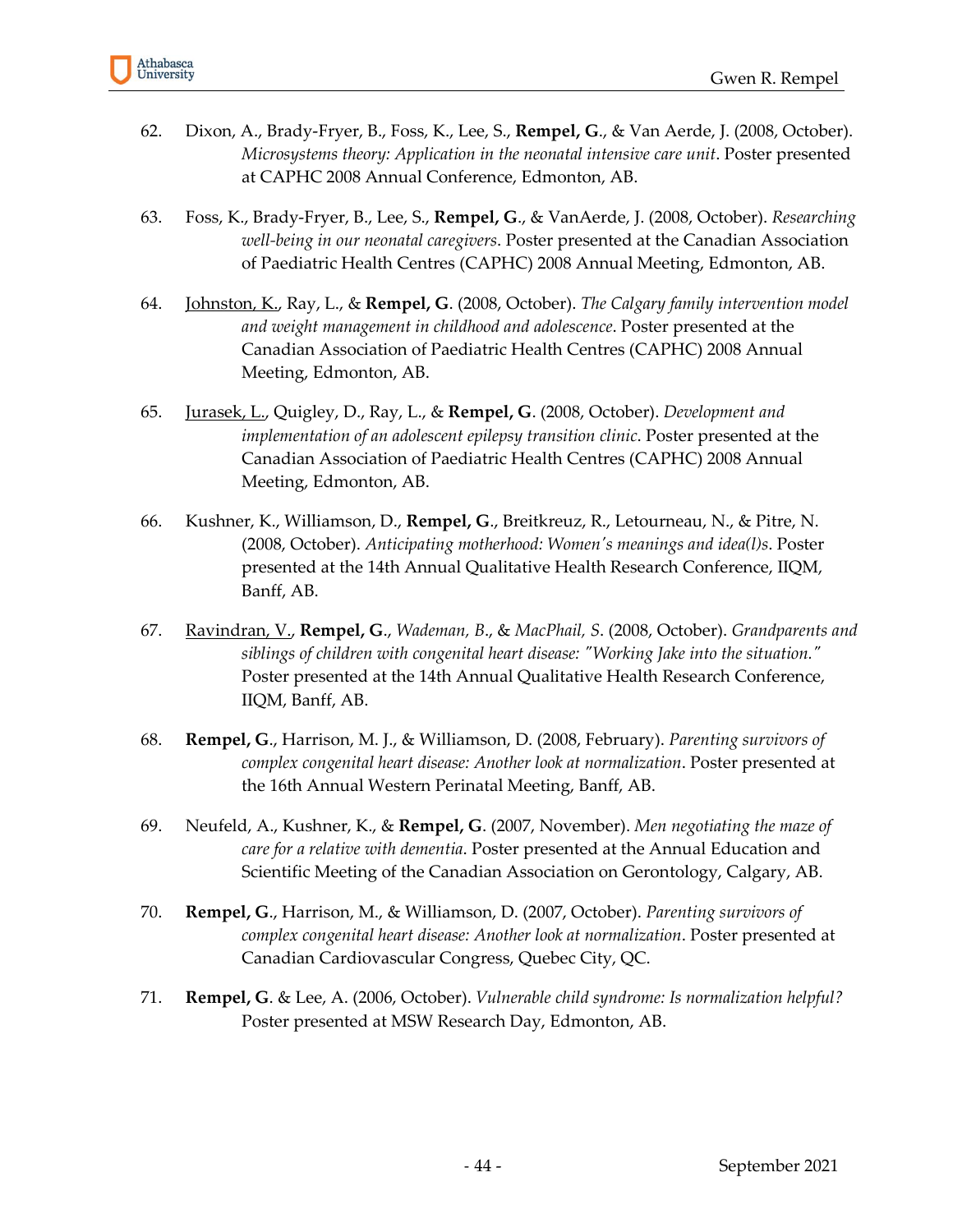

- 72. Neufeld, A., Kushner, K., & **Rempel, G**. (2006, March). *Men's shared perceptions of nonsupportive and supportive interactions*. Poster presented at Centre on Aging Network Session, Edmonton, AB.
- 73. **Rempel, G**., Lynam, M. J., Cender, L., & Sandor, G. S. (2002, February). *Antenatal diagnosis of congenital heart disease: Challenges for all concerned*. Moderated poster presented at the 10th Annual Western Perinatal Research Meeting, Scientific Sessions, Banff, AB.
- 74. **Rempel, G**., Lynam, M. J., Cender, L., & Sandor, G. S. (2001, May). *Antenatal diagnosis of congenital heart disease: Decisions that follow*. Poster presented at the Third World Congress of Pediatric Cardiology and Cardiac Surgery, Toronto, ON.
- 75. Connaughty, S., Graves, C., Hatton, D., **Rempel, G**., & Stutzer, C. (1997, June). *Responding to hospital restructuring: Clinical nurse specialists take action*. Poster presented at the International Council of Nurses, Vancouver, BC.

| End<br>Date   | Name                 | Program                                                           | Project                                                                                       |
|---------------|----------------------|-------------------------------------------------------------------|-----------------------------------------------------------------------------------------------|
| June<br>2019  | Naomi Anne Melbourne | Brockenshire, University of<br>PhD Pediatrtics/<br><b>Nursing</b> | Clowns in the midst understanding clown doctors<br>at The Royal Children's Hospital Melbourne |
| March<br>2018 |                      | Bailey, Sacha McGill University<br>PhD<br>Social Work             | The experience of hope among parents of children<br>with neurodisabilities                    |

#### EXTERNAL EXAMINER

#### ATHABASCA UNIVERSITY STUDENTS

#### **Role: Supervisor or Co-supervisor**

| <b>Start</b><br>Date | End<br>Date | Name<br>Program                                                 | Project                                                                                                                                           | Role          |
|----------------------|-------------|-----------------------------------------------------------------|---------------------------------------------------------------------------------------------------------------------------------------------------|---------------|
| Sept<br>2019         |             | Nolette, Danica                                                 | Evaluating the benefits of clinical<br>proficient academic nursing instructors<br>within nursing education r to bridge the<br>theory-practice gap | Co-supervisor |
| Jan<br>2019          |             | Jocic, Alexandra<br>Master of Health<br>Studies (MHS)<br>Thesis | Diabetes self-management during<br>transition                                                                                                     | Co-supervisor |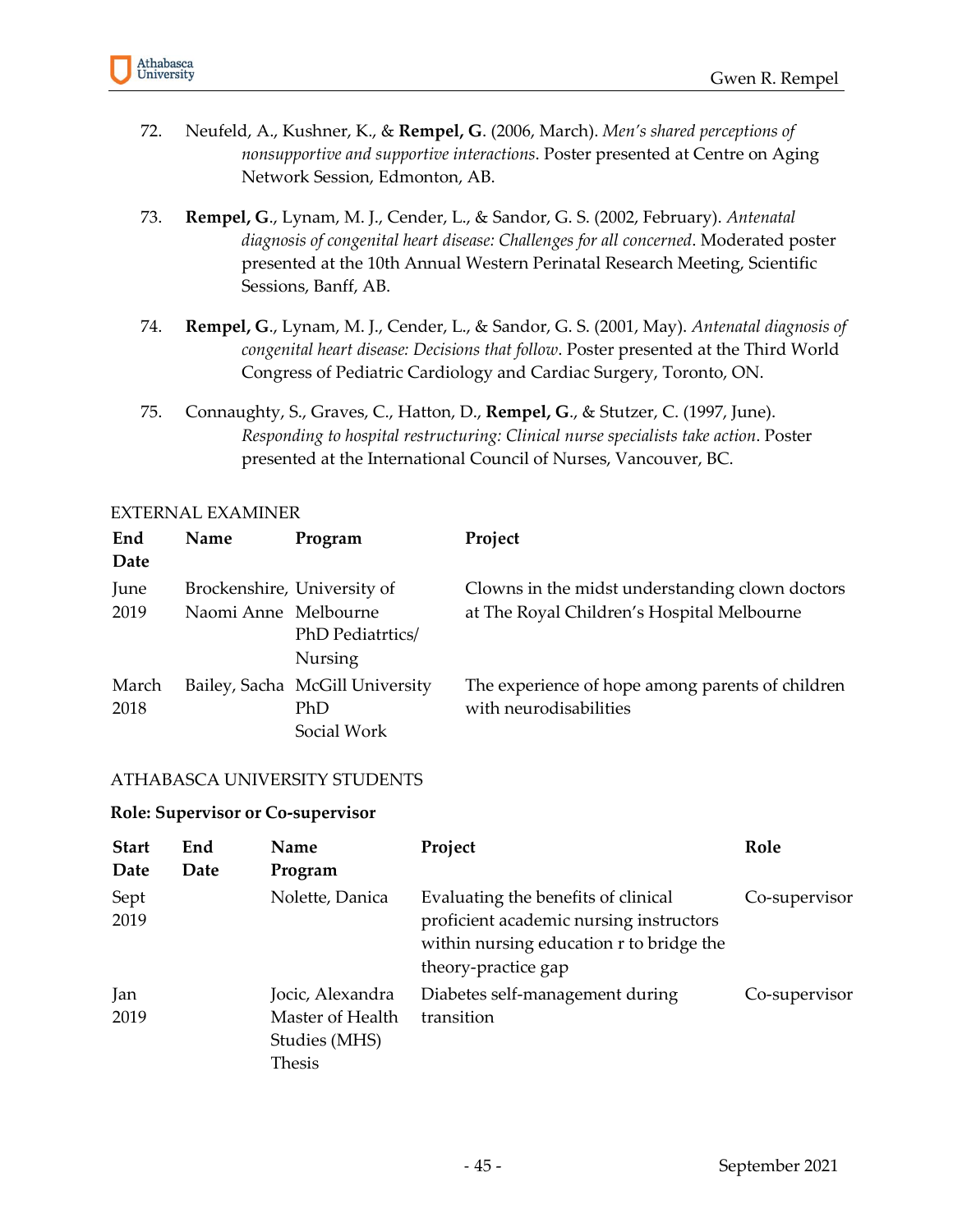

| <b>Start</b><br>Date | End<br>Date    | Name<br>Program                                                          | Project                                                                                                                                      | Role          |
|----------------------|----------------|--------------------------------------------------------------------------|----------------------------------------------------------------------------------------------------------------------------------------------|---------------|
| Sept<br>2019         | Sept<br>2021   | Gregory,<br>Tasha-Lynne<br>Generalist<br>(MNGEN)<br><b>Thesis</b>        | <b>Evaluating Circle of Security Parenting</b><br>Eight-Week Program via Observation<br>Master of Nursing Measure: Pilot of PARCHISY measure | Co-supervisor |
| Sept<br>2018         | April<br>2021  | Heselton,<br>Gabrielle<br>Master of<br>Counselling (MC)<br><b>Thesis</b> | The experiences of childhood adversity<br>and resilience in autistic individuals                                                             | Co-supervisor |
| May<br>2019          | August<br>2021 | Norman, Alicia<br>MC Thesis                                              | A manual for a peer support group for<br>university students with a disability (                                                             | Co-supervisor |
| Jan<br>2016          | April<br>2018  | Parfeniuk,<br>Sarah<br><b>MNGEN</b><br><b>Thesis</b>                     | Measures of transition readiness in<br>adolescents and young adults with<br>chronic disease: A systematic review                             | Co-Supervisor |
| Sept<br>2015         | July<br>2018   | Lavery, Rachel<br>MC Thesis                                              | Perceptions of Child Behaviour Change<br>in Parents after Circle of Security<br>Parenting Program: A Qualitative Study                       | Co-Supervisor |
| Sept<br>2015         | March<br>2018  | Gray, Lisa<br>MC Thesis                                                  | Examining Shifts in Parenting after<br>Completion of the 8-Week Circle of<br>Security-Parenting (COS-P) Program: A<br>Qualitative Study Link | Co-Supervisor |
| Sept<br>2015         | Dec<br>2016    | De Roo,<br>Monica<br>MC Thesis                                           | Reflective functioning: An analysis of<br>measures and the 18-item parent<br>reflective functioning questionnaire Link                       | Co-Supervisor |
| Aug<br>2014          | Sept<br>2015   | Schmidt, Laurie<br>MHS Thesis                                            | Physical activity among older adults in<br>rural Saskatchewan                                                                                | Co-Supervisor |

# **Role Neutral Chair**

| Date            | Examine                    | Name              | Program                                            | Supervisor           |
|-----------------|----------------------------|-------------------|----------------------------------------------------|----------------------|
| Jul 26,<br>2021 | Final<br>Exam              | Parkes,<br>Angela | Doctorate of Education (EdD) Distance<br>Education | Mohammed<br>Ally     |
| 2014            | Aug 23, Candidacy Gervais, | Gabriel           | Doctorate of Education (EdD) Distance<br>Education | Martha<br>Cleveland- |
|                 |                            |                   |                                                    | Innes                |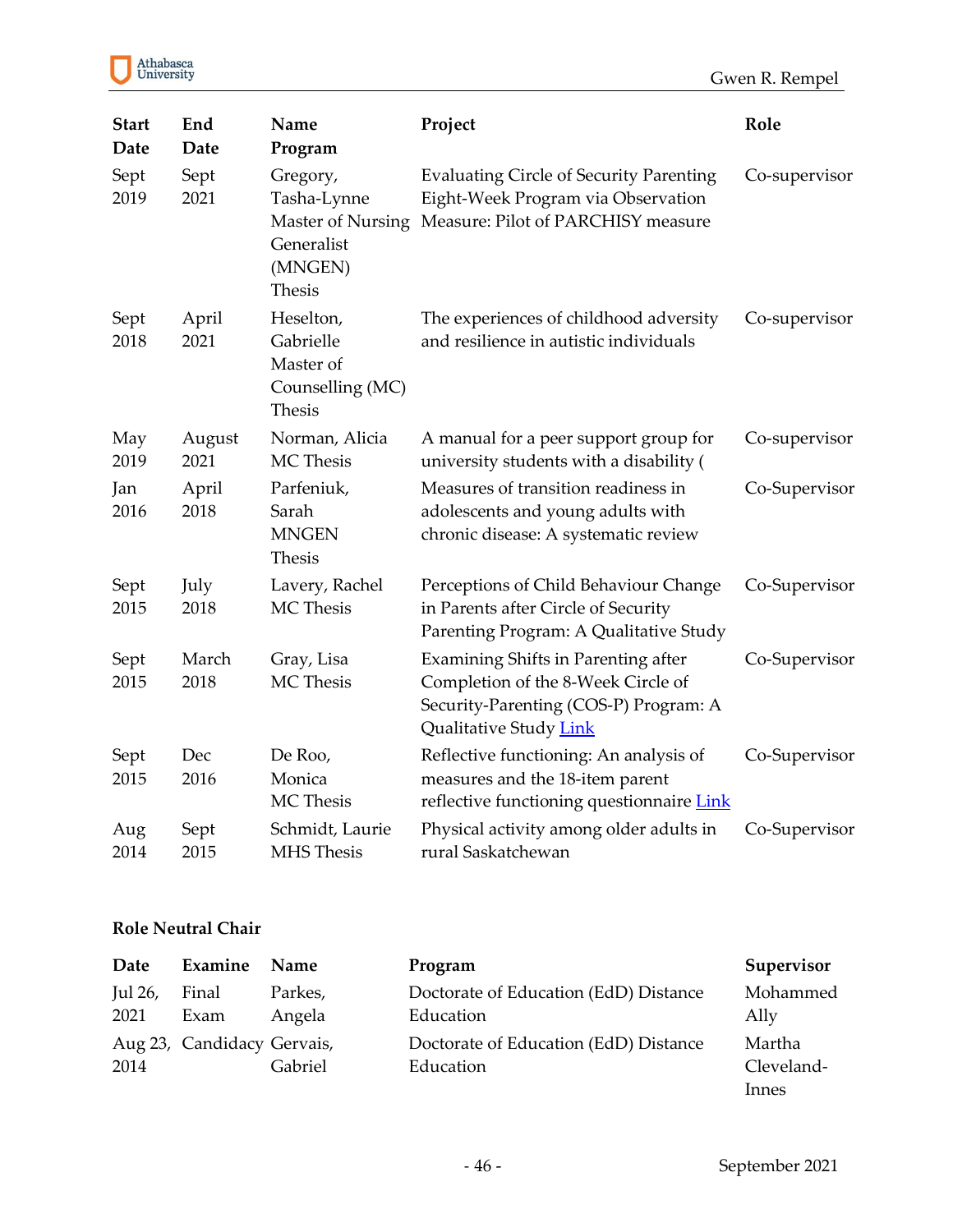

| Jan 27,<br>2014                        |                          | Candidacy Madden,<br>Dermod               |                               | <b>EdD Distance Education</b>                                                                                                           | Mohamed<br>Ally     |
|----------------------------------------|--------------------------|-------------------------------------------|-------------------------------|-----------------------------------------------------------------------------------------------------------------------------------------|---------------------|
|                                        |                          | <b>Role: Committee Member or Examiner</b> |                               |                                                                                                                                         |                     |
| <b>Thesis</b><br>Proposal Exam<br>Exam | <b>Thesis</b>            | Name                                      | Program                       | Project                                                                                                                                 | Role                |
|                                        | June 23<br>2020          | Carley,<br>Andra                          | <b>MNGEN</b><br><b>Thesis</b> | Non-radiology nurses' experience<br>with interventional radiology                                                                       | Committee<br>Member |
| June 3<br>2020                         |                          | Lindsey-<br>Armstrong,<br>Ruth            | EdD                           | Understanding the phenomenon of<br>Dissertation professional isolation in the early<br>childhood eduction sector                        | Committee<br>Member |
| Nov 21<br>2019                         | May 8<br>2020            | Samaroden, MC<br>Melanie                  | <b>Thesis</b>                 | Resiliency in Aboriginal adults with Committee<br>fetal alcohol spectrum disorder                                                       | Member              |
| Nov 27<br>2018                         | Apr 8<br>2020            | Boyer,<br>Wanda                           | MC<br><b>Thesis</b>           | Explanatory styles of counsellors in<br>training                                                                                        | Committee<br>Member |
| Nov <sub>28</sub><br>2017              | Dec 12<br>2018           | Dawson,<br>Stephanie                      | MC<br><b>Thesis</b>           | Effects of Adlerian birth order and<br>disabilities on sibling relational<br>dynamics: An inclusive heuristic<br>inquiry                | Committee<br>Member |
| Nov <sub>23</sub><br>2017              | Nov <sub>7</sub><br>2018 | Monks-<br>Janzen,<br>Wendy                | MC<br><b>Thesis</b>           | Short-term employment-related<br>paternal absence and childhood<br>lived experiences:<br>An interpretative phenomenological<br>analysis | Committee<br>Member |

### UNIVERSITY OF ALBERTA STUDENTS

### **Role: Supervisor or Co-supervisor**

| <b>Start</b><br>Date | End<br>Date | Name<br>Program                                     | Project                                                                                                                                                  | Role          |
|----------------------|-------------|-----------------------------------------------------|----------------------------------------------------------------------------------------------------------------------------------------------------------|---------------|
| Sept<br>2012         | Apr<br>2013 | Ballantyne,<br><b>Ross</b><br><b>BScN</b><br>Honors | Assessment of patterns of patient reported<br>outcomes in adults with congenital heart disease<br>international study - APPROACH-IS: Northern<br>Alberta | Supervisor    |
| Feb<br>2012          | Feb<br>2013 | Christine<br><b>MN</b> Thesis                       | MacDonald, Acute kidney injury after heart transplant in<br>children; risk factors and outcomes $\Box$                                                   | Co-supervisor |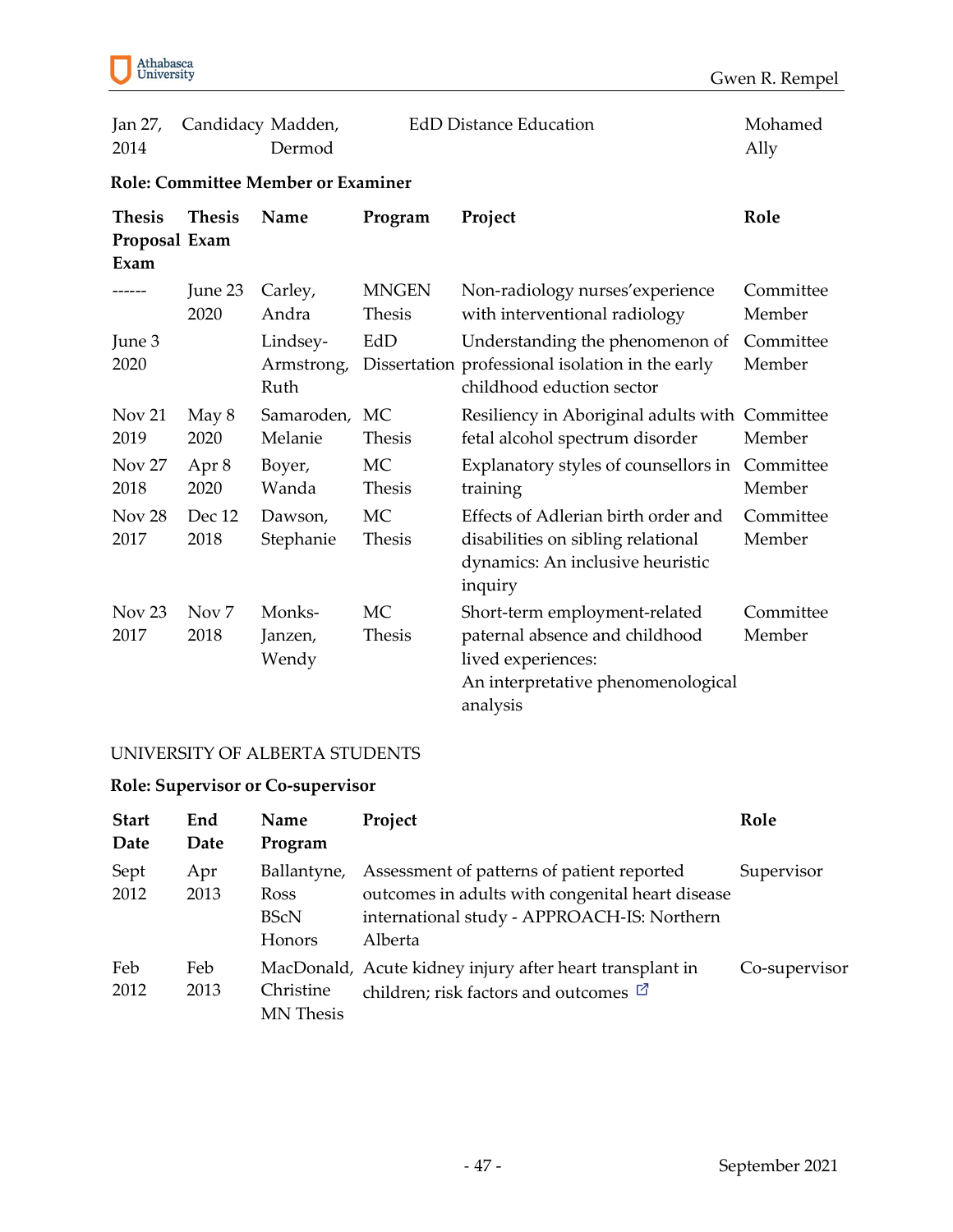| <b>Start</b><br>Date | End<br>Date        | Name<br>Program                               | Project                                                                                                                                                                                                                 | Role          |
|----------------------|--------------------|-----------------------------------------------|-------------------------------------------------------------------------------------------------------------------------------------------------------------------------------------------------------------------------|---------------|
| Sept<br>2010         | <b>Nov</b><br>2012 | Dorfman,<br>Tamara<br>MN Thesis               | Instruments for scoring pain, non-pain related<br>distress, analgesia, and sedation in pediatric<br>mechanically ventilated patients and their<br>efficacy and effectiveness in practice: A<br>systematic review $\Box$ | Supervisor    |
| Sept<br>2010         | June<br>2013       | Dahl,<br>Nicole<br><b>BScN</b><br>Honors      | Leading the way for children and families: The<br>patient navigator role in pediatric settings in<br>Canada                                                                                                             | Supervisor    |
| Sept<br>2011         | <b>Nov</b><br>2012 | Orton,<br>Jennifer<br><b>MN</b> Thesis        | Registered nurses' perceptions of the neonatal<br>intensive care unit as a place to provide<br>palliative and end of life care $\Box$                                                                                   | Co-supervisor |
| Sept<br>2008         | Dec<br>2010        | Wiart,<br>Lesley<br>PDF                       | Alberta Inclusive Child Care Project                                                                                                                                                                                    | Co-supervisor |
| Jan<br>2008          | June<br>2012       | Ravindran,<br>Vinitha<br>PhD                  | Parenting processes in families of children who<br>have sustained burns: A grounded theory study<br>M                                                                                                                   | Co-supervisor |
| Sept<br>2007         | June<br>2011       | Blythe<br>Catriona<br><b>BScN</b><br>Honors   | Application of the Family Management Style<br>(Richmond), framework to families with preschool children<br>with HLHS                                                                                                    | Supervisor    |
| Jan<br>2007          | Sept<br>2009       | Meakins,<br>Leanne<br><b>MN</b> Thesis        | Parental response to caring for children with<br>hypoplastic left heart syndrome                                                                                                                                        | Co-supervisor |
| Sept<br>2006         | Sept<br>2009       | Rogers,<br>Laura<br>MScRS,<br>OT(C)<br>Thesis | Mothers feeding their children with autism<br>spectrum disorder: achieving a tenuous balance<br>☑                                                                                                                       | Co-supervisor |
| Sept<br>2006         | May<br>2011        | Shearer,<br>Kathleen<br>MN Thesis             | Quality of life in adolescents with congenital<br>heart disease <sup>[7]</sup>                                                                                                                                          | Supervisor    |
| Sept<br>2004         | June<br>2008       | Lee,<br>Anra<br><b>BScN</b><br>Honors         | Exploring the influence of parenting on<br>developmental outcomes of children with<br>complex congenital heart disease                                                                                                  | Supervisor    |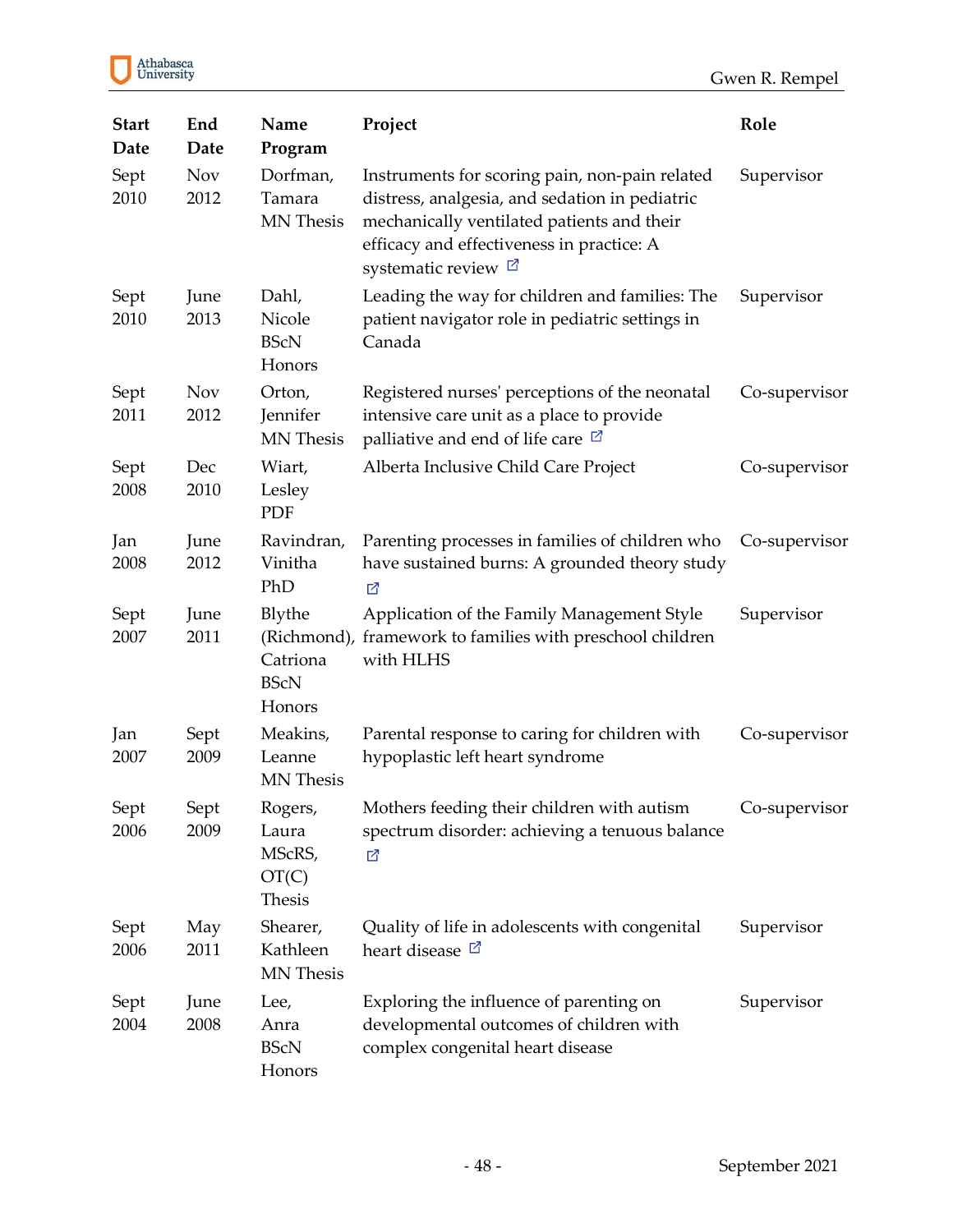

| <b>Start</b><br>Date | End<br>Date         | Name<br>Program                     | Project                                                                                                                 | Role          |
|----------------------|---------------------|-------------------------------------|-------------------------------------------------------------------------------------------------------------------------|---------------|
| Sept<br>2005         | Aug<br>2009         | Pepper,<br>Dawn<br><b>MN</b> Thesis | Decision making in the NICU: The parents'<br>perspective $\boxtimes$                                                    | Co-supervisor |
| Sept<br>2004         | <b>June</b><br>2009 | Reis, Misty<br>MN Thesis            | The experiences and perceptions on parents<br>whose infant was cared for in a newly<br>implemented microsystem approach | Co-supervisor |

# **Role: MN Capping Project Supervisor or Evaluator**

| <b>Start</b><br>Date | End<br>Date  | Name                     | Project                                                                                                              | Role       |
|----------------------|--------------|--------------------------|----------------------------------------------------------------------------------------------------------------------|------------|
| Jan                  | Apr          | MacIntosh,               | Heart stories: A narrative analysis of children                                                                      | Evaluator  |
| 2015                 | 2015         | Cheryl                   | living with congenital heart disease                                                                                 |            |
| May<br>2014          | Aug<br>2014  | Goudreau,<br><b>Barb</b> | Parental needs associated with inborn errors of<br>metabolism from birth through adolescence: A<br>research proposal | Evaluator  |
| May                  | Aug          | Nolan,                   | Interventions for families raising children with                                                                     | Evaluator  |
| 2014                 | 2014         | Greg                     | chronic conditions: A scoping review                                                                                 |            |
| Apr                  | Sept         | Veronovici,              | Discharge education for cardiovascular surgical                                                                      | Evaluator  |
| 2012                 | 2012         | Nicole                   | patients: A review of the literature                                                                                 |            |
| Sept                 | April        | Fryer,                   | Continuity of nursing care: What is the impact of                                                                    | Evaluator  |
| 2008                 | 2012         | Jane                     | innovative care delivery models?                                                                                     |            |
| Jan                  | Sept         | Paul,                    | Microsystems theory in neonatal intensive care:                                                                      | Supervisor |
| 2008                 | 2009         | Renee                    | Implementing a parent survey                                                                                         |            |
| Jan<br>2008          | Sept<br>2010 | Zielinski,<br>Pamela     | Brain death, the pediatric patient, and the nurse                                                                    | Evaluator  |
| Jan                  | Jun          | Ellinger,                | Parental decision making regarding treatment for Supervisor                                                          |            |
| 2007                 | 2009         | Marcia                   | hypoplastic left heart syndrome                                                                                      |            |
| Jan                  | Dec          | Conway,                  | Parenting style and parents of preschool children Supervisor                                                         |            |
| 2007                 | 2009         | Lecia                    | with hypoplastic left heart syndrome                                                                                 |            |
| Sept                 | Sept         | Alton,                   | Social and self-care skills in relation to congenital Supervisor                                                     |            |
| 2006                 | 2008         | Gwen                     | heart disease                                                                                                        |            |
| Sept                 | Aug          | Bayes,                   | Clinical nurse specialist and nurse practitioner                                                                     | Supervisor |
| 2006                 | 2008         | Angela                   | roles: An integrative review                                                                                         |            |
| Sept                 | Aug          | Liberty,                 | Nonadherence in the adolescent heart transplant                                                                      | Supervisor |
| 2006                 | 2010         | Christine                | recipient                                                                                                            |            |
| Sept                 | Apr          | Johnston,                | Illness beliefs model and weight management in                                                                       | Evaluator  |
| 2005                 | 2008         | Karen                    | children and adolescents                                                                                             |            |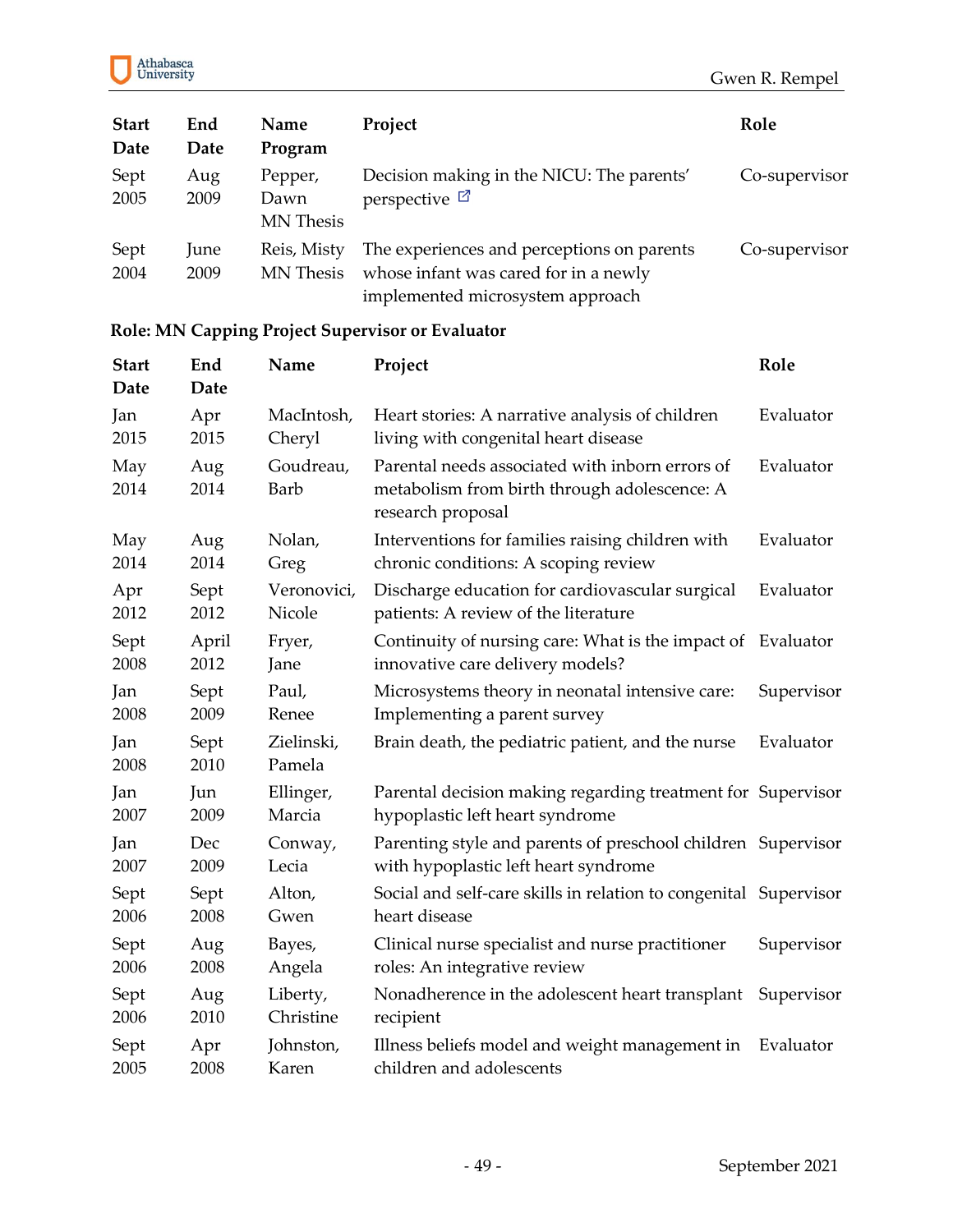

| <b>Start</b><br>Date | End<br>Date | Name          | Project                                                                                                 | Role       |
|----------------------|-------------|---------------|---------------------------------------------------------------------------------------------------------|------------|
| Sept                 | Apr         | Jurasek,      | Development and implementation of an                                                                    | Evaluator  |
| 2003                 | 2008        | Laura         | adolescent epilepsy transition clinic                                                                   |            |
| Sept                 | Apr         | Schaefer,     | Children survive congenital heart disease: How                                                          | Supervisor |
| 2003                 | 2008        | Helena        | are their parents?                                                                                      |            |
| Sept<br>2003         | May<br>2007 | <b>B</b> jork | Áskelsdóttir, From diagnosis to birth: Parents expecting a child Evaluator<br>with a congenital anomaly |            |

#### **Role: Committee Member or Examiner**

| <b>Start</b><br>Date | End<br>Date  | Name                           | Program Project                      |                                                                                                                                                                                               | Role                                                |
|----------------------|--------------|--------------------------------|--------------------------------------|-----------------------------------------------------------------------------------------------------------------------------------------------------------------------------------------------|-----------------------------------------------------|
| Dec<br>2014          | Dec<br>2016  | Funamoto,<br>Allyson           | U of A<br>Ed.<br>Psych<br>PhD        | Children's and father's perceptions Doctoral<br>of fathers' use of structure,<br>psychological control, and<br>autonomy support                                                               | External<br>Committee<br>Member                     |
| Dec<br>2013          | Feb<br>2015  | Cook,<br>Karen F.              | U of A<br>Ed.<br>Psych<br>PhD        | Early childhood parent-child<br>mutuality: An examination of<br>children with typical social<br>development and children at-risk<br>for or experiencing<br>emotional/behavioural difficulties | Doctoral<br>Supervisory<br>Committee<br>Member      |
| Jan<br>2013          | July<br>2014 | Cernigoy,<br>Elizabeth         | <b>TWU</b><br><b>MN</b>              | The Experiences of Novice Nurses<br>Caring for Palliative Children and<br>Families                                                                                                            | <b>Thesis</b><br>Second Reader                      |
| Sept<br>2013         | Jan<br>2015  | Rajani,<br>Seema               | U of A<br>Dept<br>Peds<br><b>MSc</b> | Serological Diagnosis of Celiac<br>Disease at Stollery Children's<br>Hospital: a Prospective Follow Up<br>Study                                                                               | <b>Thesis</b><br>Supervisory<br>Committee<br>Member |
| Mar<br>2013          | Sept<br>2014 | MacDonald, U of A<br>Christine | <b>FON</b><br><b>MN</b>              | Evaluation of acute renal injury<br>with modified RIFLE criteria in<br>pediatric heart transplantation                                                                                        | <b>Thesis</b><br>Supervisory<br>Committee<br>Member |
|                      | Apr<br>2013  | Sheh,<br>Naomi                 | U of A<br>Ed.<br>Psych<br>MEd        | Parenting styles and early<br>childhood behavioural<br>functioning: A comparison<br>between self-reported and<br>observed parenting styles                                                    | <b>Thesis Final</b><br>Defense<br>Examiner          |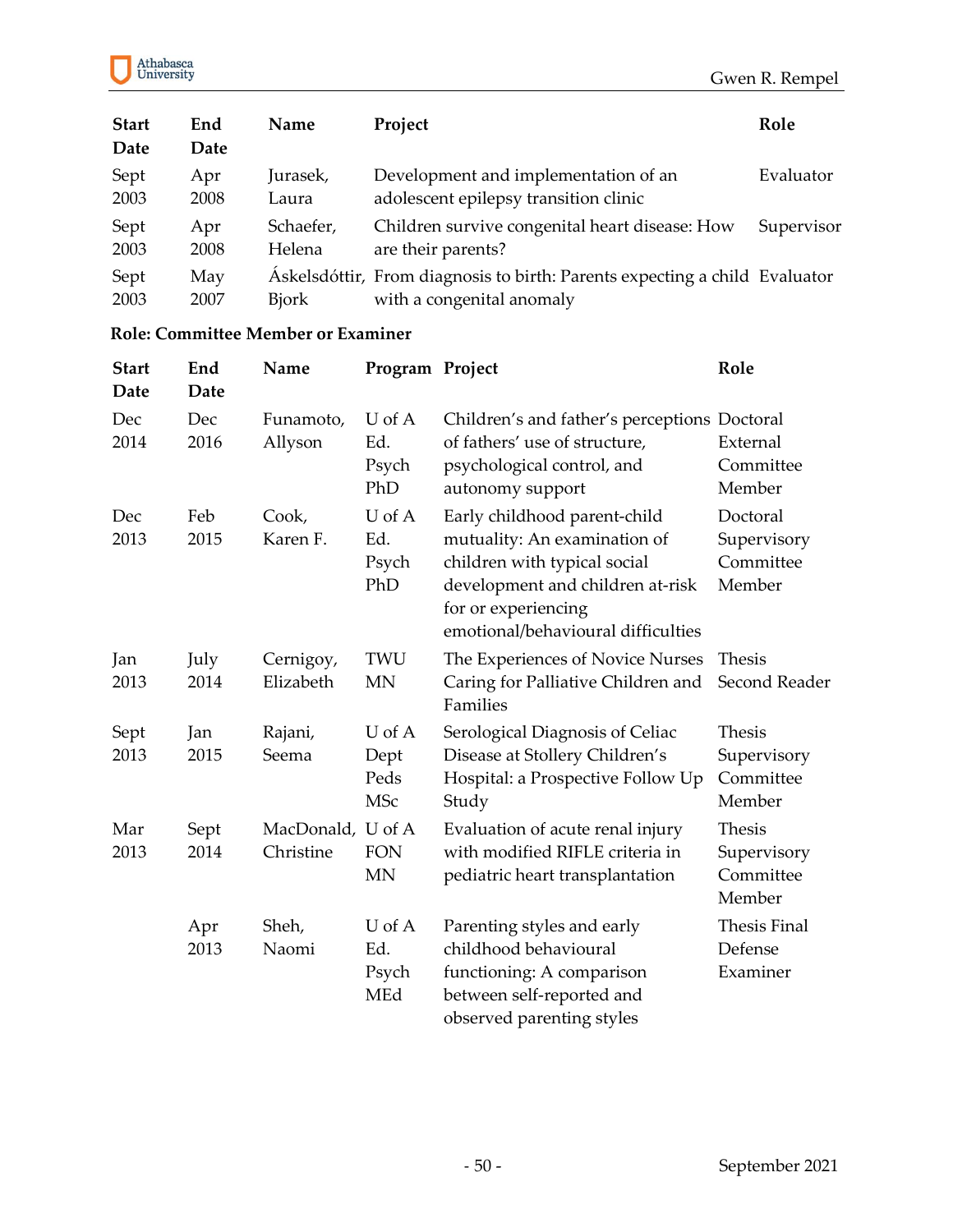Gwen R. Rempel

| Athabasca<br>University |
|-------------------------|
|-------------------------|

| <b>Start</b><br><b>Date</b> | End<br>Date        | Name                            | Program Project                    |                                                                                                                                     | Role                                                                                |
|-----------------------------|--------------------|---------------------------------|------------------------------------|-------------------------------------------------------------------------------------------------------------------------------------|-------------------------------------------------------------------------------------|
| Jan<br>2009                 | June<br>2012       | Parrakal,<br>Miriam             | U of A<br>Rehab<br><b>MScRS</b>    | Juggling the demands of Early<br>Intervention in the daily routine of<br>family life                                                | <b>Thesis</b><br>Supervisory<br>Committee<br>Member                                 |
| Sept<br>2007                | Aug<br>2010        | Orton,<br>Jennifer              | U of A<br><b>FON</b><br><b>MN</b>  | Registered nurses' perceptions of<br>the neonatal intensive care unit as<br>a place to provide palliative and<br>end of life care   | <b>Thesis</b><br>Supervisory<br>Committee<br>Member                                 |
| Jan<br>2004                 | Apr<br>2009        | Coutts,<br>Kimberly<br>Ann      | U of A<br>Rehab<br>MScRS,<br>OT(C) | Oral stimulation for tube fed<br>infants: Current Canadian OT<br>practice in relationship to the<br>literature                      | <b>Thesis</b><br>Supervisory<br>Committee<br>Member                                 |
| Sept<br>2004                | <b>Nov</b><br>2011 | Samuel,<br>Tarah                | U of A<br><b>FON</b><br><b>MN</b>  | A pilot study on the health related<br>quality of life of symptomatic and<br>asymptomatic pediatric patients<br>with celiac disease | <b>Thesis</b><br>Supervisory<br>Committee<br>Member                                 |
| Sept<br>2004                | Sept<br>2014       | Burgess-<br>Pinto,<br>Elizabeth | U of A<br><b>FON</b><br>PhD        | Fathers of daughters: A narrative<br>inquiry into the experiences of<br>migration and settlement                                    | Comprehensive<br>Exam,<br>Candidacy<br>Committee,<br>and Final<br>Defense<br>Member |
| Sept<br>2004                | Apr<br>2009        | Neufeld,<br>Susan               | U of A<br><b>FON</b><br>PhD        | Nausea and vomiting after<br>posterior fossa craniotomy in<br>children                                                              | Candidacy<br>Committee<br>Member and<br><b>Final Defense</b>                        |

# **Summer Research Student Supervision**

| Year | Name                | <b>Education Program</b>   | <b>Funding Source</b>                                                          |
|------|---------------------|----------------------------|--------------------------------------------------------------------------------|
| 2013 | Ballantyne,<br>Ross | BScN Honors, U of A FON    | WCHRI, Summer Undergraduate<br>Studentship Grant;                              |
| 2012 | Ulmer,<br>Heather   | BScN Bilingual, U of A FON | U of A Undergraduate Research<br>Initiative                                    |
| 2012 | Dahl,<br>Nicole     | BScN Honors, U of A FON    | WCHRI, Summer Undergraduate<br>Studentship Grant; FON,<br>Undergraduate Summer |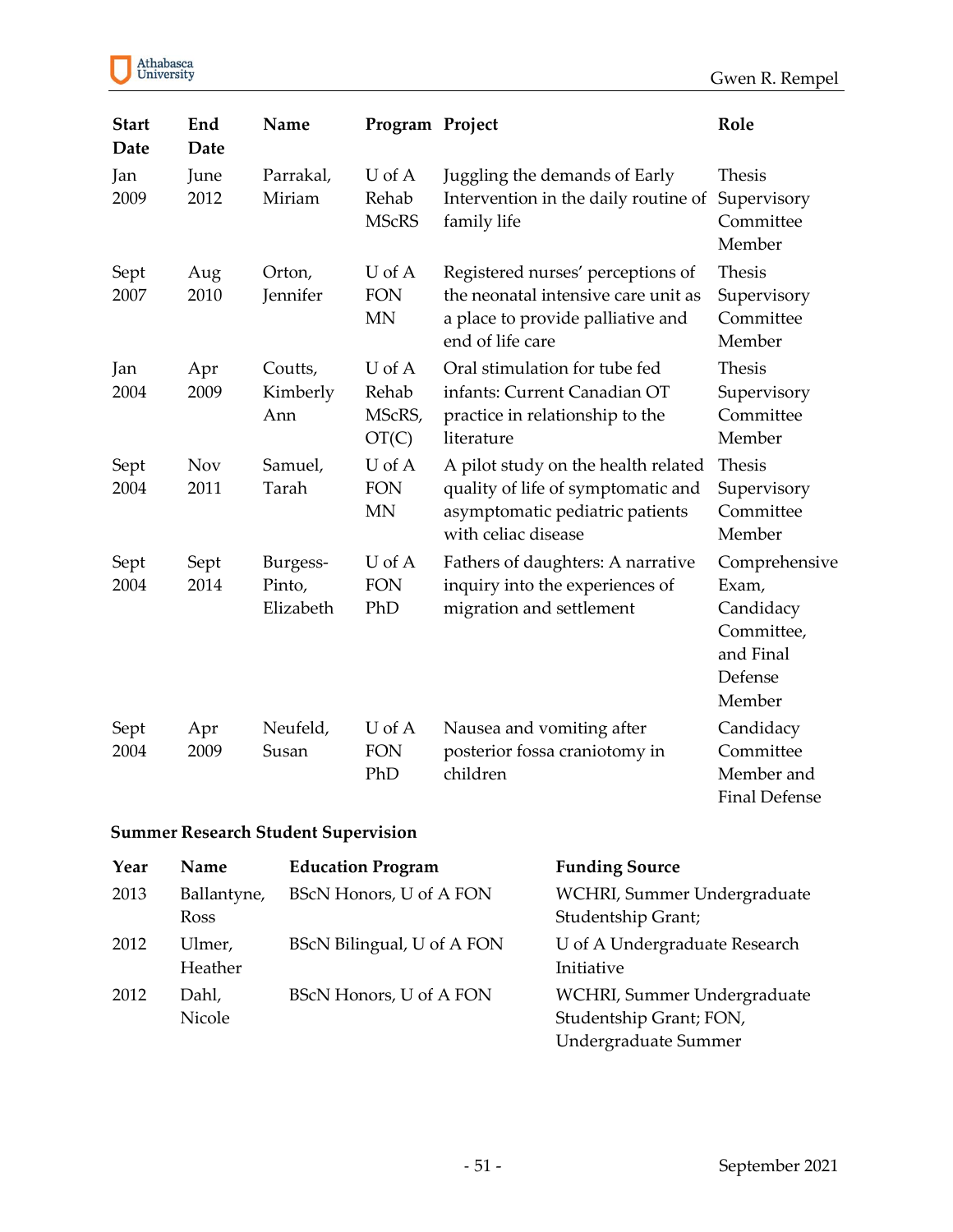

| Year | Name                              | <b>Education Program</b>                                                                           | <b>Funding Source</b>                                                                                        |
|------|-----------------------------------|----------------------------------------------------------------------------------------------------|--------------------------------------------------------------------------------------------------------------|
| 2011 | Dahl,<br>Nicole                   | <b>BScN Honors, U of A FON</b>                                                                     | U of A FON, Undergraduate<br>Student Summer Research Award &<br><b>CIHR Health Professional Award</b>        |
| 2011 | Dong,<br>Anson                    | High School Diploma, Old Scona<br>Academic, Edmonton Public<br>School Board                        | Women in Scholarship, Engineering,<br>Science and Technology                                                 |
| 2010 | Mutus,<br>Elizabeth               | BScN After Degree, U of A FON                                                                      | U of A FON, Undergraduate<br><b>Student Summer Research Award</b>                                            |
| 2010 | Thambiraj,<br>Dana                | Undergraduate Medicine, Royal<br>College of Surgeons in Ireland,<br>National University of Ireland | Unfunded research observership                                                                               |
| 2010 | Rebstock,<br>Douglas              | High School Diploma, Harry<br>Ainlay High School, Edmonton<br>Public School Board                  | Women in Scholarship, Engineering,<br>Science and Technology                                                 |
| 2010 | Blythe<br>(Richmond),<br>Catriona | BScN Honors, U of A FON                                                                            | U of A FON, Undergraduate<br>Student Summer Research Award &<br>CIHR Health Professional Award               |
| 2009 | Fung, Moses                       | High School Diploma, Old Scona<br>Academic, Edmonton Public<br>School Board                        | Women in Scholarship, Engineering,<br>Science and Technology                                                 |
| 2009 | Blythe<br>(Richmond),<br>Catriona | BScN Honors, U of A FON                                                                            | WCHRI, Summer Undergraduate<br>Studentship Grant; FON,<br>Undergraduate Summer<br>Studentship Award (top-up) |
| 2007 | Lee, Anra                         | BScN Honors, U of A FON                                                                            | <b>AHMFR Summer Studentship</b>                                                                              |
| 2006 | Lee, Anra                         | BScN Honors, U of A FON                                                                            | U of A FON, Undergraduate<br>Student Summer Research Award &<br>CIHR Health Professional Award               |

# **STUDENT AWARDS**

| <b>Student</b> | <b>Date</b> | Award                                             | Amount |
|----------------|-------------|---------------------------------------------------|--------|
| Heselton       | 2021        | Nominee for Governor General Gold Medal Award     |        |
| Gabrielle      | 2021        | <b>INSAR Student and Trainee Award</b>            | \$224  |
|                | 2021        | AU Research Tools award                           | \$500  |
|                | 2020        | Alliance for Equality of Blind Canadians Jennifer | \$1000 |
|                |             | Laura Eve Wilson Memorial Scholarship             |        |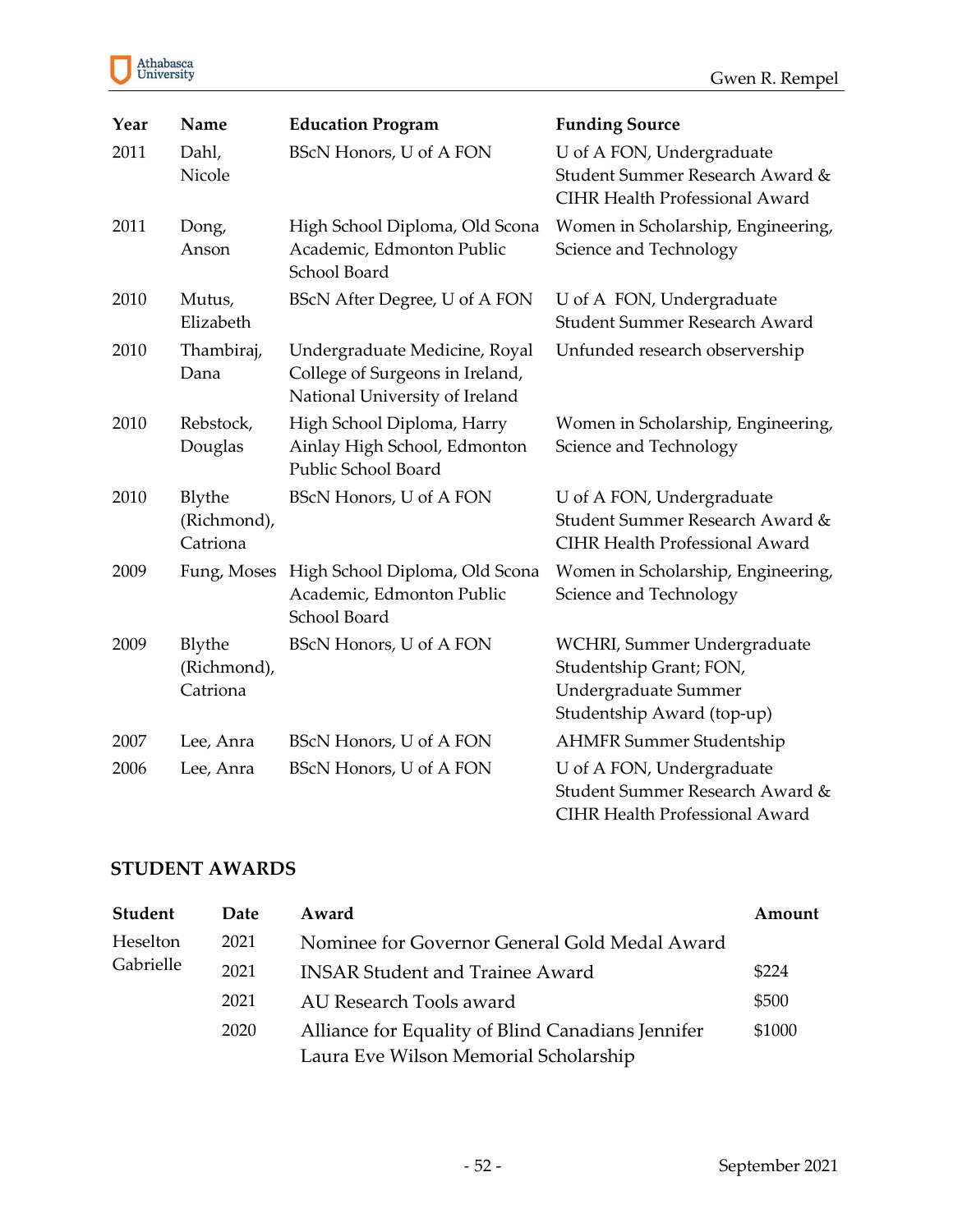

| <b>Student</b>          | Date | Award                                                                                                                                                                                                  | Amount  |
|-------------------------|------|--------------------------------------------------------------------------------------------------------------------------------------------------------------------------------------------------------|---------|
|                         | 2020 | Autism Edmonton and Autism Research Centre<br>Graduate Student Pilot Grant                                                                                                                             | \$4999  |
|                         | 2020 | AU Graduate Students' Association Research Fund<br>Grant                                                                                                                                               | \$950   |
|                         | 2020 | AU Graduate Students' Association Bursary                                                                                                                                                              | \$1,000 |
|                         | 2020 | AU Faculty of Graduate Studies nominee - Mackenzie<br>King Open Scholarship                                                                                                                            |         |
|                         | 2020 | AU Excellence in Research Award                                                                                                                                                                        | \$3,000 |
|                         | 2019 | Sinneave Family Foundation Dr. Fraser Mustard<br>Scholarship for advancing knowledge in the field of<br><b>Autism Spectrum Disorders</b>                                                               | \$5,000 |
|                         | 2019 | Government of Alberta Queen Elizabeth II Graduate<br>Scholarship                                                                                                                                       | \$3,658 |
|                         | 2019 | Government of Alberta Alberta Graduate Student<br>Scholarship                                                                                                                                          | \$3,000 |
|                         | 2019 | Government of Alberta Profiling Alberta's Graduate<br>Students                                                                                                                                         | \$2,000 |
|                         | 2019 | Canadian Counselling & Psychotherapy Association<br><b>Student Conference Travel Grant</b>                                                                                                             | \$500   |
|                         | 2019 | Canadian Counselling & Psychotherapy Association<br>Social Justice Chapter Student Travel Award                                                                                                        | \$350   |
|                         | 2018 | AU Graduate Student Scholarship                                                                                                                                                                        | \$1,500 |
|                         | 2018 | Outstanding Distinction Award for AU Graduate<br>Students                                                                                                                                              | \$1,125 |
|                         | 2018 | AU Faculty of Health Disciplines Travel Bursary                                                                                                                                                        | \$1,000 |
|                         | 2018 | Government of Alberta Dr. Gary McPherson<br>Leadership Scholarship for outstanding leadership<br>especially in the area of disability, and/or initiative to<br>improve conditions and lives of others. | \$2,000 |
|                         | 2017 | <b>CNIB Power Corporation Master's Scholarship</b>                                                                                                                                                     | \$5,000 |
| Gregory,<br>Tasha-Lynne | 2020 | AU Excellence in Research Award                                                                                                                                                                        | \$3,000 |
| Parfeniuk,<br>Sarah     | 2018 | AU Research Excellence Award                                                                                                                                                                           | \$3,000 |
| Gray, Lisa              | 2018 | Governor General Gold Medal Award                                                                                                                                                                      |         |
|                         | 2017 | AU Access to Research Tools Award                                                                                                                                                                      | \$485   |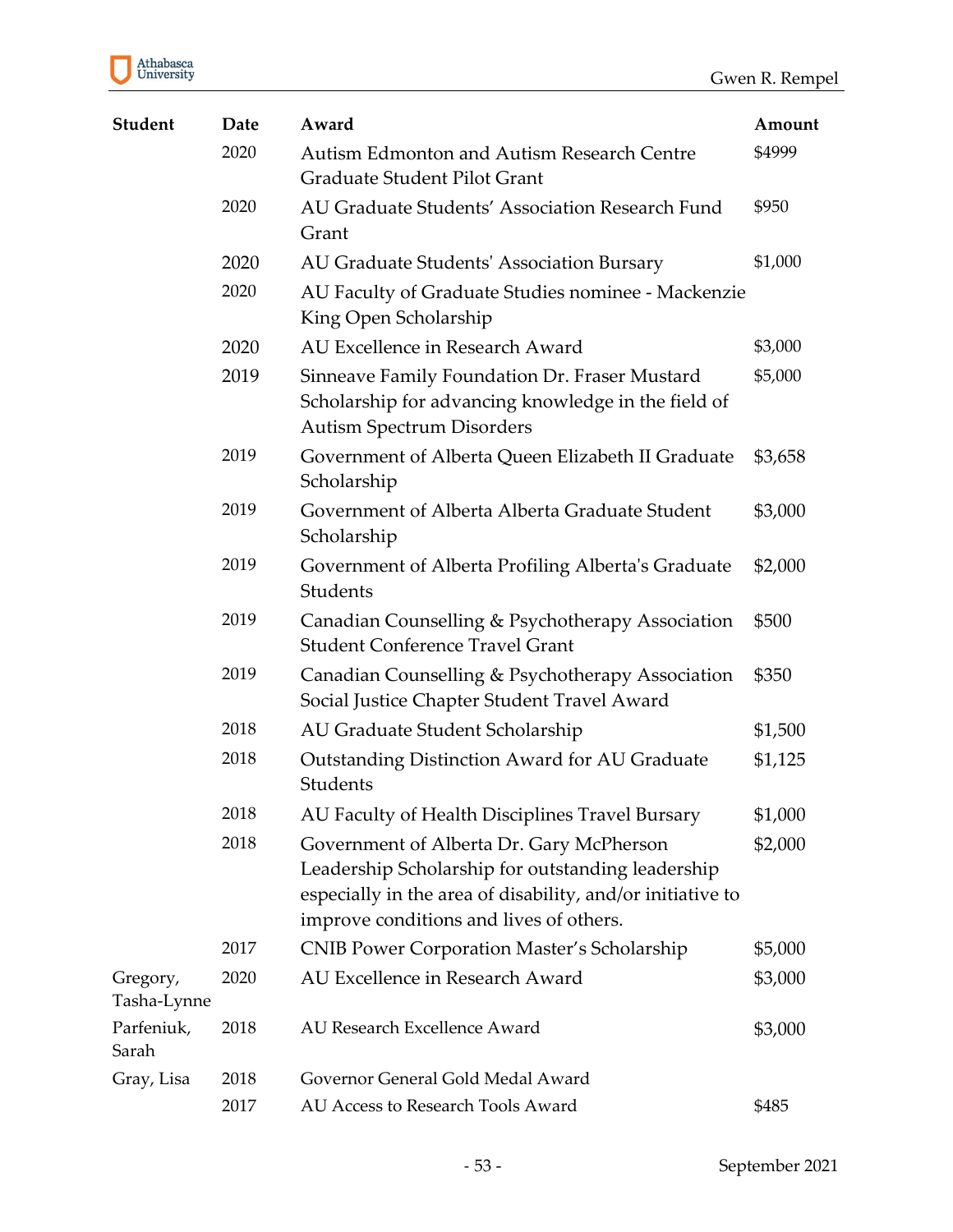# Athabasca<br>University

| <b>Student</b>       | Date          | Award                                                                                                                                              | Amount  |
|----------------------|---------------|----------------------------------------------------------------------------------------------------------------------------------------------------|---------|
|                      | 2016          | Graduate Student Scholarship, Province of Alberta                                                                                                  | \$3,000 |
|                      | 2016          | <b>AU Glass Ceiling Award</b>                                                                                                                      | \$1,000 |
|                      | 2016          | AU Graduate Student Scholarship                                                                                                                    | \$1,500 |
|                      | 2016          | AU Excellence in Research Award                                                                                                                    | \$3,000 |
| De Roo,              | 2017          | AU Graduate Student Research Fund                                                                                                                  | \$996   |
| Monica               | 2016          | AU Excellence in Research Award                                                                                                                    | \$3,000 |
|                      | 2016          | <b>AU Travel Award</b>                                                                                                                             | \$800   |
|                      | 2016          | AU Graduate Student Research Fund                                                                                                                  | \$1,059 |
|                      | 2016          | AU Walker Family Master of Counselling Scholarship                                                                                                 | \$1,000 |
|                      | 2015          | AU Graduate Level Travel Award                                                                                                                     | \$900   |
|                      | 2015          | Graduate Level Student Bursary                                                                                                                     | \$1,500 |
|                      | 2014          | Graduate Level Student Bursary                                                                                                                     | \$1,500 |
| Charles,<br>Steffany | 2016          | Canadian Pediatric Cardiology Association Richard Rowe<br>Award Competition Finalist - Canadian Cardiovascular<br>Congress                         |         |
|                      | 2015          | <b>WCHRI Research Day Best Poster Presentation:</b><br>Medical/Undergraduate Students                                                              | \$500   |
| Schmidt,<br>Laurie   | 2014          | Athabasca University, Graduate Student Disciplinary<br>Research Fund                                                                               | \$1,000 |
|                      | 2014          | AU Excellence in Research Award                                                                                                                    | \$3,000 |
|                      | 2014          | <b>AU Travel Award</b>                                                                                                                             | \$390   |
| Ballantyne,<br>Ross  | 2012          | University of Alberta, Undergraduate Research Initiative<br>Stipend                                                                                | \$5,000 |
| Ulmer,<br>Heather    | 2012-<br>2013 | University of Alberta, Undergraduate Research Inititiatve<br>Stipend                                                                               | \$5,000 |
|                      | 2012          | University of Alberta, Faculty of Nursing Undergraduate<br>Summer Studentship Award                                                                | \$7,500 |
| Dorfman,<br>Tamara   | 2012          | Alberta Heritage Graduate Scholarship for exceptional academic<br>achievement, Alberta Advanced Education and Technology,<br>Government of Alberta | \$3,000 |
|                      | 2011          | Queen Elizabeth II Graduate Scholarship (Masters), U of A                                                                                          | \$5,400 |
|                      | 2011          | Canadian Nurses Foundation, Rx & D Nurse Practitioner<br>Award                                                                                     | \$5,000 |
|                      | 2011          | Alberta Registered Nurses Educational Trust Professional<br>Development Bursary                                                                    | \$7,500 |
|                      | 2010          | Queen Elizabeth II Graduate Scholarship (Masters), U of A \$10,800                                                                                 |         |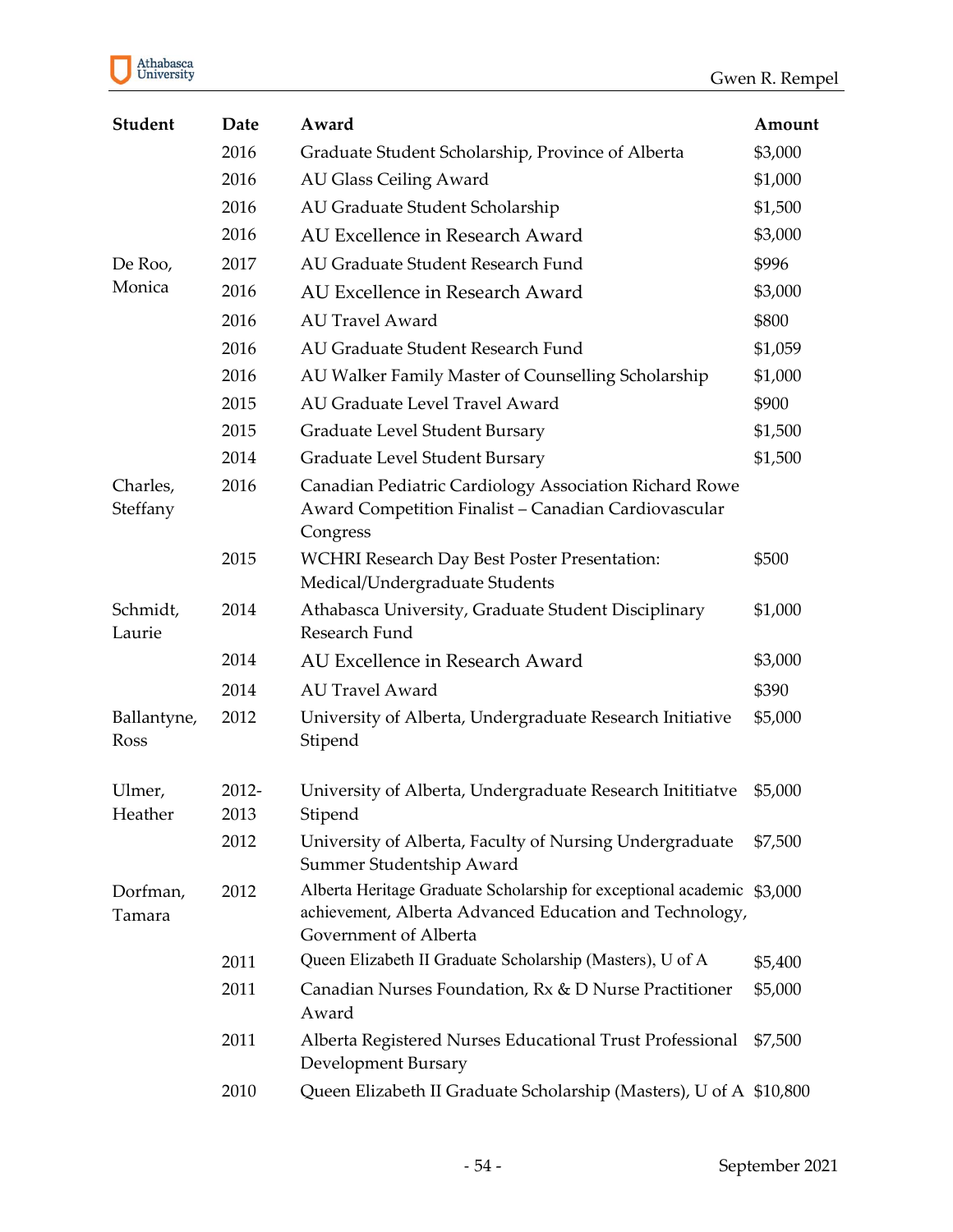

| <b>Student</b>         | Date                 | Award                                                                                                                              | Amount                        |
|------------------------|----------------------|------------------------------------------------------------------------------------------------------------------------------------|-------------------------------|
| Blythe<br>(Richmond),  | 2010                 | <b>WCHRI Research Day Best Oral Presentation:</b><br>Medical/Undergraduate Students                                                | \$500                         |
| Catriona               | 2009                 | WCHRI, Summer Undergraduate Studentship Grant                                                                                      | \$5,200                       |
|                        | 2009                 | University of Alberta, FON, Undergraduate Summer<br>Studentship Award (top-up)                                                     | \$2,000                       |
|                        | 2008                 | University of Alberta, Undergraduate Academic<br>Scholarship Competition                                                           | \$1,000                       |
|                        | 2007<br>2008<br>2009 | University of Alberta, FON, Jason Lang Memorial<br>Scholarships - 3 consecutive years                                              | \$1,000<br>\$1,000<br>\$1,000 |
| Dahl, Nicole           | 2012                 | <b>WCHRI Research Day Best Poster Presentation:</b><br>Medical/Undergraduate Students                                              | \$500                         |
|                        | 2012                 | WCHRI, Summer Undergraduate Studentship Grant                                                                                      | \$5,200                       |
|                        | 2012                 | University of Alberta, Faculty of Nursing Undergraduate<br>Summer Studentship Award and CIHR Health<br>Professional Award (top-up) | \$3,600                       |
|                        | 2011                 | University of Alberta, Faculty of Nursing Undergraduate<br>Summer Studentship Award and CIHR Health<br>Professional Award          | \$7,500                       |
|                        | 2011                 | Louise McKinney Award                                                                                                              | \$2,500                       |
|                        | 2010                 | Jason Lang Scholarship                                                                                                             | \$1,000                       |
| Lee, Anra<br><b>MN</b> | 2013-<br>2014        | WCHRI, Graduate Studentship                                                                                                        | \$20,000                      |
|                        | 2012-<br>2013        | WCHRI, Graduate Studentship (incentive award)                                                                                      | \$6,000                       |
|                        | 2012-<br>2013        | CIHR Master's Award: Frederick Banting and Charles Best \$17,500<br>Canada Graduate Scholarship                                    |                               |
|                        | 2012-<br>2014        | Faculty of Nursing Graduate Award                                                                                                  | \$75,000                      |
| Lee, Anra              | 2007                 | <b>AHFMR Summer Studentship</b>                                                                                                    | \$5,200                       |
| <b>BScN</b>            | 2006                 | University of Alberta, FON, CIHR Summer Studentship                                                                                | \$4,251                       |
| Honors                 | 2006-<br>2007        | University of Alberta, FON, Jason Lang Memorial<br>Scholarship                                                                     | \$1,000                       |
|                        | 2006                 | University of Alberta, FON, Harold & Florence Mosley<br>Memorial Award in Nursing                                                  | \$2,500                       |
|                        | 2005                 | Canadian Nurses Foundation, Johnson & Johnson Medical \$2,500<br>Products Award                                                    |                               |
|                        | 2005                 | University of Alberta, Undergraduate Scholarship                                                                                   | \$1,000                       |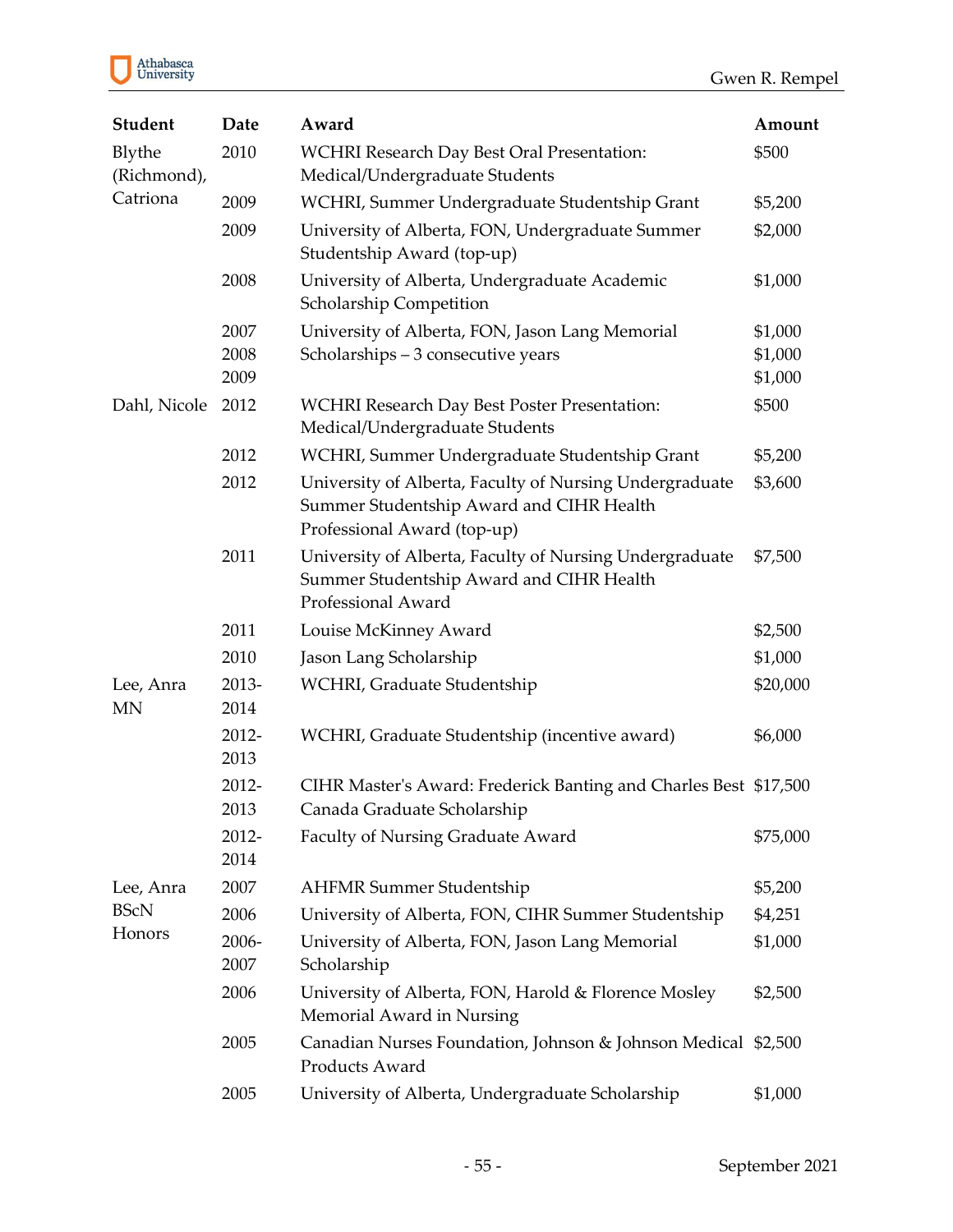

| <b>Student</b>        | Date          | Award                                                                                                                                                | Amount   |
|-----------------------|---------------|------------------------------------------------------------------------------------------------------------------------------------------------------|----------|
|                       | 2004          | Canadian Nurses Foundation, Louise McKinney Academic \$2,500<br><b>Excellence Award</b>                                                              |          |
|                       | 2004          | University of Alberta, Academic Excellence Award                                                                                                     | \$1,000  |
| Mutus,<br>Elizabeth   | 2010          | University of Alberta, FON, Undergraduate Summer<br>Studentship Award                                                                                | \$5,000  |
| Ravindran,<br>Vinitha | 2012          | University of Alberta, Faculty of Graduate Studies and<br>Research, Genevieve Gray Medal in Nursing                                                  | \$1,000  |
|                       | 2012          | University of Alberta, Faculty of Graduate Studies and<br>Research, Libby Ritter Warick Memorial Graduate Travel<br>Bursary                          | \$450    |
|                       | 2011          | Ruth E. McClure Graduate Scholarship - awarded<br>annually on the basis of academic achievement to an<br>outstanding full-time student               | \$600    |
|                       | 2010-<br>2012 | WCHRI, Graduate Studentship                                                                                                                          | \$40,000 |
|                       | 2009-<br>2010 | University of Alberta, Faculty of Graduate Studies and<br>Research, Queen Elizabeth II Graduate Scholarship                                          | \$15,000 |
|                       | 2009          | University of Alberta, Faculty of Graduate Studies and<br>Research, Molly Spohn Research Travel Grant                                                | \$500    |
|                       | 2009          | College & Association of Registered Nurses of Alberta,<br>Alberta Registered Nurses Educational Trust, ARNET<br>Degree Level Funding                 | \$1,740  |
|                       | 2009          | College & Association of Registered Nurses of Alberta,<br>Alberta Registered Nurses Educational Trust, Professional<br>Development Bursary           | \$5,000  |
|                       | 2009          | CIHR, Enhancing Qualitative Understanding in Illness<br>Processes and Prevention, Travel Award                                                       | \$1,000  |
|                       | 2008-<br>2009 | CIHR, Enhancing Qualitative Understanding in Illness<br>Processes and Prevention, Strategic Training Initiative in<br>Health Research, Trainee Award | \$17,850 |
|                       | 2008          | College & Association of Registered Nurses of Alberta,<br>Alberta Registered Nurses Educational Trust, ARNET<br>Degree Level Funding                 | \$1,649  |
| Rogers,<br>Laura      | 2008-<br>2009 | CIHR, Strategic Health Initiative: Autism Research<br>Training Program, Scholarship                                                                  | \$17,800 |
|                       | 2008-<br>2009 | University of Alberta, Faculty of Graduate Studies and<br>Research, Queen Elizabeth II Graduate Scholarship<br>(Honourary)                           | declined |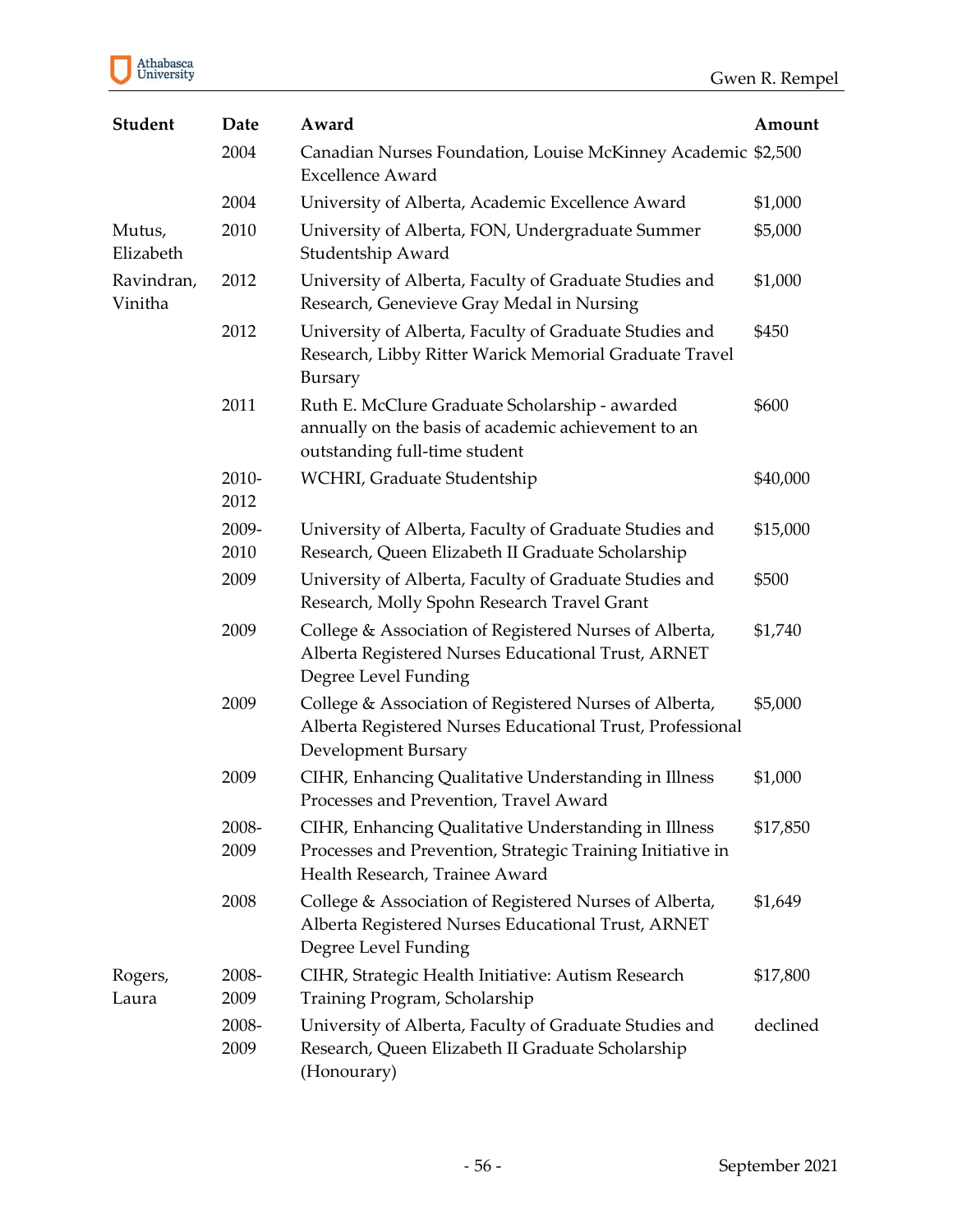

| <b>Student</b>       | Date          | Award                                                                                                                                                                                                                    | Amount   |
|----------------------|---------------|--------------------------------------------------------------------------------------------------------------------------------------------------------------------------------------------------------------------------|----------|
|                      | 2007-<br>2008 | Canadian Federation of University Women, Margaret<br><b>Brine Scholarship</b>                                                                                                                                            | \$5,000  |
|                      | 2007-<br>2008 | University of Alberta, Faculty of Graduate Studies and<br>Research, Dr. E.W. Gauk-Westfield Award                                                                                                                        | \$2,400  |
|                      | 2007-<br>2008 | Alberta Advanced Education and Technology, Graduate<br>Student Scholarship                                                                                                                                               | \$2,000  |
|                      | 2007-<br>2008 | Canadian Occupational Therapy Foundation, Invacare<br>Masters Scholarship                                                                                                                                                | \$2,000  |
|                      | 2007-<br>2008 | Glenrose Foundation, Education Award                                                                                                                                                                                     | \$600    |
|                      | 2006-<br>2007 | University of Alberta, Faculty of Graduate Studies and<br>Research and Faculty of Rehabilitation Medicine, Graduate<br>Assistantship Awards                                                                              | variable |
| Shearer,<br>Kathleen | 2007-<br>2008 | Spina Bifida and Hydrocephalus Association of Northern<br>Alberta, Graduate Scholarship (\$1,000)                                                                                                                        | declined |
| Wiart, Lesley        | 2008-<br>2010 | CIHR, Enhancing Qualitative Understanding in Illness<br>Processes and Prevention, Strategic Training Initiative in<br>Health Research, Maternal-Fetal-Newborn Health Training<br>Program, Post-doctoral fellowship award | \$78,000 |
|                      | 2008          | American Academy for Cerebral Palsy and Developmental \$1,000<br>Medicine, Travel Award                                                                                                                                  |          |
|                      | 2005-<br>2010 | AHFMR, Full-time Health Research Studentship Award                                                                                                                                                                       | \$42,500 |

# **COURSES TAUGHT/COORDINATED**

# **Centre for Nursing & Health Studies, Athabasca University**

| Term           | Course<br>Number            | Course Title                                                                                                                                                                     | Role                  |
|----------------|-----------------------------|----------------------------------------------------------------------------------------------------------------------------------------------------------------------------------|-----------------------|
| Winter<br>2022 | <b>NURS</b><br>696          | Independent Study I: Evaluating the benefits of clinical<br>proficient academic nursing instructors within nursing<br>education to bridge the theory-practice gap Danica Nolette | $Co-$<br>Instructor   |
| $2021 -$       | MHST/<br><b>NURS</b><br>604 | Leadership Roles in Health                                                                                                                                                       | Course<br>Coordinator |
| $2021-$        | MHST/<br><b>NURS</b><br>621 | Coaching and Leading: The Human Side of<br>Organizational Change                                                                                                                 | Course<br>Coordinator |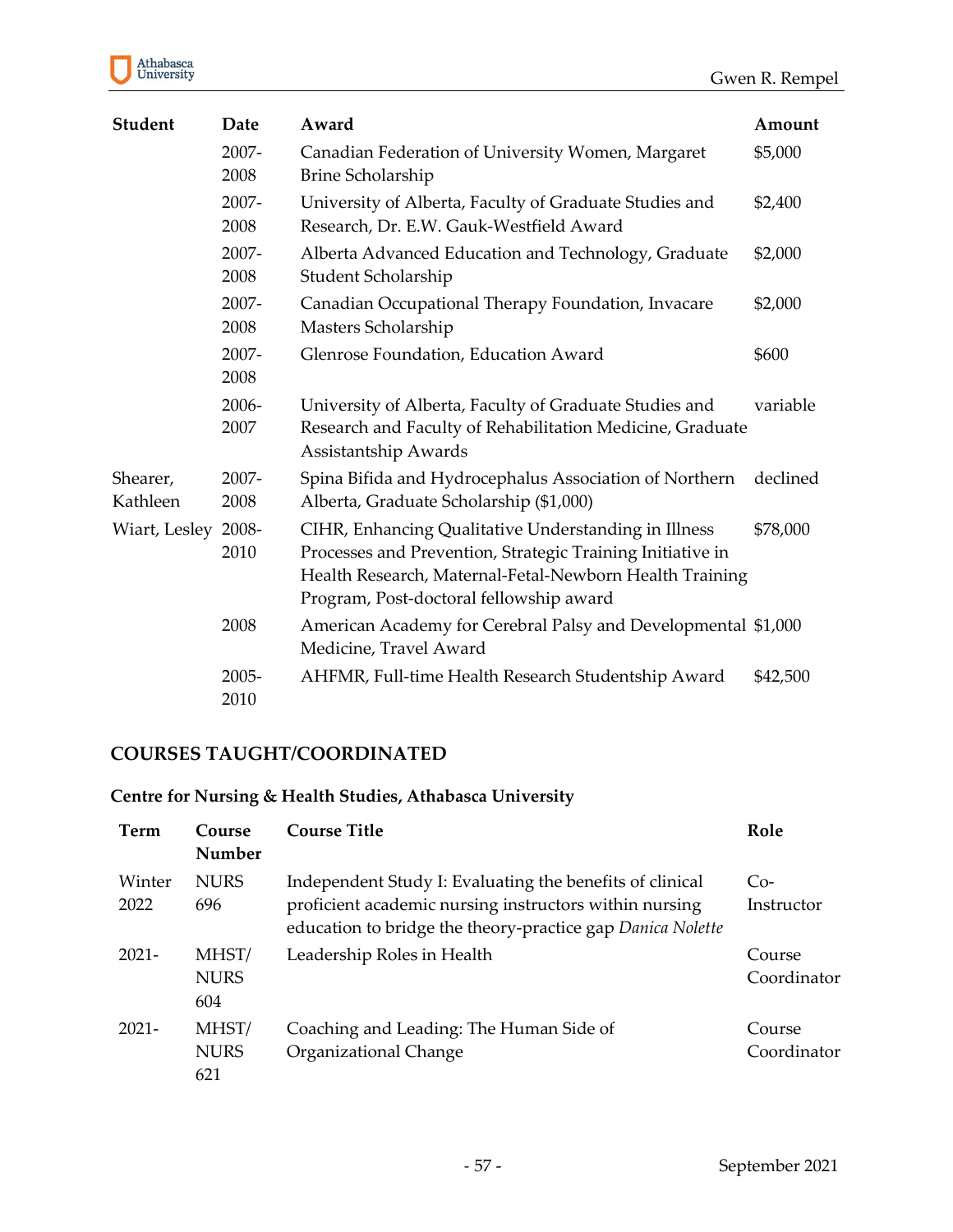### Gwen R. Rempel

| <b>Term</b>      | Course<br>Number                                   | <b>Course Title</b>                                                                                                                         | Role                  |
|------------------|----------------------------------------------------|---------------------------------------------------------------------------------------------------------------------------------------------|-----------------------|
| $2021 -$         | MHST/<br><b>NURS</b><br>622                        | Understanding Organizations: Theory, Analysis and<br>Application                                                                            | Course<br>Coordinator |
| 2018-<br>2020    | <b>NURS</b><br>608                                 | Philosophical and Critical Foundations of Nursing                                                                                           | Course<br>Coordinator |
| $2013 -$<br>2018 | <b>NURS</b><br>608                                 | Philosophical Foundations of Nursing                                                                                                        | Course<br>Coordinator |
| 2013-<br>2020    | MHST/<br><b>NNURS</b><br>437                       | Developing Successful Project and Program Proposals                                                                                         | Course<br>Coordinator |
| Winter<br>2020   | <b>NURS</b><br>696                                 | Independent Study I: Type 1 Diabetes and Emotional<br>Labour in Young Adults Alexandra Jocic                                                | $Co-$<br>Instructor   |
| Winter<br>2020   | <b>NURS</b><br>696                                 | Independent Study II: MedBike Study: Qualitative Data<br>Analysis Jacqueline Senych                                                         | Instructor            |
| Fall<br>2019     | MHST/<br><b>NURS</b><br>719;<br><b>GCAP</b><br>696 | Thesis I: Proposal Development<br>15 students                                                                                               | $Co-$<br>Facilitator  |
| Fall<br>2019     | <b>NURS</b><br>695                                 | Independent Study I: Heart Heros Camp: Qualitative Data<br>Analysis Jacqueline Senych                                                       | Instructor            |
| Fall<br>2019     | <b>NURS</b><br>695                                 | Independent Study I: Fontan Education Study Qualitative<br>Data Analysis Julie Rehman                                                       | Instructor            |
| Fall<br>2018     | MHST/<br><b>NURS</b><br>719;<br><b>GCAP</b><br>696 | Thesis I: Proposal Development<br>15 students                                                                                               | Facilitator           |
| Winter<br>2019   | <b>MHST</b><br>695                                 | Independent Study I: Vocational Support During<br>transition for Emerging Adults Living with<br>Neuromuscular Disorders Annelies VanderLaan | $Co-$<br>Instructor   |
| Fall<br>2018     | MHST/<br><b>NURS</b><br>719;<br><b>GCAP</b><br>696 | Thesis I: Proposal Development<br>15 students                                                                                               | Facilitator           |
| Spring<br>2018   | <b>NURS</b><br>696                                 | Independent Study II: Servant Empowered Leadership:<br>Reflections through Different Audiences & Timelines<br>Karen Brooks                  | Instructor            |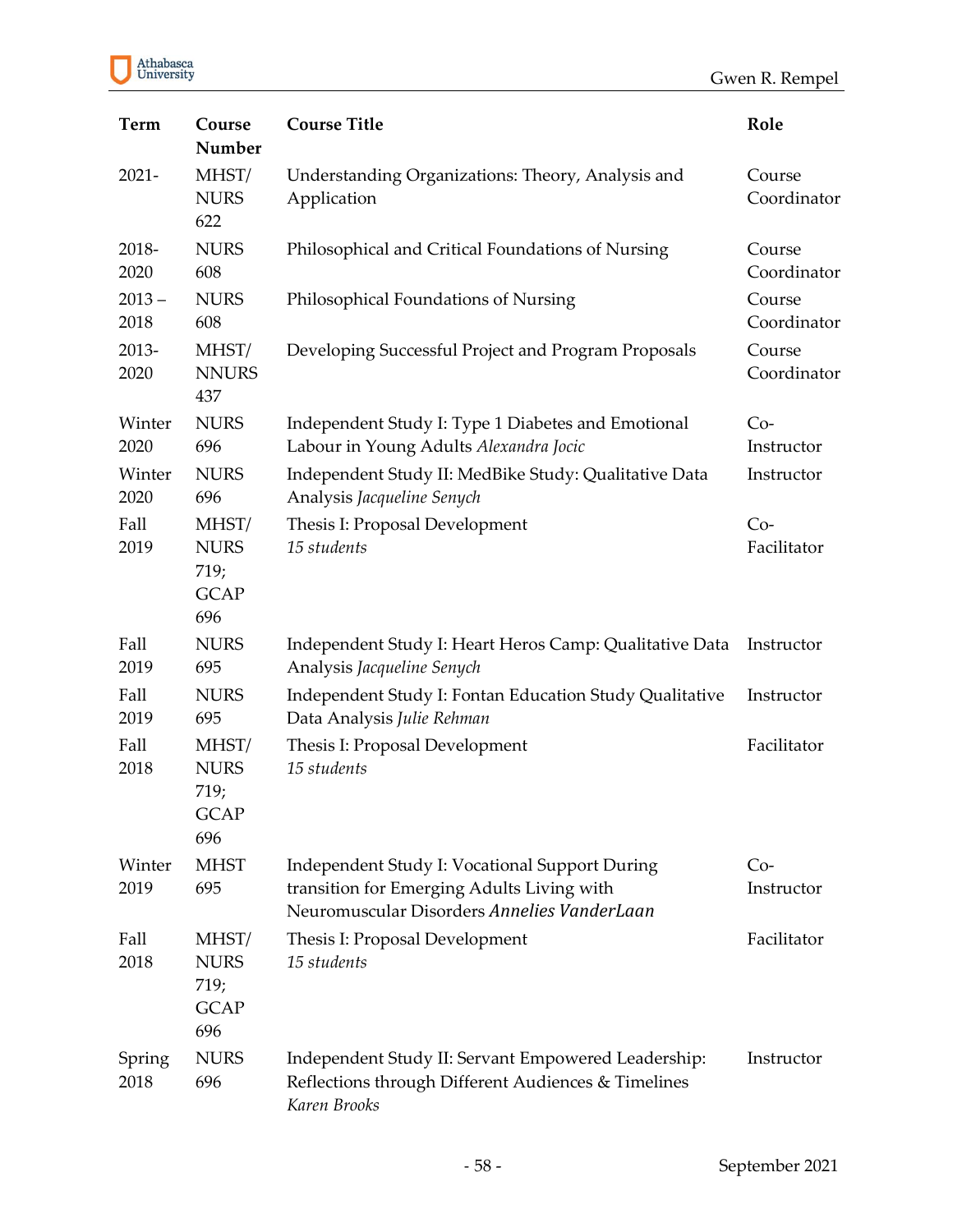|  | Athabasca<br>University |
|--|-------------------------|
|--|-------------------------|

| <b>Term</b>                  | Course<br>Number                                   | <b>Course Title</b>                                                                                                                                      | Role                 |
|------------------------------|----------------------------------------------------|----------------------------------------------------------------------------------------------------------------------------------------------------------|----------------------|
| Fall<br>2017                 | MHST/<br><b>NURS</b><br>719;<br><b>GCAP</b><br>696 | Thesis I: Proposal Development<br>15 students                                                                                                            | $Co-$<br>facilitator |
| Fall                         | <b>NURS</b>                                        | Independent Study I: Personal Prior Learning and                                                                                                         | Instructor           |
| 2017                         | 695                                                | Influences on Leadership Skills Karen Brooks                                                                                                             |                      |
| Winter                       | <b>NURS</b>                                        | <b>Independent Study I: Transition Readiness Systematic</b>                                                                                              | Instructor           |
| 2017                         | 695                                                | Review Sarah Parfeniuk                                                                                                                                   |                      |
| Winter<br>2017               | <b>NURS</b><br>695                                 | Independent Study I: Coping Experiences of Adult<br>Spousal Caregivers whose Partners are Suffering from<br>Chronic Health Conditions Echefula Nwaokocha | Instructor           |
| Spring<br>2016 to<br>Fall 17 | <b>NURS</b><br>436                                 | Family Nursing and Health Promotion<br>8 students (May -July 2016)<br>16 students (August 2016 toSeptember 2017)                                         | Instructor           |
| Winter<br>2015               | MHST/<br><b>NURS</b><br>607                        | Developing Successful Project and Program Proposals<br>16 students                                                                                       | Instructor           |
| Fall                         | <b>NURS</b>                                        | Philosophical Foundations of Nursing                                                                                                                     | Instructor           |
| 2014                         | 608                                                | 16 students                                                                                                                                              |                      |
| Fall<br>2014                 | <b>NURS</b><br>695                                 | Independent Study I: One District Health Authority's<br>Journey from Disengagement to Re-Engagement<br>Peter MacDougall                                  | Instructor           |
| Winter                       | <b>NURS</b>                                        | Independent Study I: Issues of Sexual Health in                                                                                                          | Instructor           |
| 2014                         | 695                                                | Adolescent Cancer Patients Vanessa Slobogian                                                                                                             |                      |
| Fall                         | <b>NURS</b>                                        | Philosophical Foundations of Nursing                                                                                                                     | Instructor           |
| 2013                         | 608                                                | 15 students                                                                                                                                              |                      |
| Winter                       | <b>NURS</b>                                        | Philosophical Foundations of Nursing                                                                                                                     | Sessional            |
| 2006                         | 608                                                | 12 students                                                                                                                                              | instructor           |
| Fall                         | <b>NURS</b>                                        | Philosophical Foundations of Nursing                                                                                                                     | Sessional            |
| 2005                         | 608                                                | 14 students                                                                                                                                              | instructor           |

# **Faculty of Nursing, University of Alberta**

| Term   | Course<br>Number | <b>Course Title</b>  | Role        |
|--------|------------------|----------------------|-------------|
| Winter | NURS.            | Dissertation Seminar | Facilitator |
| 2013   | 699              | 10 students          |             |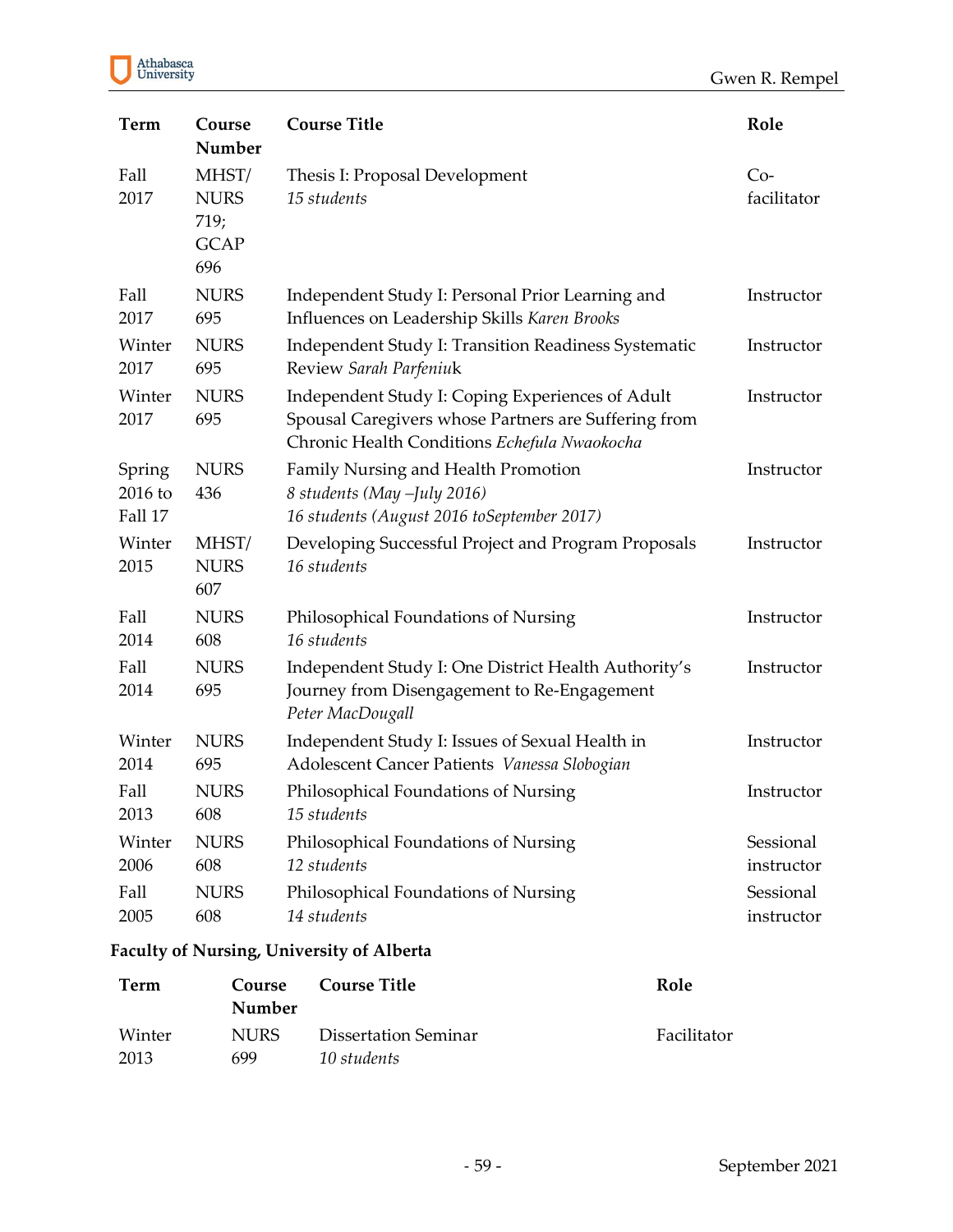

| <b>Term</b>              | Course<br>Number   | <b>Course Title</b>                                                              | Role                                         |
|--------------------------|--------------------|----------------------------------------------------------------------------------|----------------------------------------------|
| Summer                   | <b>NURS</b>        | Nursing Research - eClass                                                        | Instructor                                   |
| 2012                     | 301                | 6 students                                                                       |                                              |
| Fall/Winter              | <b>NURS</b>        | <b>Research Practicum</b>                                                        | <b>Faculty Mentor</b>                        |
| 2010-2011                | 588                | 1 student                                                                        |                                              |
| Fall                     | <b>NURS</b>        | Nursing Research                                                                 | Instructor                                   |
| 2010                     | 301                | 83 students                                                                      |                                              |
| Spr/Summer<br>2010       | <b>NURS</b><br>581 | Advanced Theory & Practicum in<br>Individual/Family Health Nursing<br>1 student  | Clinical placement<br>supervisor             |
| Winter                   | <b>NURS</b>        | Advanced Nurse Practice in Child Health                                          | Instructor, Clinical                         |
| 2010                     | 571                | 5 students                                                                       | placement supervisor                         |
| Summer<br>2009           | <b>NURS</b><br>581 | Advanced Theory & Practicum in<br>Individual/Family Health Nursing<br>3 students | Instructor, Clinical<br>placement supervisor |
| Winter<br>2009           | <b>NURS</b><br>661 | Concepts of Childhood Chronicity and<br>Family<br>1 student                      | Faculty mentor                               |
| Winter                   | <b>NURS</b>        | Advanced Nurse Practice in Child Health                                          | Instructor, Clinical                         |
| 2008                     | 571                | 5 students                                                                       | placement supervisor                         |
| Fall<br>2007             | <b>NURS</b><br>561 | Qualitative Methods and Pediatric<br>Cardiology<br>1 student                     | Faculty mentor                               |
| Spring<br>Summer<br>2007 | <b>NURS</b><br>581 | Advanced Theory & Practicum in<br>Individual/Family Health Nursing<br>2 students | Clinical placement<br>supervisor             |
| Winter                   | <b>NURS</b>        | Advanced Nurse Practice in Child Health                                          | Instructor, Clinical                         |
| 2007                     | 571                | 6 students                                                                       | placement supervisor                         |
| Summer                   | <b>NURS</b>        | Nursing Research - WebCT                                                         | Instructor                                   |
| 2005                     | 301                | Online 14 students                                                               |                                              |
| Summer                   | <b>NURS</b>        | Nursing Research - WebCT                                                         | Instructor                                   |
| 2004                     | 301                | Online 9 students                                                                |                                              |

# **Department of Nursing, Trinity Western University**

| Term           |                    | Course # Course Title                  | Role                             |
|----------------|--------------------|----------------------------------------|----------------------------------|
| Fall<br>1998   | <b>NURS</b><br>332 | Nursing Research – Qualitative portion | Course instructor                |
| Spring<br>1998 | <b>NURS</b><br>402 | Transcultural Healthcare               | Clinical instructor -<br>Romania |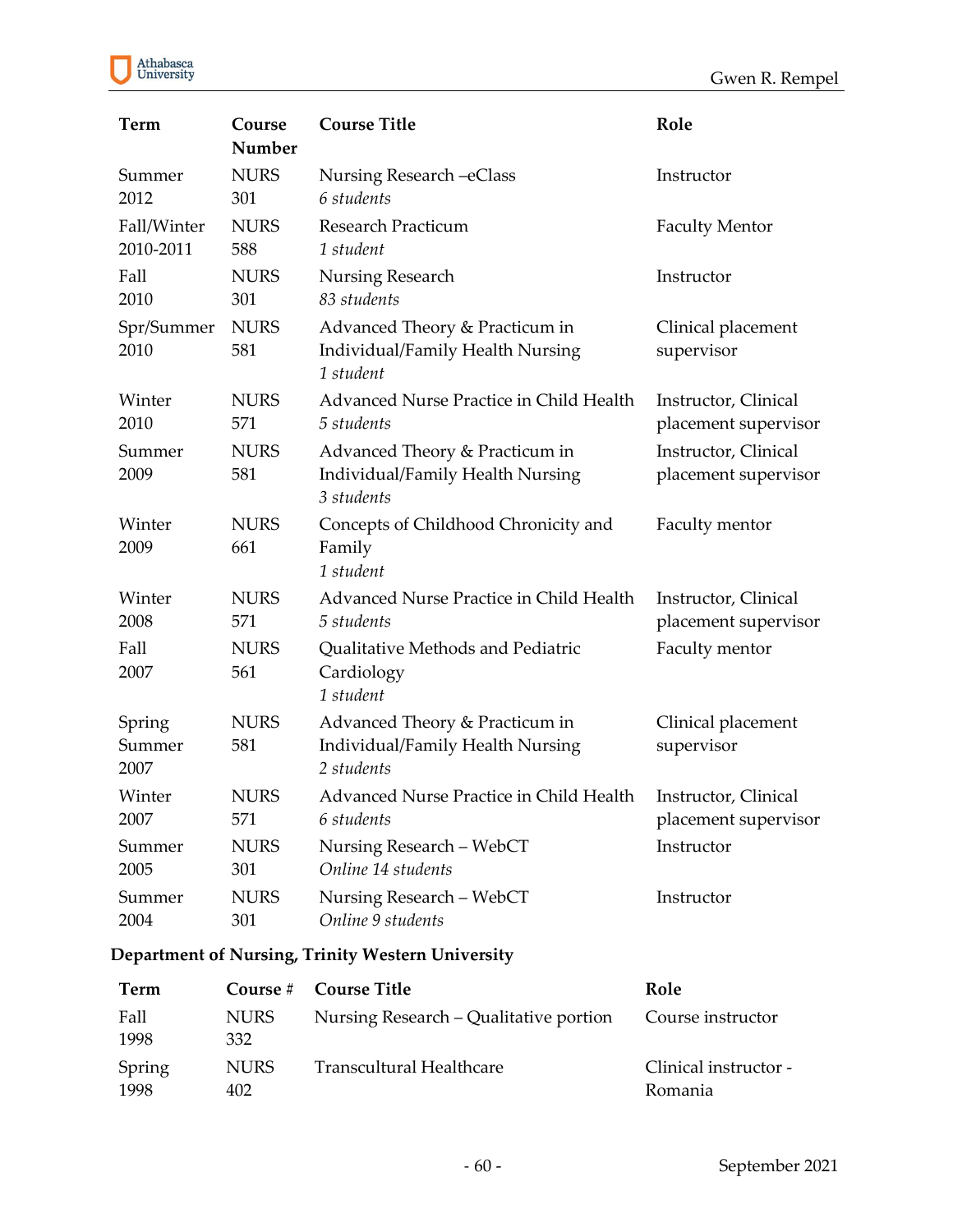



| Term                | Course $#$         | <b>Course Title</b>                   | Role                                 |
|---------------------|--------------------|---------------------------------------|--------------------------------------|
| Winter<br>1996-1999 | <b>NURS</b><br>362 | Nursing Care of Children and Families | Course coordination                  |
| Winter<br>1996-1998 | <b>NURS</b><br>362 | Nursing Care of Children and Families | Clinical instructor                  |
| Fall<br>1996-1998   | <b>NURS</b><br>437 | Nursing Theories and Issues           | Course instructor                    |
| Fall<br>1996        | <b>NURS</b><br>351 | Nursing and Mental Health             | <b>Acting Course</b><br>coordination |
| 1996                | <b>NURS</b><br>437 | Nursing Theories and Issues           | Course designer and<br>writer        |
| 1995-1996           | <b>NURS</b><br>362 | Nursing Care of Children and Families | Course designer and<br>writer        |
| Fall<br>1995-1998   | <b>NURS</b><br>351 | Nursing and Mental Health             | Clinical instructor                  |

### **SERVICE**

# **Athabasca University**

| $2021 -$      | Faculty of Graduate Studies (FGS) Hiring Committee, Graduate Awards        |
|---------------|----------------------------------------------------------------------------|
|               | Scholarship Liaison Officer                                                |
| $2021 -$      | AU Digital Governance Committee, Voting Member                             |
| $2021 -$      | FGS Council, Member                                                        |
| 2021          | Chair, Faculty of Health Disciplines (FHD) Probation Review Committee      |
| 2021          | Dean, Faculty of Health Disciplines Advisory Search Committee              |
| 2019-2020     | Dean, Faculty of Graduate Studies Advisory Search Committee                |
| 2019          | FHD Hiring Committee, MNNP Assistant/Associate Professor                   |
| 2019          | FHD Hiring Committee, MC Assistant/Associate Professor                     |
| 2019          | FHD Hiring Committee, MHS/MNGEN Assistant/Associate Professor              |
| 2019          | FGS Graduate Student Conference                                            |
|               | 7 abstract reviews                                                         |
| 2018          | FGS Graduate Student Conference                                            |
|               | 7 abstract reviews                                                         |
| 2017          | FHD Hiring Committee, MNNP Assistant/Associate Professor                   |
| 2017          | <b>FGS Graduate Student Conference</b>                                     |
|               | 3 abstract reviews                                                         |
| $2017 - 2020$ | General Faculties Council (GFC) - Academic Planning, Policy, and Standards |
|               | Committee (APPSC)                                                          |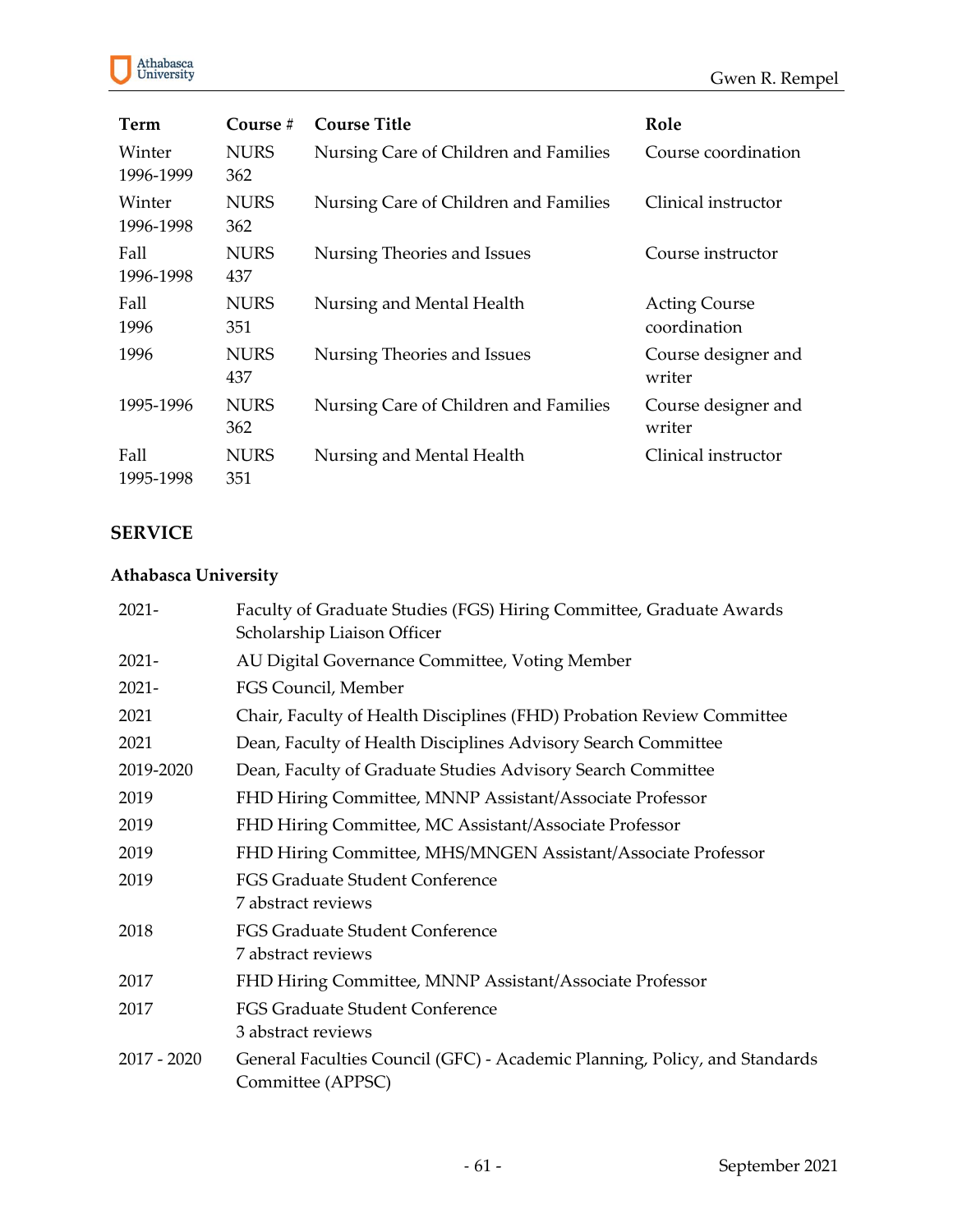

| 2017                | CNHS Hiring Committee, Undergradatue Assistant/Associate Professor and<br>Academic Coordinator                           |
|---------------------|--------------------------------------------------------------------------------------------------------------------------|
| 2017                | Committee for Dean Reappointment, Faculty of Humanities and Social<br>Sciences                                           |
| 2017                | Alberta Innovates 2017 Summer studentship application review                                                             |
| 2016                | FGS Graduate Student Conference - 3 abstract reviews                                                                     |
| 2016                | Hiring Committee for Faculty of Sciences and Technology Tier II Canada<br>Research Chair in Environmental Sustainability |
| 2016-2018           | Academic & Professional Development Fund Committee                                                                       |
| 2014-2015           | General Faculties Council- Academic Standards Committee                                                                  |
| 2014-2015           | FHD AIHS Chair Search Committee                                                                                          |
| 2014                | FHD Selections committee - Graduate CNHS position                                                                        |
| 2013-2015           | FGS Council – Voting Member                                                                                              |
| 2013-present        | FHD Communications and Marketing Committee                                                                               |
| 2013 March-<br>June | GFC - Academic Review Committee                                                                                          |

# **Scholarly, Professional and Community Activities and Memberships**

| 2021         | Reviewer, BMC Health Services Research                                                                                 |
|--------------|------------------------------------------------------------------------------------------------------------------------|
| 2020         | Reviewer, European Journal of Cardiovascular Nursing                                                                   |
| 2020         | Reviewer, Western Journal of Nursing Research                                                                          |
| 2019-2020    | CIHR Health Research Training B - HP Awards Committee - Aug 1, 2019 -<br>July 31, 2020 - 7 reviews                     |
| 2019         | Reviewer, Journal of Pediatrics                                                                                        |
| 2018-present | Athabasca and Area Interagency Group                                                                                   |
| 2018-2019    | CIHR Health Research Training B - HP Awards Committee - Aug 1, 2018 -<br>July 31, 2019 - 7 reviews                     |
| 2019         | Western North-Western Region Canadian Association of Schools of Nursing<br>(WNRCASN) Abstract Reviewer - 13 reviews    |
| 2018         | Reviewer, Intensive and Critical Care Nursing                                                                          |
| 2018         | Vice Chair, Brownfield Community School Foundation                                                                     |
| 2018         | External Peer Reviewer, Heart Research UK Novel and Emerging Technologies<br>Grants - 1 grant www.heartresearch.org.uk |
| 2018         | <b>WNRCASN Member</b>                                                                                                  |
| 2017-2018    | CIHR Health Research Training B - HP Awards Committee - Aug 1, 2017 -<br>July 31, 2018 - 10 reviews                    |
| 2017         | Reviewer, International Journal of Speech-Language Therapy                                                             |
| 2017         | Reviewer, Journal of Child Health Care                                                                                 |
|              |                                                                                                                        |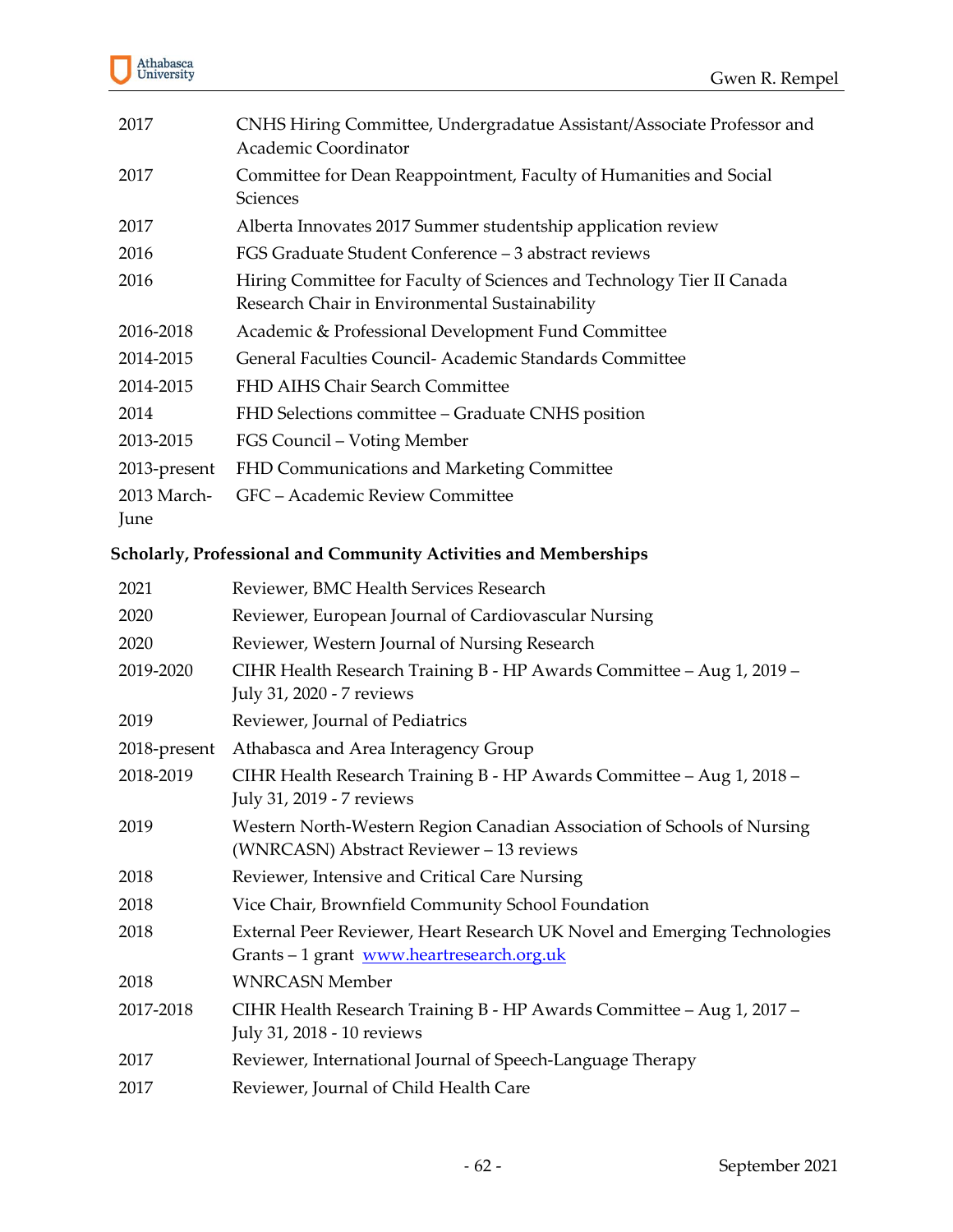

| 2017         | Reviewer, Religious Studies and Theology                                                                      |
|--------------|---------------------------------------------------------------------------------------------------------------|
| 2017         | Reviewer, BMC Research Notes                                                                                  |
| 2017         | Reviewer, Mitacs Accelerate Proposal                                                                          |
| 2017         | Reviewer, Journal of Development & Behavioral Pediatrics                                                      |
| 2016         | Reviewer, Child: Care, Health and Development                                                                 |
| 2016         | Reviewer, Journal of Clinical Nursing                                                                         |
| $2016 -$     | Reviewer, Cardiology in the Young                                                                             |
| 2016         | Reviewer, Journal of the American Heart Association                                                           |
| 2016-2018    | Member, Brownfield Community School Foundation                                                                |
| 2015-2017    | Member, Syrian Refugee Sponsorship Committee                                                                  |
| 2015         | Reviewer, Social Sciences & Humanities Research: Insight Grant - 1 review                                     |
| 2014         | Reviewer, Critical Care Nurse                                                                                 |
| 2014         | Reviewer, PSI Foudnation                                                                                      |
| 2013-2017    | Vice President, Society of Pediatric Cardiovascular Nurses                                                    |
| 2013-2015    | Member, International Society for Adult Congenital Heart Disease                                              |
| 2013-present | Reviewer, Advances in Nursing Science                                                                         |
| 2012-2013    | Member, Alberta Association for Infant Mental Health                                                          |
| 2012-present | Reviewer, Journal of Family Nursing                                                                           |
| 2011-2014    | Member, International Family Nursing Association                                                              |
| 2011-2017    | Member, Council of Cardiovascular & Stroke Nursing, American Heart<br>Association                             |
| 2011-present | Reviewer, International Journal of Nursing Studies                                                            |
| 2011         | Reviewer, Psychology of Sport and Exercise                                                                    |
| 2011-present | Reviewer, Journal of Pediatric Nursing                                                                        |
| 2010-2011    | Reviewer, Journal of Family Theory and Research                                                               |
| 2010-present | Reviewer, Pediatrics                                                                                          |
|              | 2008-present Reviewer, Journal for Specialists in Pediatric Nursing                                           |
| 2007-2008    | Member, Canadian Cardiovascular Society                                                                       |
| 2007         | Reviewer, Children & Youth Home Care Research Grants Program, National<br>Grants Program Sick Kids Foundation |
| 2007-present | Research Affiliate, Glenrose Rehabilitation Hospital                                                          |
| 2006-2008    | Member, iCARE                                                                                                 |
| 2007-2008    | Reviewer, National Council on Family Relations                                                                |
| 2001-2010    | Member, Sigma Theta Tau International, Mu Sigma Chapter                                                       |
| 2000-present | Reviewer, Qualitative Health Research                                                                         |
| 1999-present | Member, College & Association of Registered Nurses of Alberta                                                 |
| 1999-2005    | Trainee, University of Alberta Perinatal Research Center                                                      |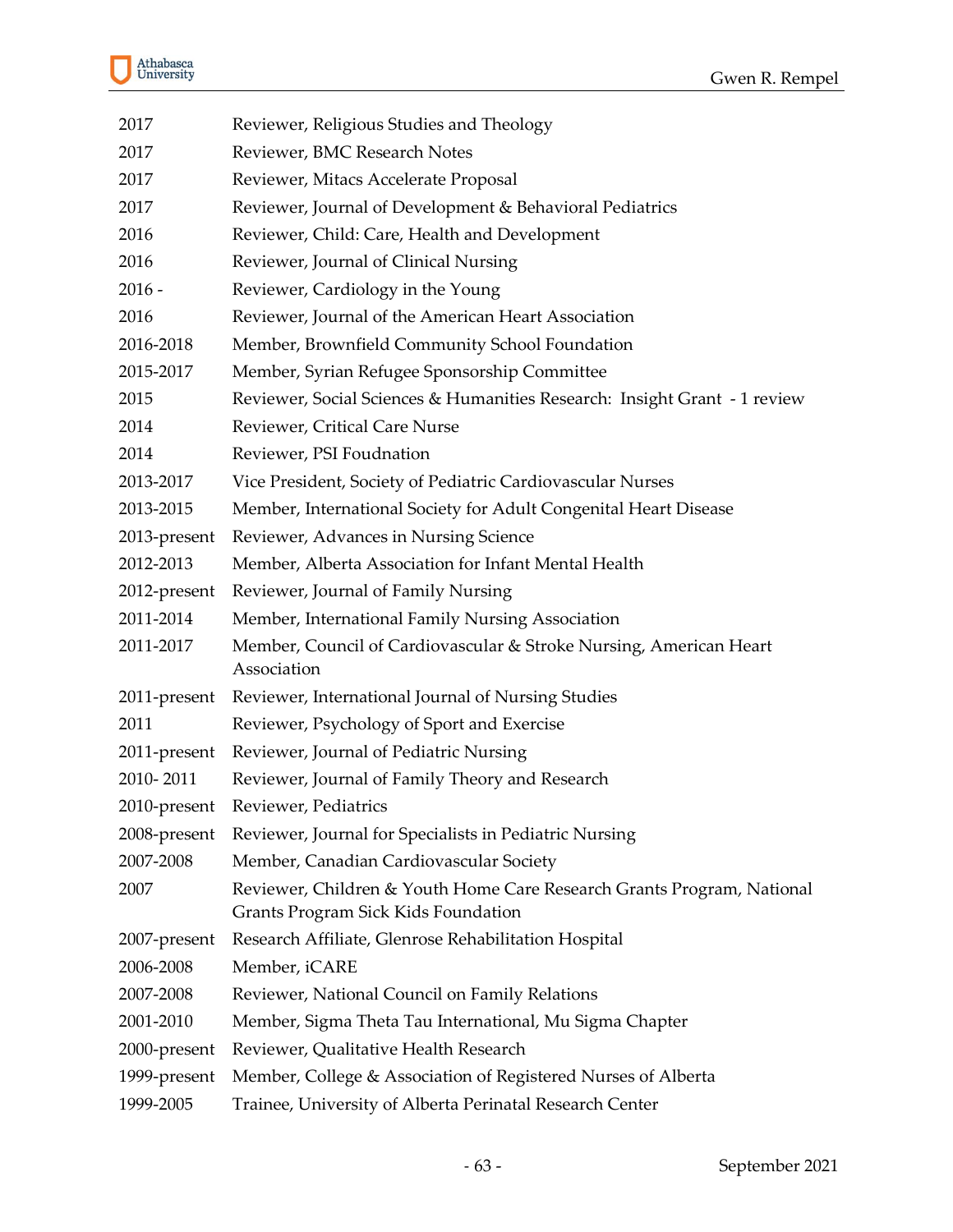

| 1997-1998               | Site visitor for Education Approval Committee, Registered Nurses Association<br>of BC, Vancouver, British Columbia |
|-------------------------|--------------------------------------------------------------------------------------------------------------------|
| 1995-present            | Member, Children's Heart Network                                                                                   |
| 1995-1998               | Founding Member, Nursing Consortium for Research in Child & Family<br>Health                                       |
| 1993-1997,<br>2000-2010 | Member, Canadian Council of Cardiovascular Nurses                                                                  |
| 1989-present            | Member, Society of Pediatric Cardiac Nurses                                                                        |
| 1994-2000               | Member, Canadian Nurses Foundation                                                                                 |
| 1990-1997               | Founding Member, Canadian Association of Pediatric Nurses                                                          |
| 1988-1990               | Recording Secretary Pediatric Nurses' Group of the RNABC                                                           |
| 1985-1999               | Member, Pediatric Nurses' Group of the RNABC                                                                       |
| 1983-2000               | Member, College of Registered Nurses of British Columbia                                                           |
|                         |                                                                                                                    |

# **University of Alberta/Alberta Health Services**

| 2013          | WCHRI Graduate Studentship Review Committee - 10 reviews               |
|---------------|------------------------------------------------------------------------|
| $2012 - 2013$ | Reviewer, U of A Research Ethics Board                                 |
| 2012-2013     | Faculty Evaluation Committee, Faculty of Nursing                       |
| 2012          | WCHRI Graduate Studentship Review Committee - 9 reviews                |
| 2012          | Dean Review Committee 2011-2012                                        |
| 2010-2012     | WCHRI Summer Studentship Review Committee - 11 reviews                 |
| 2009-2010     | AHFMR, Making Connections 2010 Conference Planning Committee           |
| 2009-2010     | Pediatric Cardiac Sciences Symposium Conference Planning Committee     |
| 2009-present  | Member Scholar, IIQM                                                   |
| 2008-2009     | Stollery Children's Hospital Foundation Grant Review Committee         |
| 2008-2010     | Nursing Research Advisory Committee                                    |
| 2008-2010     | Nursing Research Review Committee                                      |
| 2008          | <b>Technology Advisory Committee</b>                                   |
| 2007-present  | Member, Women's and Children's Health Research Institute               |
| 2007-2008     | Nursing Research and Awards Review Committee                           |
| 2007          | Margaret Scott Wright Research Day Steering Committee                  |
| 2007          | Putting Practice into Academic Nursing Committee                       |
| 2007          | <b>Graduate Awards Committee</b>                                       |
| 2006-2007     | Nurses in Partnership Series Committee                                 |
| 2000-2003     | Perinatal Research Centre, Western Perinatal Research Meeting Planning |
|               | Committee                                                              |
| 2002-2003     | <b>Stollery Cardiac Sciences Nursing Education Committee</b>           |